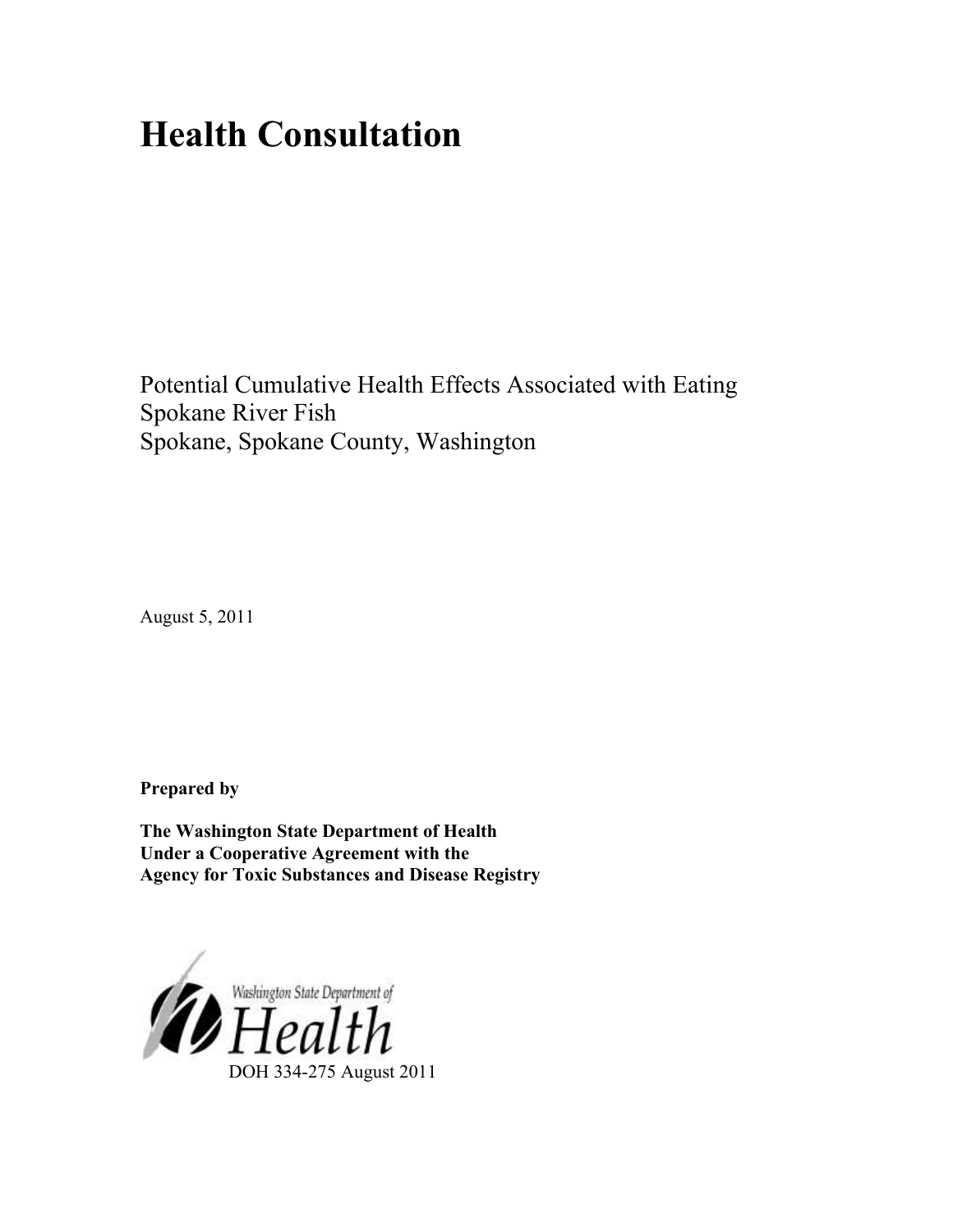## **Foreword**

The Washington State Department of Health (DOH) has prepared this health consultation in accordance with methodologies and guidelines developed by the Agency for Toxic Substances and Disease Registry (ATSDR). ATSDR is part of the U.S. Department of Health and Human Services and is the principal federal public health agency responsible for health issues related to hazardous waste sites and releases.

The purpose of this health consultation is to identify and prevent harmful human health effects resulting from exposure to hazardous substances in the environment. Health consultations focus on specific health issues so that DOH can respond to requests from concerned residents or agencies for health information on hazardous substances. DOH evaluates sampling data collected from a hazardous waste site, determines whether exposures have occurred or could occur, reports any potential harmful effects, and recommends actions to protect public health. The findings in this report are relevant to conditions at the site during the time of this health consultation and should not necessarily be relied upon if site conditions or land use changes in the future.

This report was supported by funds from a cooperative agreement with ATSDR. However, it has not been reviewed and cleared by ATSDR.

For additional information or questions regarding DOH or the contents of this health consultation, please call:

Barbara Trejo Washington State Department of Health Office of Environmental Health Safety and Toxicology P.O. Box 47846 Olympia, WA 98504-7846 360-236-3373 FAX 360-236-2251 1-877-485-7316 Website: <http://www.doh.wa.gov/consults>

For people with disabilities, this document is available on request in other formats. To submit a request, please call 1-800-525-0127 (TTY/TDD call 711).

For more information about ATSDR, contact the ATSDR Information Center at 1-888- 422-8737 or visit the agency's Web site: [www.atsdr.cdc.gov/](http://www.atsdr.cdc.gov/).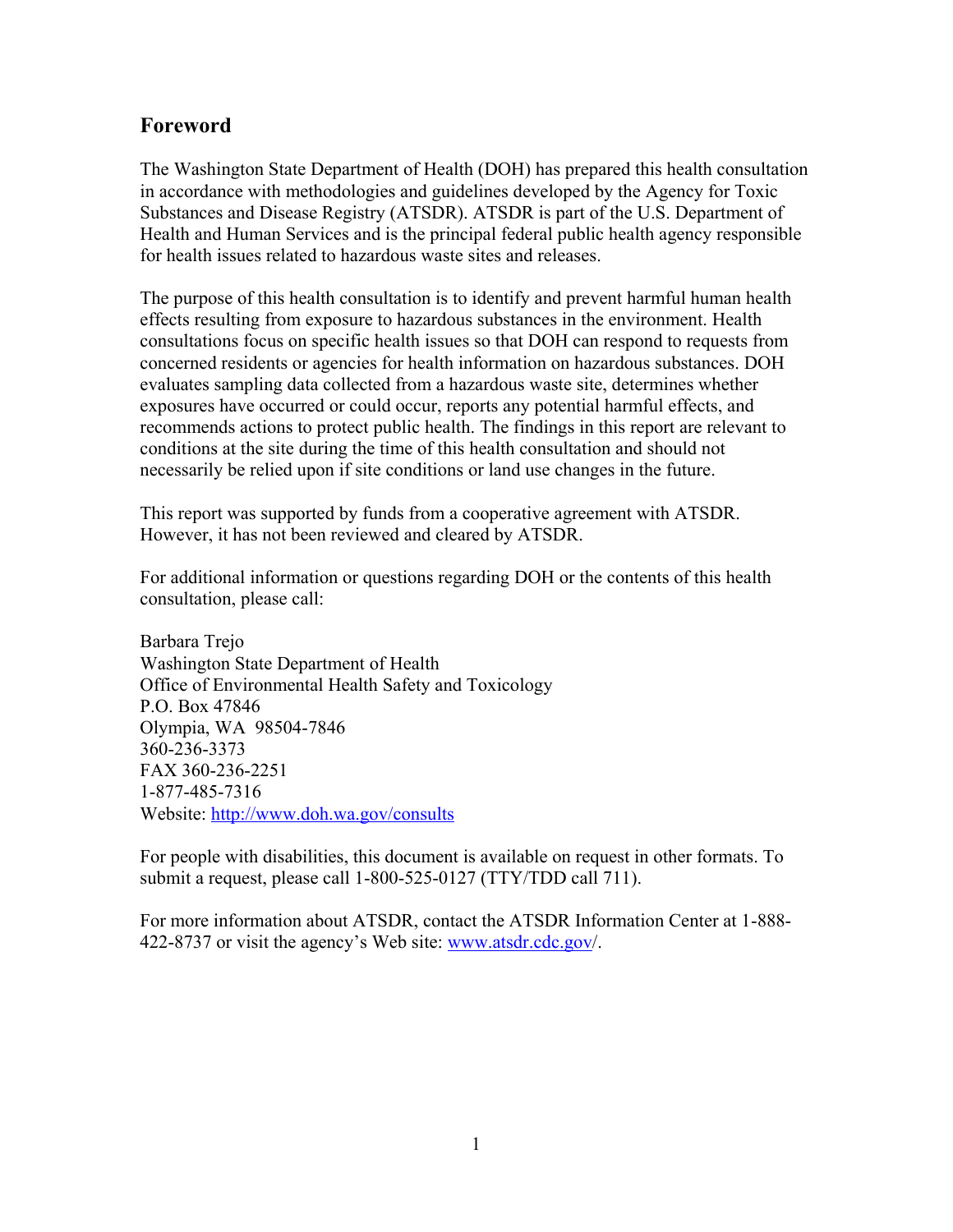# **Glossary**

| <b>Agency for Toxic</b><br><b>Substances and Disease</b><br><b>Registry (ATSDR)</b> | The principal federal public health agency involved with hazardous waste<br>issues, responsible for preventing or reducing the harmful effects of<br>exposure to hazardous substances on human health and quality of life.<br>ATSDR is part of the U.S. Department of Health and Human Services.                                                                                                                                                                                                                                                                                                                       |  |  |  |
|-------------------------------------------------------------------------------------|------------------------------------------------------------------------------------------------------------------------------------------------------------------------------------------------------------------------------------------------------------------------------------------------------------------------------------------------------------------------------------------------------------------------------------------------------------------------------------------------------------------------------------------------------------------------------------------------------------------------|--|--|--|
| <b>Cancer Risk</b>                                                                  | A theoretical risk for developing cancer if exposed to a substance every day<br>for 70 years (a lifetime exposure). The true risk might be lower.                                                                                                                                                                                                                                                                                                                                                                                                                                                                      |  |  |  |
| <b>Cancer Risk Evaluation</b><br>Guide (CREG)                                       | The concentration of a chemical in air, soil, or water that is expected to<br>cause no more than one excess cancer in a million persons exposed over a<br>lifetime. The CREG is a comparison value used to select contaminants of<br>potential health concern and is based on the <i>cancer slope factor</i> (CSF).                                                                                                                                                                                                                                                                                                    |  |  |  |
| <b>Cancer Slope Factor</b>                                                          | A number assigned to a cancer-causing chemical that is used to estimate its<br>ability to cause cancer in humans.                                                                                                                                                                                                                                                                                                                                                                                                                                                                                                      |  |  |  |
| Carcinogen                                                                          | Any substance that causes cancer.                                                                                                                                                                                                                                                                                                                                                                                                                                                                                                                                                                                      |  |  |  |
| <b>Comparison Value (CV)</b>                                                        | Calculated concentration of a substance in air, water, food, or soil that is<br>unlikely to cause harmful (adverse) health effects in exposed people. The<br>CV is used as a screening level during the public health assessment<br>process. Substances found in amounts greater than their CVs might be<br>selected for further evaluation in the public health assessment process.                                                                                                                                                                                                                                   |  |  |  |
| Contaminant                                                                         | A substance that is either present in an environment where it does not<br>belong or is present at levels that might cause harmful (adverse) health<br>effects                                                                                                                                                                                                                                                                                                                                                                                                                                                          |  |  |  |
| <b>Dose</b><br>(for chemicals that are not<br>radioactive)                          | The amount of a substance to which a person is exposed over some time<br>period. Dose is a measurement of exposure. Dose is often expressed as<br>milligram (amount) per kilogram (a measure of body weight) per day (a<br>measure of time) when people eat or drink contaminated water, food, or<br>soil. In general, the greater the dose, the greater the likelihood of an effect.<br>An "exposure dose" is how much of a substance is encountered in the<br>environment. An "absorbed dose" is the amount of a substance that actually<br>got into the body through the eyes, skin, stomach, intestines, or lungs. |  |  |  |
| <b>Environmental Media</b><br><b>Evaluation Guide</b><br>(EMEG)                     | A concentration in air, soil, or water below which adverse non-cancer<br>health effects are not expected to occur. The EMEG is a comparison value<br>used to select contaminants of potential health concern and is based on<br>ATSDR's minimal risk level (MRL).                                                                                                                                                                                                                                                                                                                                                      |  |  |  |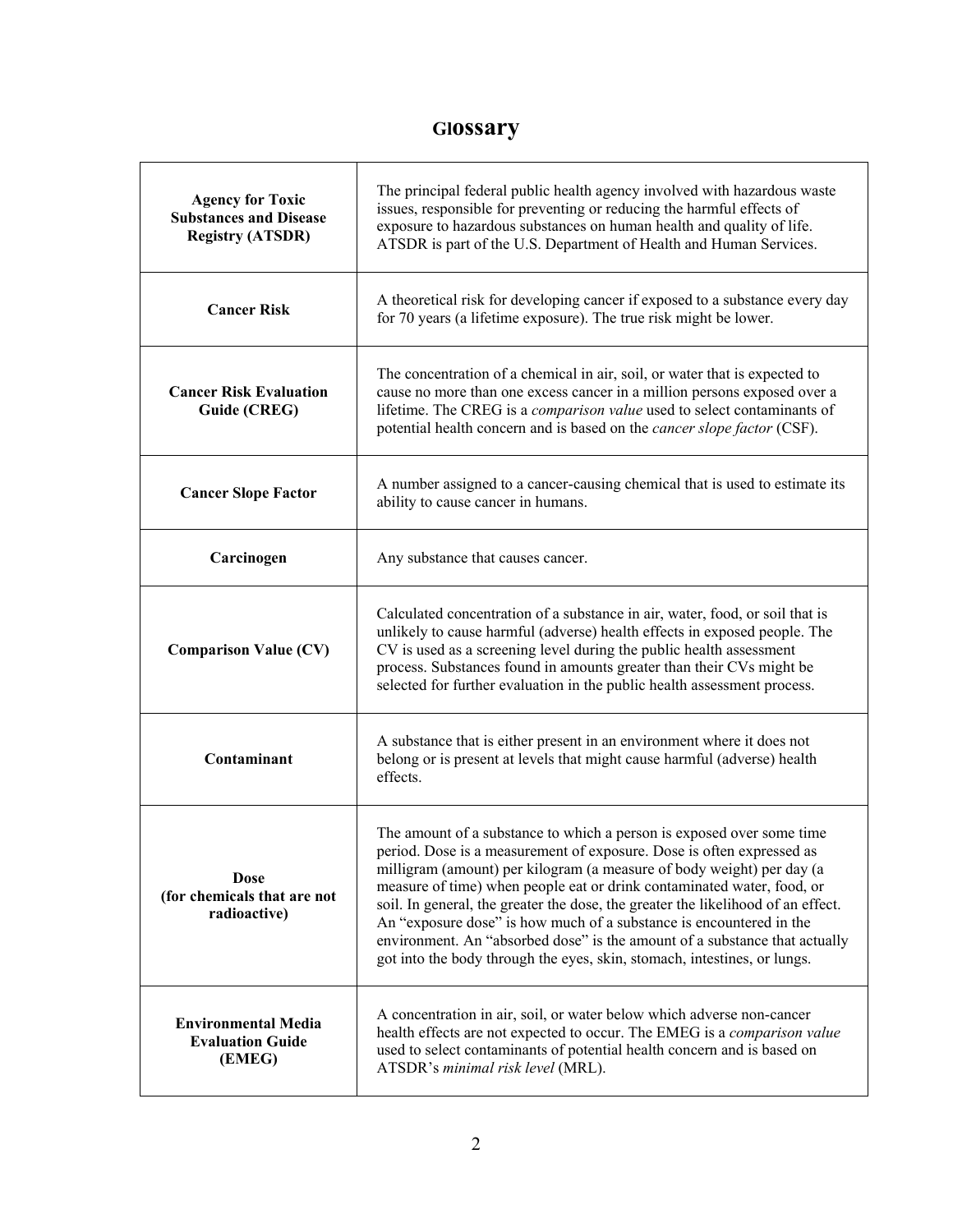| <b>Environmental Protection</b><br><b>Agency (EPA)</b>        | United States Environmental Protection Agency.                                                                                                                                                                                                                                                                                                                                                                                             |  |  |
|---------------------------------------------------------------|--------------------------------------------------------------------------------------------------------------------------------------------------------------------------------------------------------------------------------------------------------------------------------------------------------------------------------------------------------------------------------------------------------------------------------------------|--|--|
| <b>Exposure</b>                                               | Contact with a substance by swallowing, breathing, or touching the skin or<br>eyes. Exposure may be short-term [acute exposure], of intermediate<br>duration, or long-term [chronic exposure].                                                                                                                                                                                                                                             |  |  |
| Ingestion                                                     | The act of swallowing something through eating, drinking, or mouthing<br>objects. A hazardous substance can enter the body this way [see route of<br>exposure].                                                                                                                                                                                                                                                                            |  |  |
| <b>Ingestion Rate (IR)</b>                                    | The amount of an environmental medium that could be ingested typically<br>on a daily basis. Units for IR are usually liter/day for water and mg/day for<br>soil.                                                                                                                                                                                                                                                                           |  |  |
| Inorganic                                                     | Compounds composed of mineral materials including elemental salts and<br>metals such as iron, aluminum, mercury, and zinc.                                                                                                                                                                                                                                                                                                                 |  |  |
| <b>Lowest Observed Adverse</b><br><b>Effect Level (LOAEL)</b> | The lowest tested dose of a substance that has been reported to cause<br>harmful (adverse) health effects in people or animals.                                                                                                                                                                                                                                                                                                            |  |  |
| Media                                                         | Soil, water, air, plants, animals, or any other part of the environment that<br>can contain contaminants.                                                                                                                                                                                                                                                                                                                                  |  |  |
| <b>Minimal Risk Level</b><br>(MRL)                            | An ATSDR estimate of daily human exposure to a hazardous substance at<br>or below which that substance is unlikely to pose a measurable risk of<br>harmful (adverse), noncancerous effects. MRLs are calculated for a route<br>of exposure (inhalation or oral) over a specified time period (acute,<br>intermediate, or chronic). MRLs should not be used as predictors of<br>harmful (adverse) health effects [see oral reference dose]. |  |  |
| <b>No Observed Adverse</b><br><b>Effect Level (NOAEL)</b>     | The highest tested dose of a substance that has been reported to have no<br>harmful (adverse) health effects on people or animals.                                                                                                                                                                                                                                                                                                         |  |  |
| <b>Oral Reference Dose</b><br>(RfD)                           | An amount of chemical ingested into the body (i.e., dose) below which<br>health effects are not expected. RfDs are published by EPA.                                                                                                                                                                                                                                                                                                       |  |  |
| Organic                                                       | Compounds composed of carbon, including materials such as solvents, oils,<br>and pesticides that are not easily dissolved in water.                                                                                                                                                                                                                                                                                                        |  |  |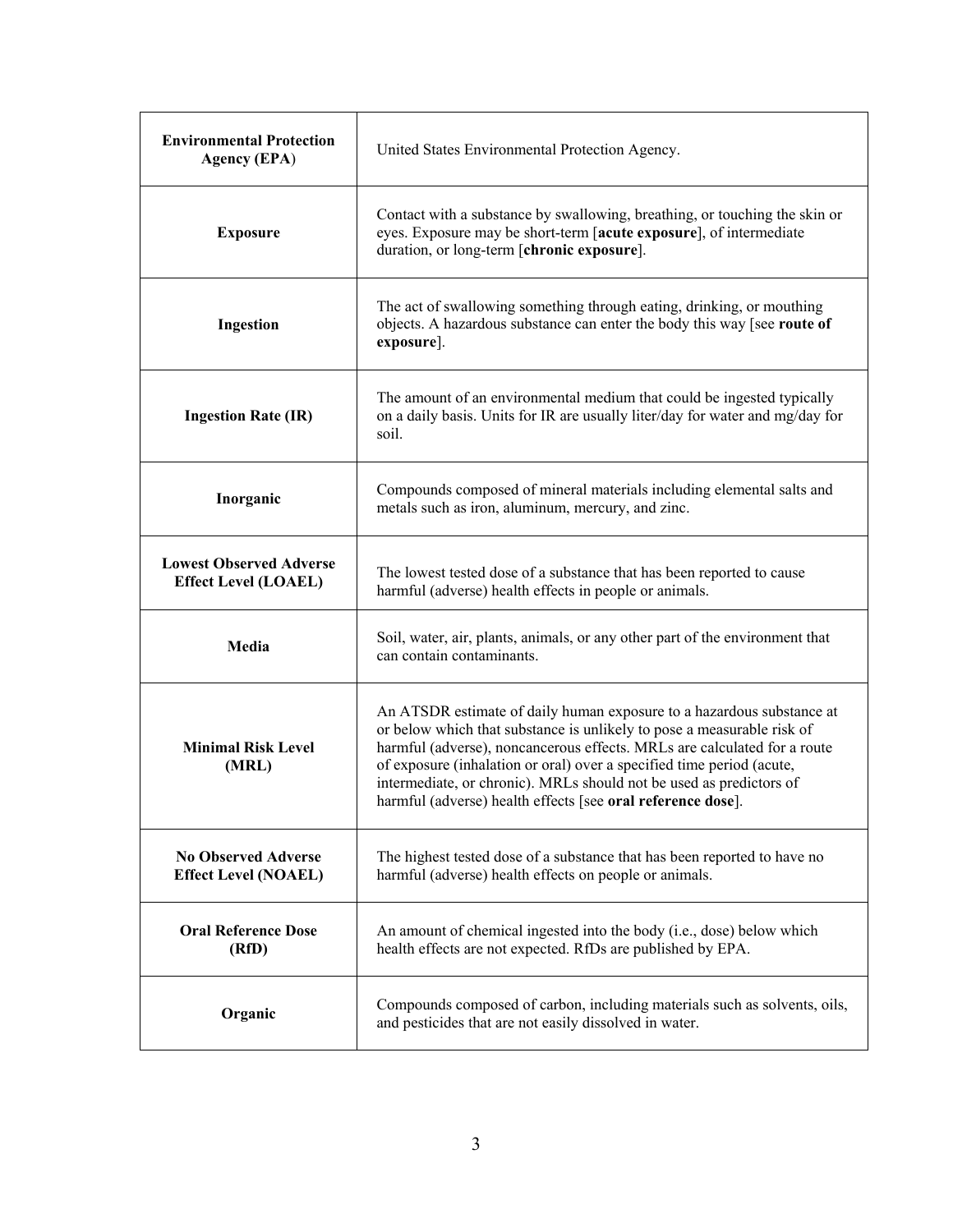| Parts per billion<br>(ppb)/Parts per million<br>(ppm)            | Units commonly used to express low concentrations of contaminants. For<br>example, 1 ounce of trichloroethylene (TCE) in 1 million ounces of water<br>is 1 ppm. 1 ounce of TCE in 1 billion ounces of water is 1 ppb. If one drop<br>of TCE is mixed in a competition size swimming pool, the water will<br>contain about 1 ppb of TCE. |  |  |
|------------------------------------------------------------------|-----------------------------------------------------------------------------------------------------------------------------------------------------------------------------------------------------------------------------------------------------------------------------------------------------------------------------------------|--|--|
| <b>Reference Dose Media</b><br><b>Evaluation Guide</b><br>(RMEG) | A concentration in air, soil, or water below which adverse non-cancer<br>health effects are not expected to occur. The RMEG is a <i>comparison value</i><br>used to select contaminants of potential health concern and is based on<br>EPA's oral reference dose (RfD).                                                                 |  |  |
| Route of exposure                                                | The way people come into contact with a hazardous substance. Three<br>routes of exposure are breathing [inhalation], eating or drinking [ingestion],<br>or contact with the skin [dermal contact].                                                                                                                                      |  |  |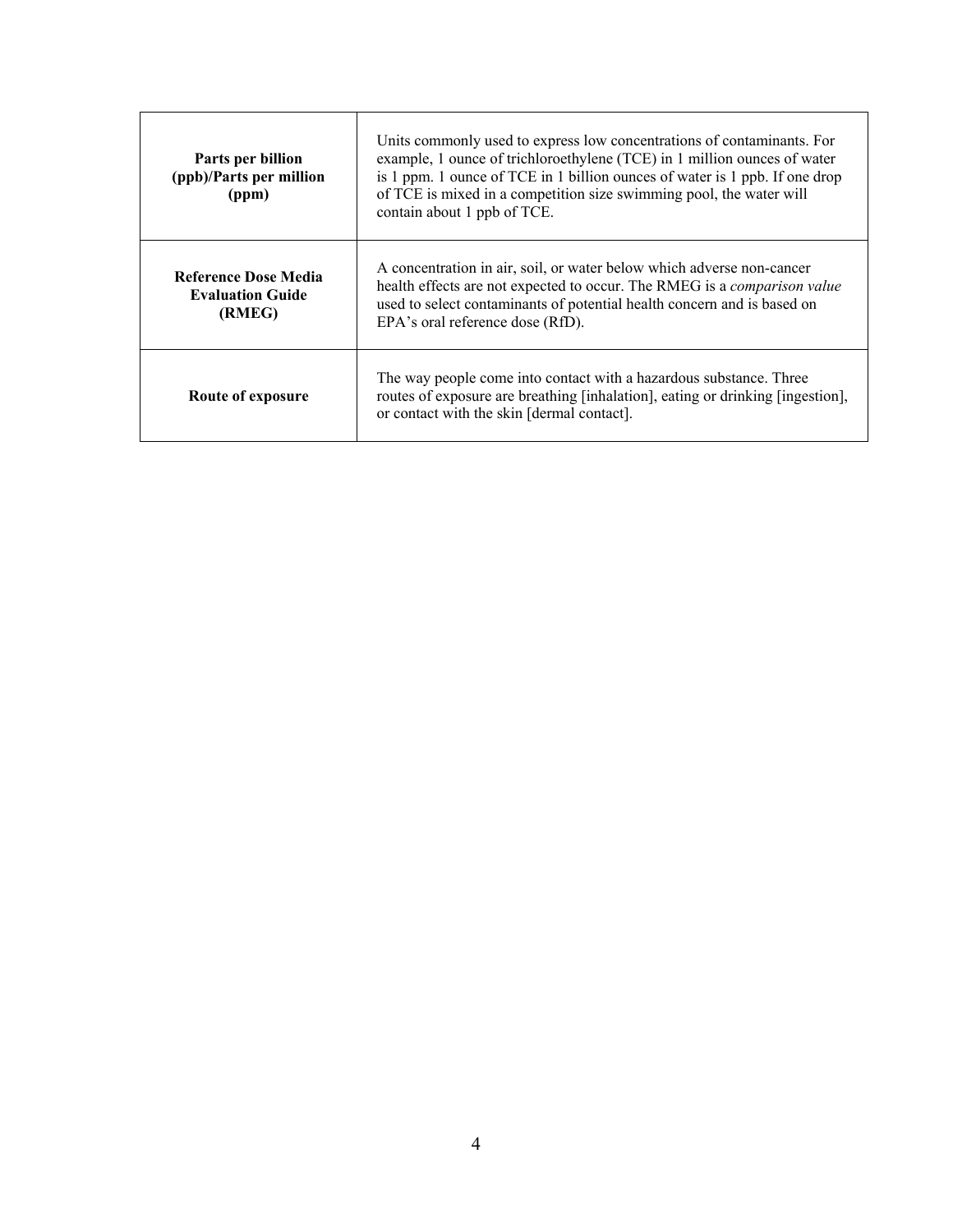## **Summary**

The Washington State Department of Health (DOH) conducted this health consultation to determine the potential cumulative health effects associated with eating contaminated fish caught in three sections of the Spokane River:

- Long Lake (also known as Lake Spokane);
- Nine Mile Dam to Upriver Dam, including Mission Park and Nine Mile reaches; and
- Upriver Dam to Idaho border, including Plante's Ferry Park and the Idaho stateline reaches.

This work was done in response to a request from the Center for Justice and to ensure that the community has the best information possible to safeguard its health.

\_\_\_\_\_\_\_\_\_\_\_\_\_\_\_\_\_\_\_\_\_\_\_\_\_\_\_\_\_\_\_\_\_\_\_\_\_\_\_\_\_\_\_\_\_\_\_\_\_\_\_\_\_\_\_\_\_\_\_\_\_\_\_\_\_\_\_\_\_\_\_

DOH reached three important conclusions in this health consultation:

#### **Conclusion 1**

DOH concludes that eating both fillet and whole fish containing polychlorinated biphenyls (PCBs) from the Spokane River for about 30 years could harm recreational angler's health due to cancer health effects. This is *a public health hazard*. People who eat only whole fish will be at higher risk than those who eat fillets because whole fish contains higher levels of PCB contaminants than fillets.

#### **Basis for decision:**

Based on exposure assumptions and calculations (recreational anglers eating whole fish 30% of the time and fillet 70% of the time, 365 days per year at a rate of 42 grams per day), the PCB theoretical cancer risk exceeds 1 excess cancer in 10,000 people exposed. This risk level is considered to have a significant impact on lifetime cancer risk.

\_\_\_\_\_\_\_\_\_\_\_\_\_\_\_\_\_\_\_\_\_\_\_\_\_\_\_\_\_\_\_\_\_\_\_\_\_\_\_\_\_\_\_\_\_\_\_\_\_\_\_\_\_\_\_\_\_\_\_\_\_\_\_\_\_\_\_\_\_\_\_\_

## **Conclusion 2**

DOH concludes that eating fish for more than a year at some Spokane River locations where fish contain high levels of PCBs and polybrominated diphenyl ethers (PBDEs) is likely to harm people's health due to non-cancer health effects. This is *a public health hazard*.

## **Basis for decision:**

Based on exposure assumptions and calculations (people eating whole fish 30% of the time and fillets 70% of the time, 365 days per year at a rate of 17.5 grams per day for general population and 42 grams per day for recreational anglers), PCBs and PBDEs in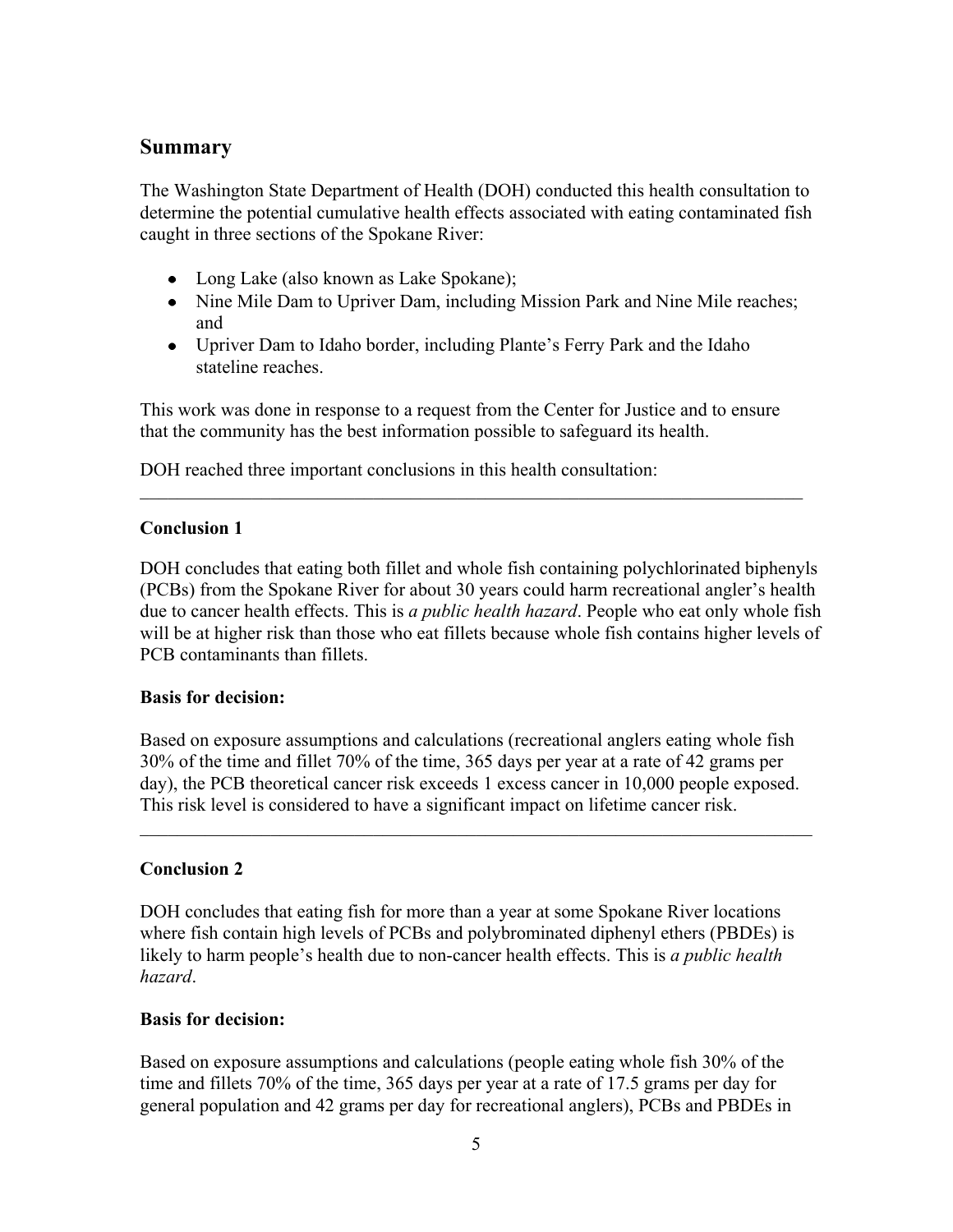Spokane River fish are at levels of health concern. The hazard index is greater than individual hazard quotients for either PCBs or PBDEs, and the dose of one or more of the individual chemicals are within one order of magnitude of its respective lowest-observedadverse effect level (LOAEL) for PCBs (see total sum, Table 3). In general, potential health risks are much lower when consumers eat only fish fillets (100% of the time) compared to whole fish.

 $\_$  , and the contribution of the contribution of  $\mathcal{L}_1$  , and  $\mathcal{L}_2$  , and  $\mathcal{L}_3$  , and  $\mathcal{L}_4$  , and  $\mathcal{L}_5$  , and  $\mathcal{L}_6$  , and  $\mathcal{L}_7$  , and  $\mathcal{L}_8$  , and  $\mathcal{L}_7$  , and  $\mathcal{L}_8$  , and  $\mathcal{L}_9$  ,

## **Conclusion 3**

DOH concludes that eating Spokane River fish could harm people's health from the combination of chemicals (i.e., PCBs, PBDEs, and metals) with similar target organs toxicity. This is a *public health hazard*.

#### **Basis for decision:**

While evidence is lacking that PBDEs interactively enhance the toxicity of PCBs, DOH is taking a precautionary approach by assuming joint additivity. Since the toxicity is likely no less than that predicted for single chemical toxicity, DOH chose to err on the side of concern/prevention.

\_\_\_\_\_\_\_\_\_\_\_\_\_\_\_\_\_\_\_\_\_\_\_\_\_\_\_\_\_\_\_\_\_\_\_\_\_\_\_\_\_\_\_\_\_\_\_\_\_\_\_\_\_\_\_\_\_\_\_\_\_\_\_\_\_\_\_\_\_\_\_\_

#### **Next Steps:**

- Since there are no direct data available to characterize dose-response relationships from exposures to PCB and PBDE chemical mixtures, DOH will continue to monitor new research to address this data gap.
- The fish advisory for the Spokane River should remain in place based on the 2007 health consultation and this evaluation on the cumulative effects of PCBs and PBDEs. For more information, visit the DOH fish consumption website: [www.doh.wa.gov/fish.](http://www.doh.wa.gov/fish)
	- DOH recommends against any consumption of fish between the Idaho border and Upriver Dam. For the reach between Upriver Dam and Nine Mile Dam, DOH advises against eating more than one meal per month of any species. Additionally, DOH advises consumers not to eat large scale sucker at this location. For the reach between Nine Mile Dam and Long Lake (Upper and Lower Long Lake), DOH advises no more than one meal per month for large scale sucker and brown trout, and no more than one meal per week for mountain whitefish.
		- o *There is a statewide freshwater bass and northern pikeminnow advisory due to mercury. Limit largemouth and smallmouth bass to two meals per month; do not consume northern pikeminnow. Check for fish advisories at* [www.doh.wa.gov/fish.](http://www.doh.wa.gov/fish)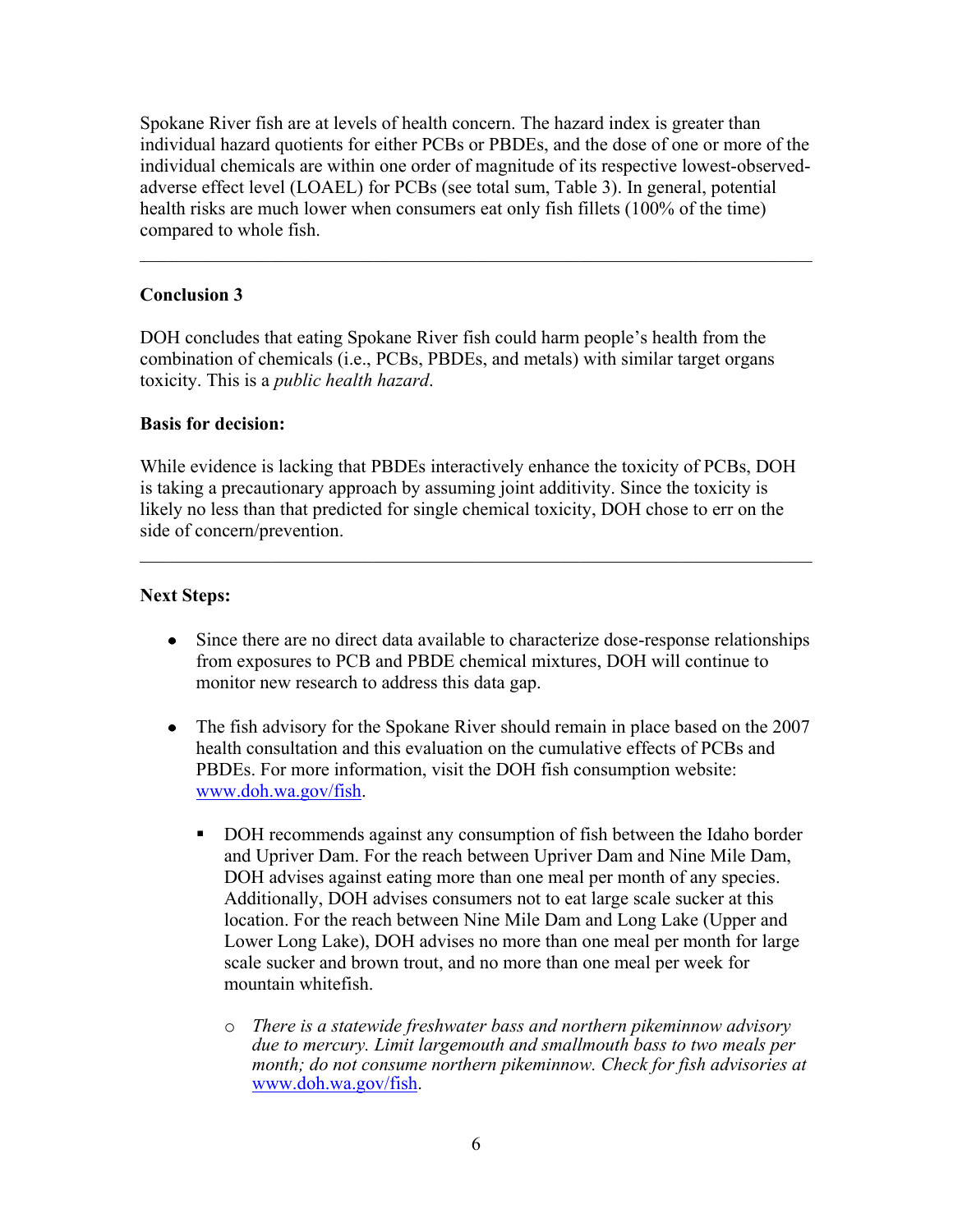- In order to reduce exposure to PCBs and PBDEs from the consumption of fish, DOH recommends eating fillets instead of whole fish, removing the skin, and cleaning all fish. DOH also recommends that the fish be prepared by grilling, broiling, or baking so the fat can drip off and not to use fat in gravy or sauces.
- DOH recommends continued monitoring for PBDEs and PCBs in the Spokane River.
- Future updates of the Spokane River fish advisory should be based on long-term fish tissue monitoring trends.
- DOH will provide copies of this health consultation to the Center for Justice, Environmental Stewardship Concepts, Washington State Department of Ecology, Spokane Regional Health District, and other concerned parties.
- DOH may develop additional educational materials on fish consumption for the Spokane River.

## **For More Information:**

Please feel free to contact Barbara Trejo at 360-236-3373 or toll free at 1-877-485-7316 if you have any questions about this health consultation.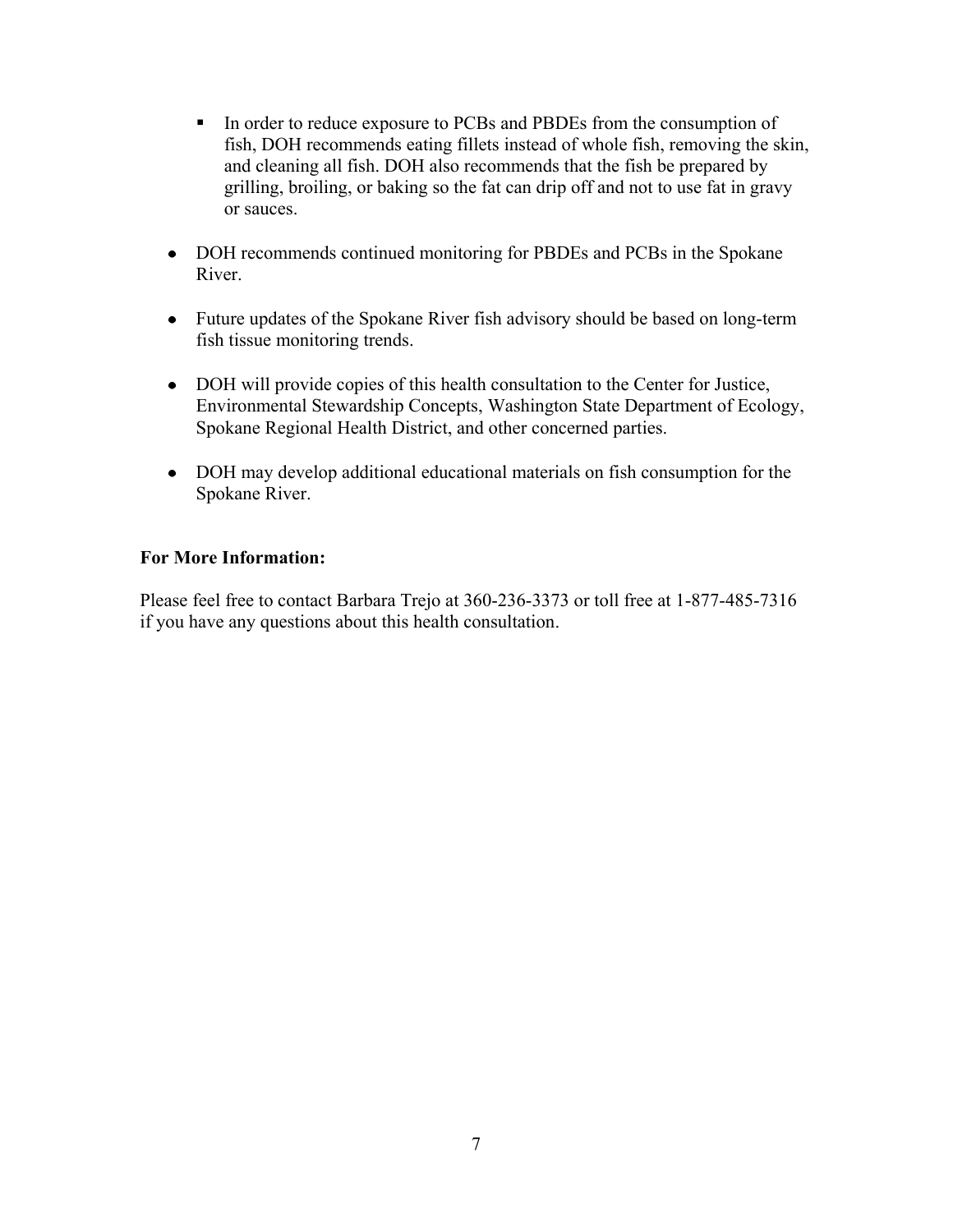## **Introduction**

The Washington State Department of Health (DOH) conducted this health consultation in response to a March 30, 2009, request from the Center for Justice. The Center for Justice was concerned the DOH *Health Consultation, Evaluation of PCBs, PBDEs and Selected Metals in the Spokane River, Including Long Lake - Spokane, Washington*, August 28, 2007, did not address the cumulative effects of contaminants of concern via fish consumption. The basis for the Center for Justice concern was provided in a March 24, 2009, paper prepared by Environmental Stewardship Concepts (Dr. Peter deFur).<sup>1</sup>

## **Background**

DOH evaluated the potential adverse health effects associated with eating contaminated fish from the Spokane River on a chemical-by-chemical basis during its 2007 health consultation.<sup>a</sup> PCBs, PBDEs<sup>b</sup>, and lead<sup>c</sup> were identified as the contaminants of concern. Cancer and non-cancer hazards associated with exposure to these individual chemicals via fish consumption were evaluated.<sup>5</sup> The health consultation findings led to an update of the Spokane River fish advisory.

DOH's initial response to the Center for Justice's concern about the 2007 health consultation occurred in May 2009. In that response, DOH pointed out the complexity and uncertainties regarding evaluating multiple chemical exposures from consumption of contaminated fish from the Spokane River. However, DOH did agree to evaluate the cumulative risk for immune system and developmental effects for the general population and recreational fishermen based on multiple chemicals using 2005 fish data for three sections of the Spokane River:

- Long Lake (also known as Lake Spokane);
- Nine Mile Dam to Upriver Dam, including Mission Park and Nine Mile reaches; and
- Upriver Dam to Idaho border, including Plante's Ferry and the Idaho stateline reaches.

 $\overline{a}$ <sup>a</sup> The 2007 health consultation report, which led to an update of the Spokane River fish advisory, is available online a[t http://www.doh.wa.gov/](http://www.doh.wa.gov/consults)consults.

<sup>&</sup>lt;sup>b</sup> A list of the main PBDE congeners found in fillet and whole fish from the Spokane River is provided in Appendix D. The primary PBDEs detected were PBDE-47, -99, and -100, which comprised approximately 90% of the total.

<sup>&</sup>lt;sup>c</sup> Lead was mostly found in the whole fish of large scale sucker and bridgelip sucker. The highest concentration of lead was found at the Idaho stateline location. At this location, the fish advisory warns against any consumption of fish, only catch and release.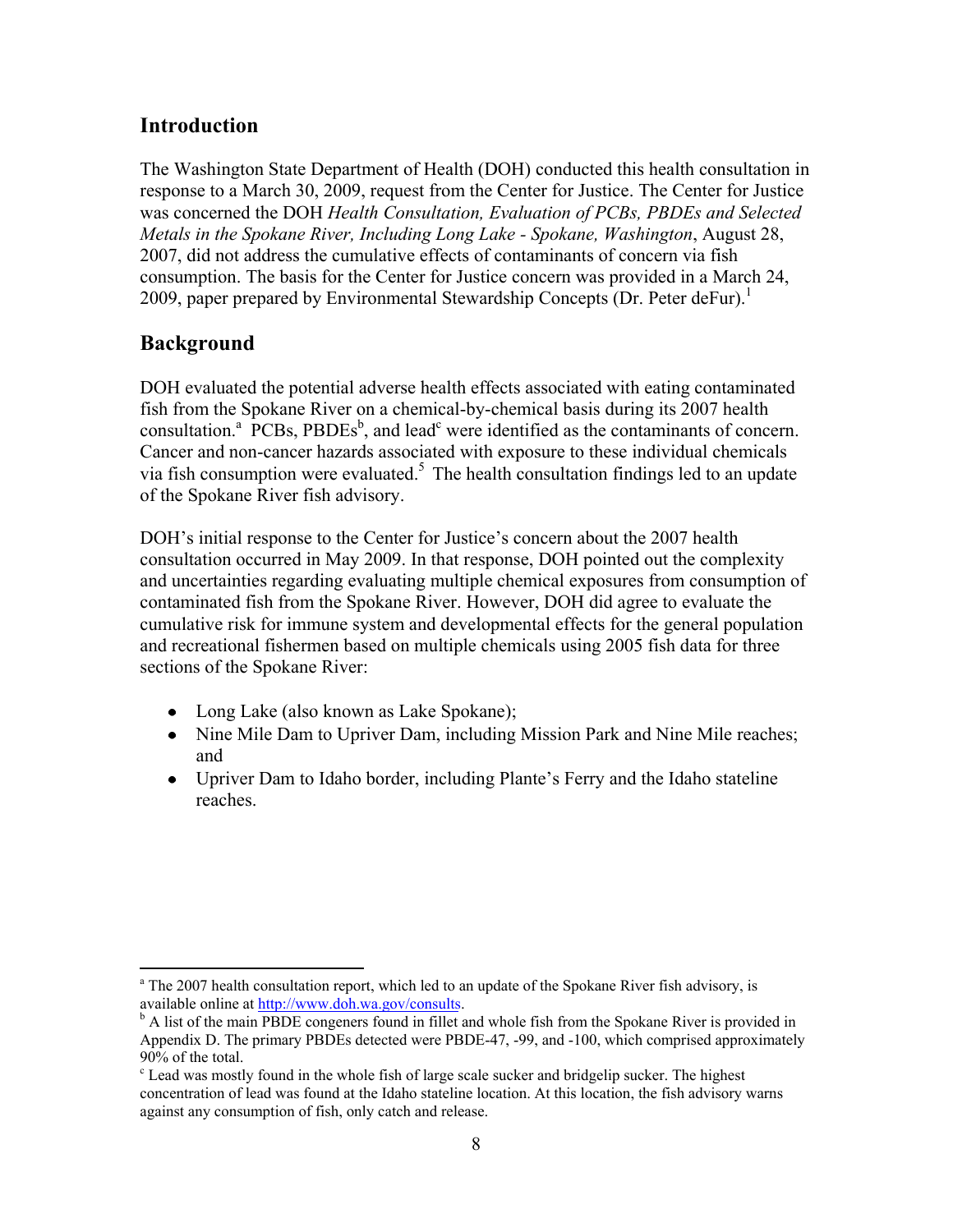## **Results**

Table 1 presents the mean concentration for total PBDEs and total PCBs found in Spokane River fish (fillet and whole fish $d$ ) in 2005 compared to subsistence comparison values.<sup>4</sup> Appendix C presents a summary of the maximum levels of metals in Spokane River fish compared to subsistence consumption comparison values.

#### **Contaminant Screening**

Fillet and whole body sample contaminant data were screened using conservative comparison values protective of subsistence fish consumers, (Table 1). DOH derived these comparison values using high-end consumption rates presented in EPA's fish advisory guidance documents (Appendix A).

Table 1 shows the mean concentration of PCBs and PBDEs measured in Spokane River fish compared to health-based subsistence consumer comparison values. Appendix C, Table C1 shows the maximum concentrations of arsenic, cadmium, lead, and zinc compared to subsistence comparison values. Only lead, PCBs, and PBDEs had levels that exceeded EPA's subsistence comparison values. Therefore, lead, total PCBs, and total PBDEs were evaluated further as contaminants of concern (COCs). The fact that a contaminant exceeds its health comparison value does not mean that a public health hazard exists, but rather signifies the need to consider the chemical further.

## **Discussion**

 $\overline{a}$ 

For many individual chemicals, information is available on how the chemical might produce health effects in animals; some information may also be available on the impacts to human health. However, it is much more difficult to assess exposure to multiple chemicals. Due to the large number of chemicals in the environment, it is impossible to measure all of the possible interactions between these chemicals. The potential exists for these chemicals to interact in the body and increase or decrease the potential for adverse health effects. Individual cancer risk estimates can be added since they are measures of probability. However, when estimating non-cancer risk, similarities must exist between the chemicals if the doses are to be added. Groups of chemicals that have similar toxic effects can be added, such as volatile organic compounds (VOCs), which cause liver toxicity. Polycyclic aromatic hydrocarbons (PAHs) are another group of compounds that can be assessed as one combined dose based on similarities in chemical structure and metabolites.

<sup>&</sup>lt;sup>d</sup> Whole body fish were prepared by methods described by EPA and Washington State toxics Monitoring Program for screening level assessment of contaminants in fish tissue.<sup>2, 3</sup> Bottom fish were sectioned and homogenized whole (guts and scales on) in a commercial meat grinder.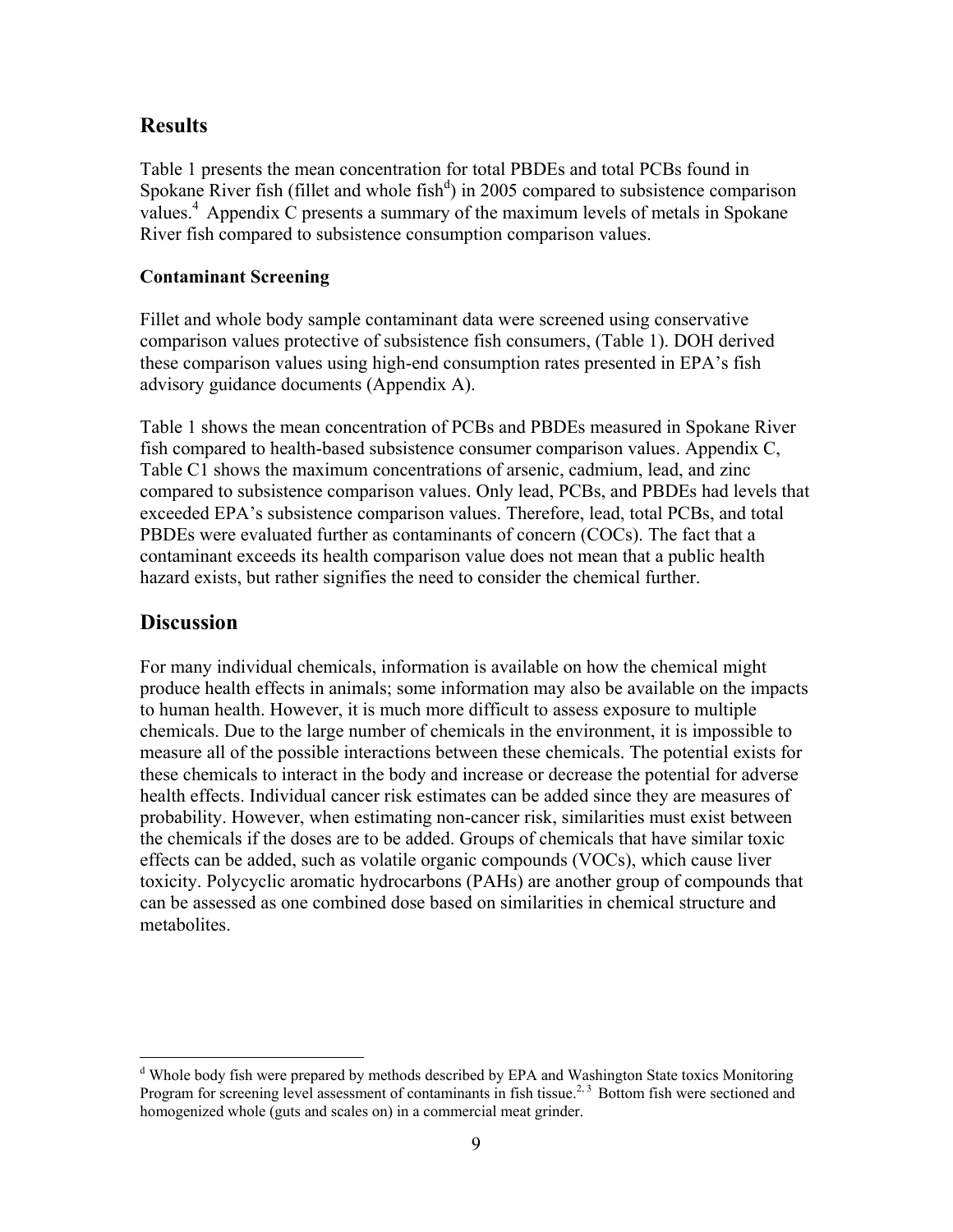**Table 1.** Mean concentrations of total PCBs and PBDEs in Spokane River fish (fillet and whole) compared to subsistence consumption screening values

| Contaminant                                | <b>Mean</b><br>concentration<br>(mg/kg)<br>wet weight | <b>Subsistence</b><br>Comparison<br>Value<br>(mg/kg) | <b>RfD</b><br>(mg/kg/day) | Contaminant<br>of concern |
|--------------------------------------------|-------------------------------------------------------|------------------------------------------------------|---------------------------|---------------------------|
| <b>Total PBDEs (fillet)</b>                | $0.4236$ <sup>a</sup>                                 |                                                      |                           |                           |
|                                            |                                                       | $0.049$ <sup>e</sup>                                 | $0.0001*$                 |                           |
| Total PBDEs (whole) †                      | $2.2^{\circ}$                                         |                                                      |                           | Yes                       |
| <b>Total PCBs (fillet)</b>                 | $0.1617$ c                                            |                                                      |                           |                           |
| <b>Total PCBs (whole)</b> $\dot{\uparrow}$ | $0.2838$ <sup>d</sup>                                 | $0.00983$ <sup>1</sup>                               | 0.00002                   | Yes                       |

NA – Not available

**BOLD -** Values exceed comparison value.

<sup>a</sup> – **Fillet** – Total PBDE concentration calculated based on consumption of rainbow trout (fillet) (70%), plus mountain white fish (fillet) (15%), and brown trout (fillet) (15%) using the maximum value of the mean concentration for each species.

<sup>b</sup> – **Whole** – Total PBDE concentration calculated based on consumption of rainbow trout (whole body) (70%), large scale sucker (whole body) (15%), and mountain whitefish (whole body) (15%) using the maximum value of the mean concentration for each species.

<sup>c</sup> – **Fillet** – Total PCB concentration calculated based on consumption of rainbow trout (fillet) (70%), plus mountain white fish (fillet) (15%) and brown trout (fillet) (15%) using the maximum value of the mean concentration for each species.

<sup>d</sup> – Whole – Total PCB concentration calculated based on consumption of large scale sucker (whole body) (15%) and bridgelip sucker (whole body) (15%) using the maximum value of the mean concentration for each species.

PBDE – Polybrominated diphenyl ether

PCB – Polychlorinated biphenyl

\* Reference dose (RfD) - used EPA's Brominated Diphenyl Ether (BDE-47). Appendix B lists EPA's reference dose values for PBDEs

† Whole body fish represents the results of whole fish homogenized with guts and scales on.

<sup>e</sup>- See Appendix A for calculation of screening value. This value was derived based on the RfD for BDE-

47, a consumption rate of 142 grams/day, and an average adult body weight of 70 kilograms (kg)

<sup>1</sup> - U.S. Environmental Protection Agency. Guidance for Assessing Chemical Contaminant Data for Use in Fish Advisories - Volume 1, Fish Sampling and Analysis, Third Edition. 2000. EPA-823-B-00-007.

#### *Chemical mixtures*

DOH's approach for the assessment of exposure to chemical mixtures includes reviewing available chemical mixtures studies for non-cancer and cancer health effects. To conduct exposure-based assessments of possible non-cancer or cancer health hazards from oral exposures to mixtures of total PBDEs and total PCBs, the Agency for Toxic Substances and Disease Registry (ATSDR) recommends conducting a component-based approach.<sup>6</sup> This is because there is no direct approach to characterize health hazards and low doseresponse relationships from exposure to mixtures of these two chemicals. No studies were located that examined health effects in humans or animals exposed to mixtures exclusively containing PCBs and PBDEs. In addition, physiological-based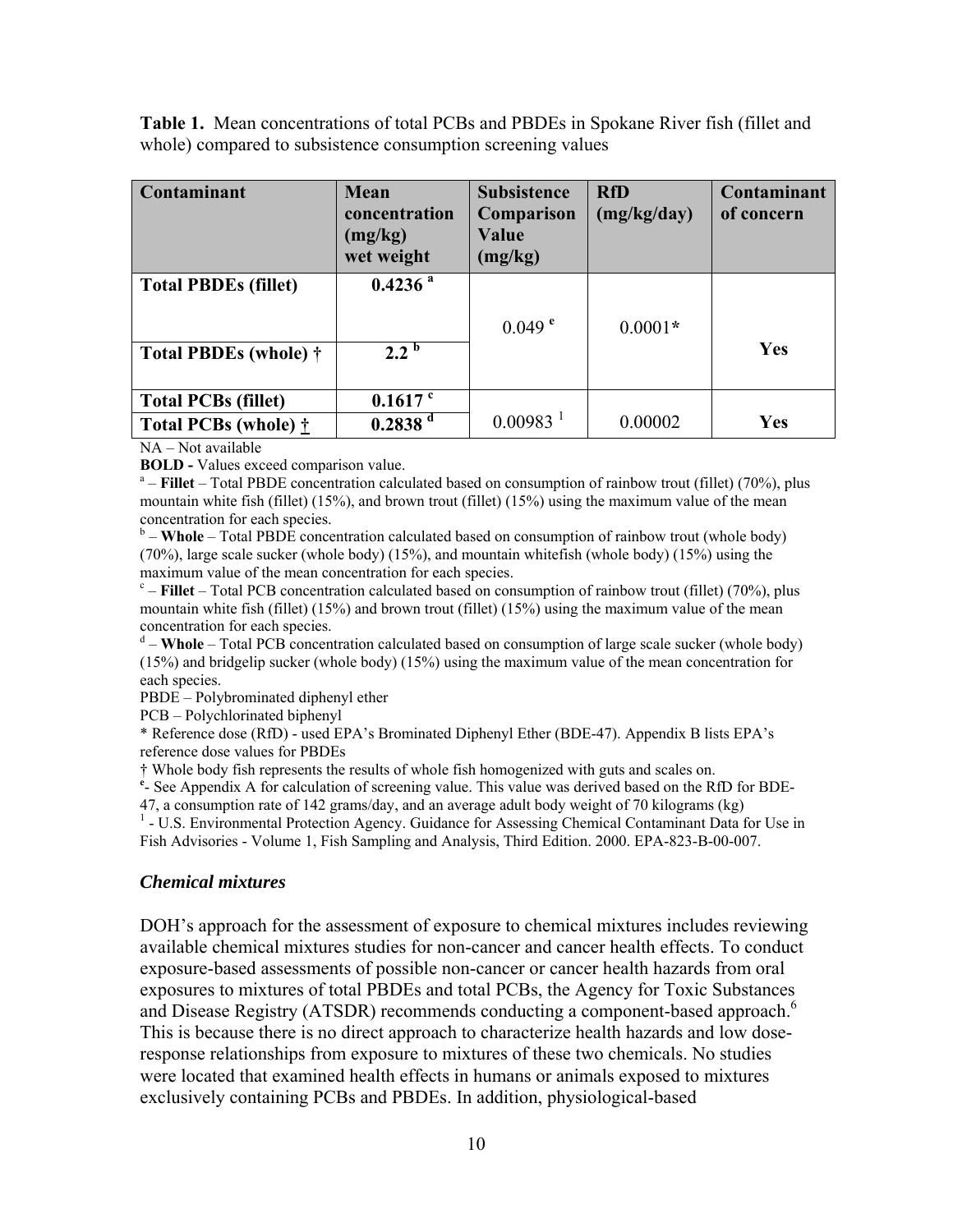pharmacokinetic/pharmacodynamic (PBPK/PD) models have not yet been developed that would predict appropriate target doses of the components.

## *Assumptions for Spokane River fish*

An exposure scenario was assumed for the general population and recreational anglers who consume fish (both fillet and whole body fish) from the Spokane River. This scenario assumed that rainbow trout is consumed 70% of the time, while other species of fish (e.g., large scale sucker, bridgelip sucker, smallmouth bass, brown trout, and mountain whitefish) found in the Spokane River are consumed 30% of the time (see Table 1 and Appendix B, Table B1). Rainbow trout, brown trout, and smallmouth bass are targeted fish species for human consumption from the Spokane River site. However, brown trout are not as abundant in the Spokane River and there is a statewide freshwater bass advisory due to mercury<sup>e</sup>. While some people eat whitefish, large scale suckers, and bridgelip suckers, they are not a targeted fish species. Therefore, the assumption that 70% of fish that people may consume is rainbow trout is not unreasonable; in some cases it could be as much as 100%.

DOH considers that this approach is very protective for consumers (i.e., general population and recreational anglers) that may eat whole fish and fillets from the Spokane River. Appendix B, Table B1 lists exposure assumptions and calculations used for Spokane River fish.

## **Evaluating non-cancer hazards**

As mentioned earlier, exposure assumptions for estimating contaminant doses from fish consumption are found in Appendix B, Table B1. A dose is estimated for each contaminant of concern (COC) in order to evaluate the potential for non-cancer adverse health effects that may result from exposure to contaminated fish. These doses are calculated for situations (scenarios) in which a person might be exposed. The estimated dose for each contaminant under each scenario is then compared to ATSDR Minimal Risk Levels (MRLs). MRLs are an estimate of the daily human exposure to a substance that is likely to be without appreciable risk of adverse health effects during a specified duration of exposure. MRLs are based only on non-carcinogenic effects. In the absence of MRLs, DOH uses the EPA's oral reference doses (RfDs). RfDs are doses below which non-cancer adverse health effects are not expected to occur ("safe" doses). MRLs and/or RfDs are derived from toxic effect levels obtained from human population and laboratory animal studies.

Because of data uncertainty, the toxic effect level is divided by uncertainty factors to produce the lower and more protective MRL. If a dose exceeds the MRL, this indicates only the potential for adverse health effects. The magnitude of this potential can be inferred from the degree to which this value is exceeded. If the estimated exposure dose is only slightly above the MRL, then that dose will fall well below the observed toxic

 $\overline{a}$ e This advisory limits largemouth and smallmouth bass to two meals per month. Check for fish advisories at www.doh.wa.gov/fish.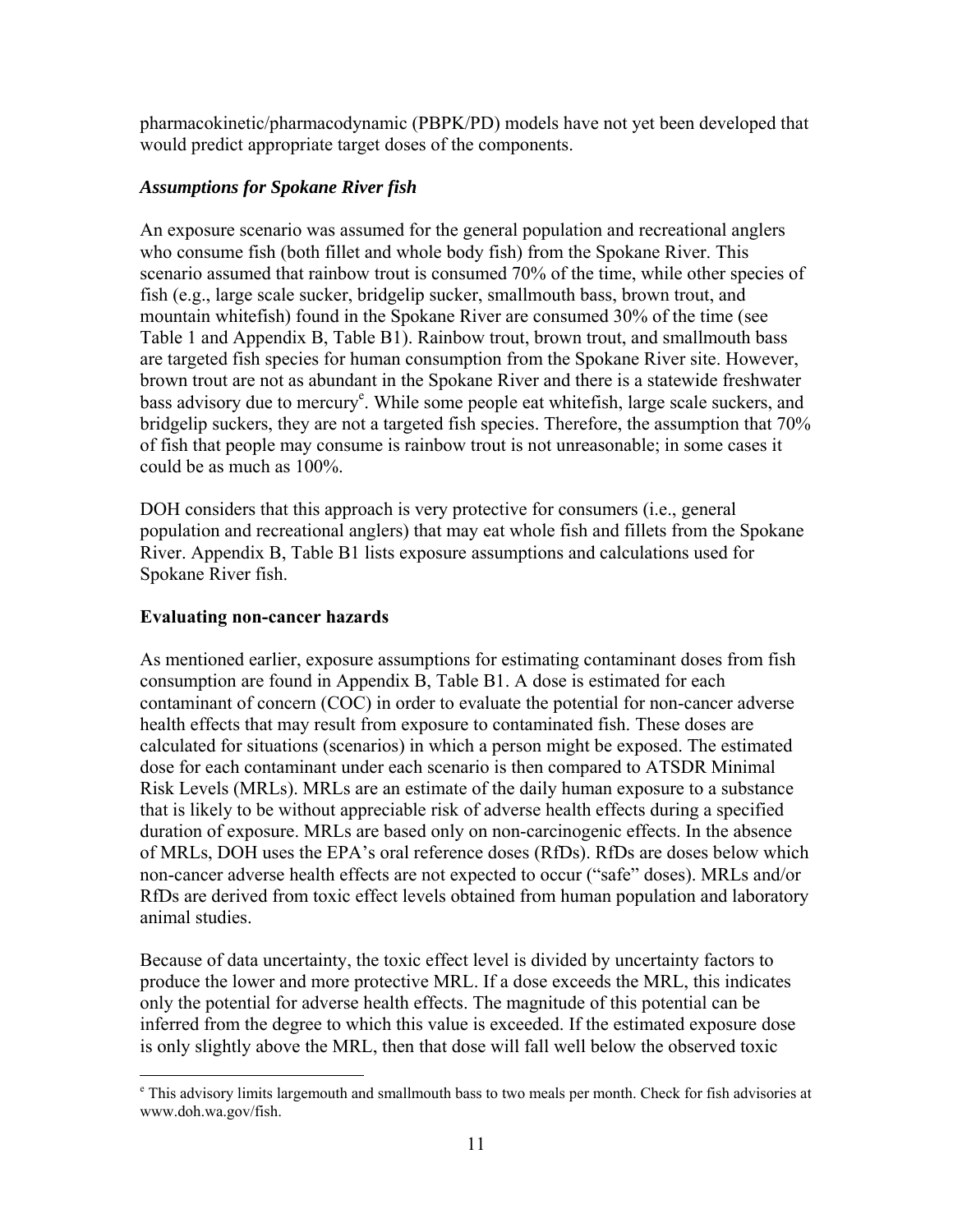effect level. The higher the estimated dose is above the MRL, the closer it will be to the actual observed toxic effect level. This comparison is called a hazard quotient (HQ). See Appendix B for the hazard quotient equation. The toxic effect levels can be either the lowest-observed adverse effect level (LOAEL) or a no-observed adverse effect level (NOAEL). In human or animal studies, the LOAEL is the lowest dose at which an adverse health effect is seen, while the NOAEL is the highest dose that does not result in any adverse health effects. If the hazard quotient is above one, DOH evaluates the contaminant further and compares the estimated dose to the LOAEL and/or NOAEL.

ATSDR's approach for evaluating non-cancer health effects recommends calculating the hazard quotient (HQ) for each chemical in the mixture:

- If one individual chemical HQ exceeds 1.0, the individual chemical needs further evaluation.
- If more than one chemical HQ exceeds 0.1, the mixtures need to be evaluated for interactive effects.
- If no more than one chemical HQ exceeds 0.1, no significant interactive effects are expected and no further evaluation is needed.

Appendix B, Tables B3 and B4 show non-cancer hazards associated with exposure to contaminants of concern in Spokane River fish. Since hazard quotients exceed 1.0, PCBs and PBDEs will be evaluated further as contaminants of concern.

#### *Non-cancer health effects*

Relatively few studies have assessed toxic interactions of non-carcinogenic chemicals in low dose ranges. The studies that exist suggest that no adverse health effects occur from mixtures in dosed animals when the components of that mixture are present at levels below their respective NOAEL( i.e., at concentrations that would have produced no adverse effects in animals treated with those separate chemical components). In two of these experiments<sup>7, 8</sup>, all of the component chemicals affected the same target organ, but through different mechanisms. In two others<sup>9, 10</sup>, the chemicals affected different target organs and exhibited different modes of action, as do most chemicals in typical environmental mixtures. Subsequent experiments have shown similar results.<sup>11, 12, 13</sup>

DOH calculated the cumulative effects of PCBs and PBDEs for developmental response. There is no scientific evidence that the two components of the mixture can act (i.e., have an effect) in an interactive way on the developing nervous system (i.e., toxicity pathways are unknown). Information on possible health impacts of PBDEs comes primarily from animal toxicity studies and there is no information regarding low level exposure to PBDEs on humans. The most sensitive toxic effect associated with some forms of PBDEs, such as penta-PBDE congeners, appears to be developmental neurotoxicity, although penta-PBDE may also impact thyroid and other hormone systems. Human health risks may be associated with PBDE exposure but toxicity mechanisms and levels that may result in harm are not clearly understood. On the other hand, it's known that PCBs can cause adverse health effects in humans affecting reproduction, developmental,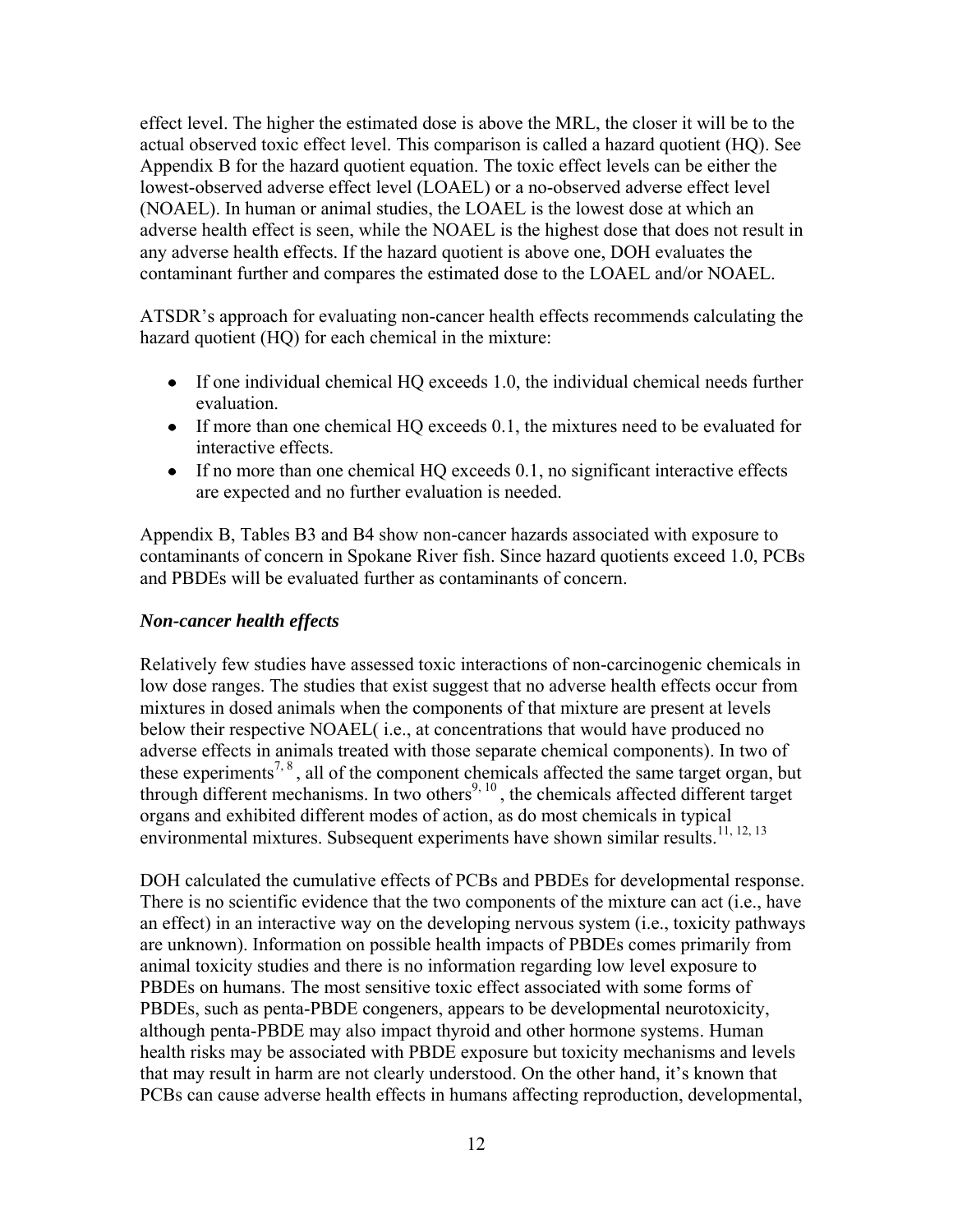and endocrine function. Other toxic responses to PCBs include dermal toxicity, immunotoxicity, and carcinogenicity.

To calculate the hazard index of the two components of the mixture for non-cancer health effects, the following variables were considered: 1) joint additive actions of the components on developmental toxicity was assumed; 2) the mean concentration of PCBs and PBDEs found in fish (whole body and/or fillet) were used in the equation; 3) intakes were divided by the MRL and or RfD; and 4) the resulting hazard quotients were summed to arrive at a hazard index (Appendix B, Tables B3 and B4). Since there is no information on the carcinogenicity of PBDEs regarding cancer effects in humans (i.e., there is no cancer slope factor for PBDEs), the cancer endpoint is unknown. There is inadequate information to assess the carcinogenic potential of BDE-99 (penta), BDE-47 (tetra), and BDE-153 (hexa)<sup>14, 15</sup> in humans. However, the weight of evidence for BDE-209 (deca) is characterized as "suggestive evidence of carcinogenic potential" in rats and mice.

Although no human studies are available, two chronic exposure studies using rodents provide suggestive evidence of decaBDE-induced carcinogenicity. The weight of evidence of human carcinogenicity to decaBDE is based on: 1) no studies of cancer in humans exposed to decaBDE; 2) a significantly increased incidence of neoplastic nodules in the liver of low- and high-dose male rats and high-dose female rats; 3) a significantly increased incidence of hepatocellular adenoma or carcinoma (or combined) in male mice at low dose and marginally increased incidence at high dose; 4) a insignificantly increased incidence of hepatocellular adenoma or carcinoma (combined) in female mice; 5) a slight (but statistically not significant) increase in incidence of thyroid gland adenomas or carcinomas (or combined) in both male and female mice; 6) a significantly increased incidence in male mice of follicular cell hyperplasia, considered by many as a precursor to thyroid tumors; and 7) an apparent absence of genotoxic potential. All of the data supporting carcinogenicity were obtained from chronic studies in rats and mice.<sup>16</sup>

Since there is no information on the evidence of carcinogenicity for humans, EPA's recommendation is to not attempt a dose-response assessment, as the nature of the data generally would not support one. However, when the evidence includes a well-conducted study, quantitative analyses may be useful for some purposes (e.g., providing a sense of the magnitude and uncertainty of potential risks, ranking potential hazards, or setting research priorities). In each case, the rationale for the quantitative analysis is explained, considering the uncertainty in the data and the suggestive nature of the weight of evidence. These analyses generally would not be considered U.S. EPA's consensus estimates.

The pertinent oral minimal risk levels (MRLs) and target-organ toxicity doses (TTDs) for endpoints of concern (child development and impacts on the immune system) for each component of the mixture are listed in Table 2.

For the PCBs and PBDEs detected in Spokane River fish, the average concentrations detected for both fillet and whole body samples would result in ingestion doses that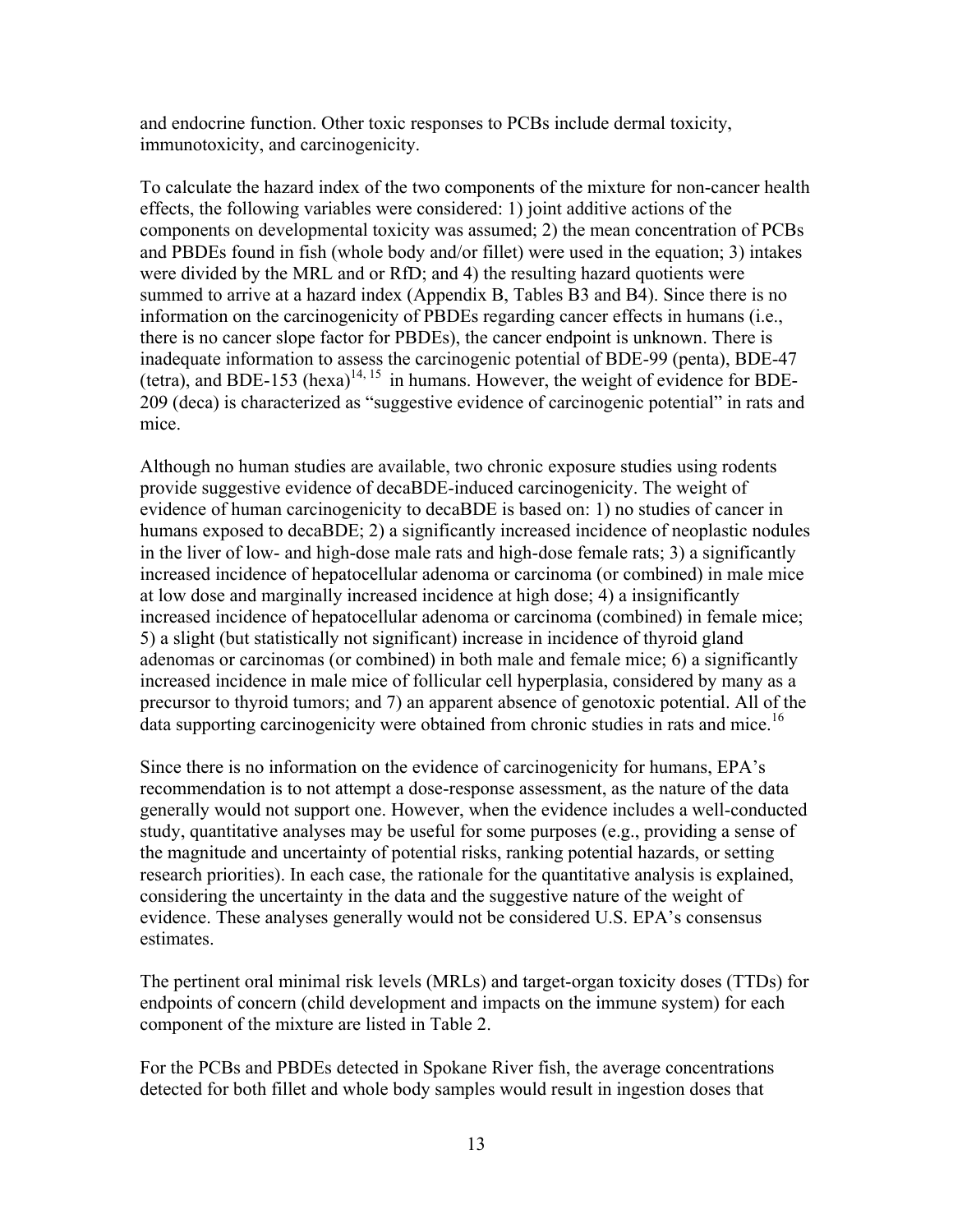exceed the health guideline for each chemical (Appendix B, Tables B3 and B4). Exposure to the mixture might constitute a hazard if the hazard index (HI) for PCBs and PBDE exceeds one. When the HI for PCBs and PBDE exceeds one, further toxicological evaluation is needed to determine if harmful effects might be possible.

| Endpoint        | <b>PCBs</b>                              | <b>PBDEs</b>       |
|-----------------|------------------------------------------|--------------------|
|                 |                                          | mg/kg/day          |
| Hepatic         | $1 \times 10^{-4}$                       | <b>NA</b>          |
| Endocrine       | $1 \times 10^{-4}$                       | <b>NA</b>          |
| Immunological † | $2 \times 10^{-5}$<br>(chronic MRL)      | <b>NA</b>          |
| Neurological    | $3 \times 10^{-5}$<br>(intermediate MRL) | $1x10^{-4d}$       |
| Reproductive    | $2 \times 10^{-5}$                       | <b>NA</b>          |
| Developmental † | $3 \times 10^{-5}$<br>(intermediate MRL) | $1 \times 10^{-4}$ |

Table 2. Minimal risk levels and target-organ toxicity doses (TTD)<sup>17</sup> for repeated oral exposures to chemicals of concern.

† Assuming endpoints are similar for immunological and developmental toxicity. It is unknown whether exposure to mixtures containing PCBs and/or PBDEs will affect the same target organ through different and/or similar modes of action. PCBs and/or PBDEs can target a wide range of overlapping health endpoints, and the critical effects can vary among these chemicals depending on the component and the duration of exposure.

 $a$ – This number is derived by applying an uncertainty factor of 300 (10 for use of a LOAEL, 3 for extrapolation from monkeys to humans, and 10 for human variability) to the LOAEL of 0.04 mg/kg/day for decreased serum cholesterol in Rhesus monkeys (Arnold et al. 1993a, 1993b) yields a TTD<sub>HEPATIC</sub> of 0.1 ug/kg/day ( $1x10^{-4}$  mg/kg/day) for PCB mixtures.

 $b$  – This value is derived by dividing the rat LOAEL of 0.09 mg/kg/day for decreased serum thyroid hormone levels produced by intermediate-duration exposure (Byrne et al. 1987) by an uncertainty factor of 1,000 (10 for the use of a LOAEL, 10 for extrapolating from rats to humans, and 10 for human variability) yields a TTD<sub>ENDOCRINE</sub> of 0.1 ug/kg/day (1x10<sup>-4</sup> mg/kg/day). This value is expected to be protective of chronic-duration exposure because of the large uncertainty factor.

 $c$  – This number is based on a chronic serious LOAEL for reproductive toxicity (reduced conception rate) in monkeys of 0.02 mg/kg/day, which yields a  $TDD_{Reproductive}$  of 0.00002 mg/kg/day (2 x 10<sup>-5</sup> mg/kg/day) in humans (1000 for extrapolating from monkeys to humans).

<sup>d</sup>- This value corresponds to EPA's oral RfD for penta bromodiphenyl ether (BDE-99) and tetra bromodiphenyl ether (BDE-47) neurobehavioral effects.

<sup>e</sup>- This value corresponds to the reference dose for the lower brominated (tetra and penta) PBDEs. NA – Not available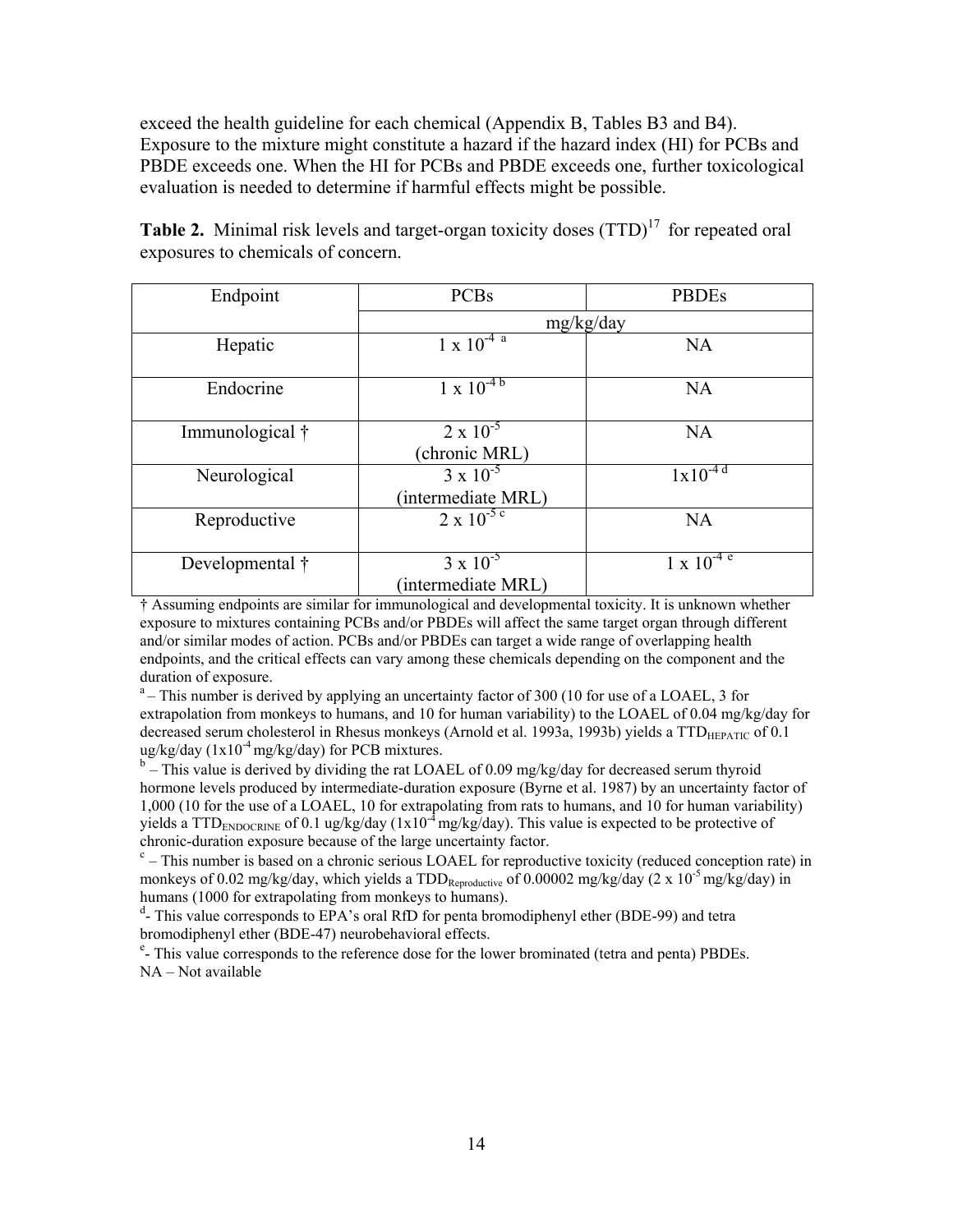#### *General population estimated dose*

A child (0 to 6 years old) consuming 7.0 grams per day of fish (fillet) that contains both total PCBs and total PBDEs from the Spokane River would result in an average exposure dose of 0.00019 mg/kg/day. Similarly, a child (0 to 6 years old) consuming 7.0 grams of whole fish that contains both total PCBs and total PBDEs from the Spokane River would result in an average exposure dose of 0.00071 mg/kg/day (see Appendix B, Table B3). The chronic LOAEL for PCBs is 0.005 mg/kg/day, and the chronic serious (i.e., the next highest dose level) LOAEL for reproductive toxicity is 0.02 mg/kg/day.

The PCBs LOAEL of 0.005 mg/kg/day is based on clinical observations of monkeys exposed to 0.005 – 0.08 mg/kg/day of Aroclor 1254 during the first 37 months of the study. Health effects of decreased antibody response and eyelid and toe/fingernail changes were observed in female Rhesus monkeys chronically exposed to these levels.<sup>18</sup> The LOAEL for pentaBDE-99 for neurobehavioral effects is 0.29 mg/kg/day (this LOAEL is equal to the EPA's 95% lower bound on the benchmark dose – BMDL). This value is derived from mice and rat animal studies.

The highest estimated child dose (0 to 6 years old) *(worst case scenario)* based on whole fish for PCBs and PBDEs is 0.00071 mg/kg/day (Table 3 and Appendix B, Table B3), which exceeds the MRL of 0.00001 mg/kg/day for PCBs, and also exceeds the MRL of 0.0001 mg/kg/day for PBDEs. However, the estimated dose is 7 times below the LOAEL of 0.005 mg/kg/day for PCBs for immunological, dermal, developmental, and neurological effects; and 409 times below the LOAEL of 0.29 mg/kg/day for PBDEs. As mentioned earlier, the LOAEL for PCBs is based on clinical observations of monkey studies with durations of 5 weeks to 1 or 2 years. The same dose is 28 times below the chronic serious LOAEL for PCBs of 0.02 mg/kg/day for reproductive toxicity.

The highest estimated adult dose based on whole fish for PCBs and PBDEs is 0.00019 mg/kg/day (Table 3 and Appendix B, Table B3), which exceeds the MRL of 0.00001 mg/kg/day for PCBs, and also exceeds the MRL of 0.0001 mg/kg/day for PBDEs. However, the estimated dose is 26 times below the LOAEL of 0.005 mg/kg/day for PCBs, and 105 times below the chronic serious LOAEL of 0.02 mg/kg/day. The dose is also 1526 times below the LOAEL of 0.29 mg/kg/day for PBDEs.

The estimated doses for PCBs and PBDEs for an adult based on fish fillets are much lower than the estimated doses for whole fish for the general population (Table 3 and Appendix B, Table B3).

#### *Recreational angler estimated dose*

The highest estimated child dose (0 to 6 years old) *(worst case scenario)* for PCBs and PBDEs based on whole fish is 0.00084 mg/kg/day (Table 3 and Appendix B, Table B4), which exceeds the MRL of 0.00001 mg/kg/day for PCBs, and also exceeds the MRL of 0.0001 mg/kg/day for PBDEs. However, the estimated dose is 6 times below the LOAEL of 0.005 mg/kg/day for PCBs, and 24 times below the chronic serious LOAEL of 0.02 mg/kg/day. The dose is also 345 times below the LOAEL of 0.29 mg/kg/day for PBDEs.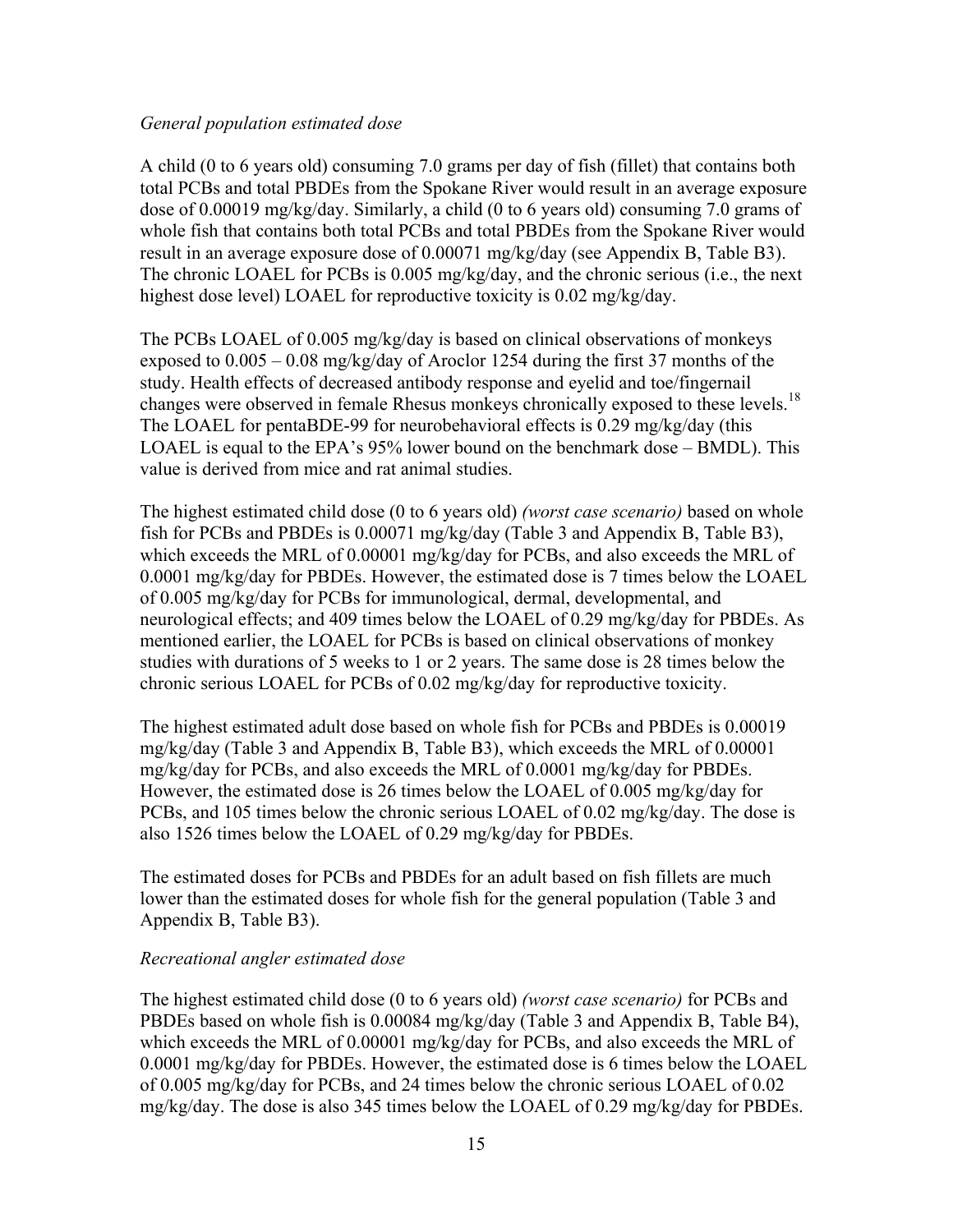The highest estimated adult dose *(worst case scenario)* for PCBs and PBDEs based on whole fish is 0.0003 mg/kg/day (Table 3 and Appendix B, Table B4), which exceeds the MRL of 0.00001 mg/kg/day for PCBs, and also exceeds the MRL of 0.0001 mg/kg/day for PBDEs. However, the estimated dose is 17 times below the LOAEL of 0.005 mg/kg/day for PCBs, and 67 times below the chronic serious LOAEL of 0.02 mg/kg/day. The dose is also 967 times below the LOAEL of 0.29 mg/kg/day for PBDEs.

The highest estimated adult dose for PCBs and PBDEs based on fish fillets is 0.00025 mg/kg/day (Table 3 and Appendix B, Table B4), which exceeds the MRL of 0.00001 mg/kg/day for PCBs, and also exceeds the MRL of 0.0001 mg/kg/day for PBDEs. However, the estimated dose is 20 times below the LOAEL of 0.005 mg/kg/day for PCBs, and 80 times below the chronic serious LOAEL of 0.02 mg/kg/day. The dose is also 1160 times below the LOAEL of 0.29 mg/kg/day for PBDEs.

The estimated adult recreational angler dose for PCBs and PBDEs based on fish fillets are much lower than the estimated doses for whole fish (Table 3 and Appendix B, Table B4).

A study suggests that there is a strong interactive effect between PBDEs and PCBs. However, researchers still need to verify whether this potential interaction exists before any conclusion can be drawn.<sup>19, 20</sup> For the purposes of this analysis, we assumed the default assumption of joint additivity risk from eating fish from the Spokane River. This risk is for people who eat fish according to the scenarios described in Appendix B, Tables B1 and B2. Based on these results, it is likely that the general population and recreational angler exposure scenarios for both children and adults indicate harmful non-cancer health effects from consuming fish (70% of the time eating fillet and 30% of the time eating whole fish) that contains both PCBs and PBDEs. The hazard index is greater than individual hazard quotients for either PCBs or PBDEs, and the dose of one or more of the individual chemicals are within one order of magnitude of its respective LOAEL for PCBs (see total sum, Table 3). Potential exposures are much higher for recreational anglers compared to the general population. In general, potential health risks are much lower when consumers eat only fish fillets compared to whole fish.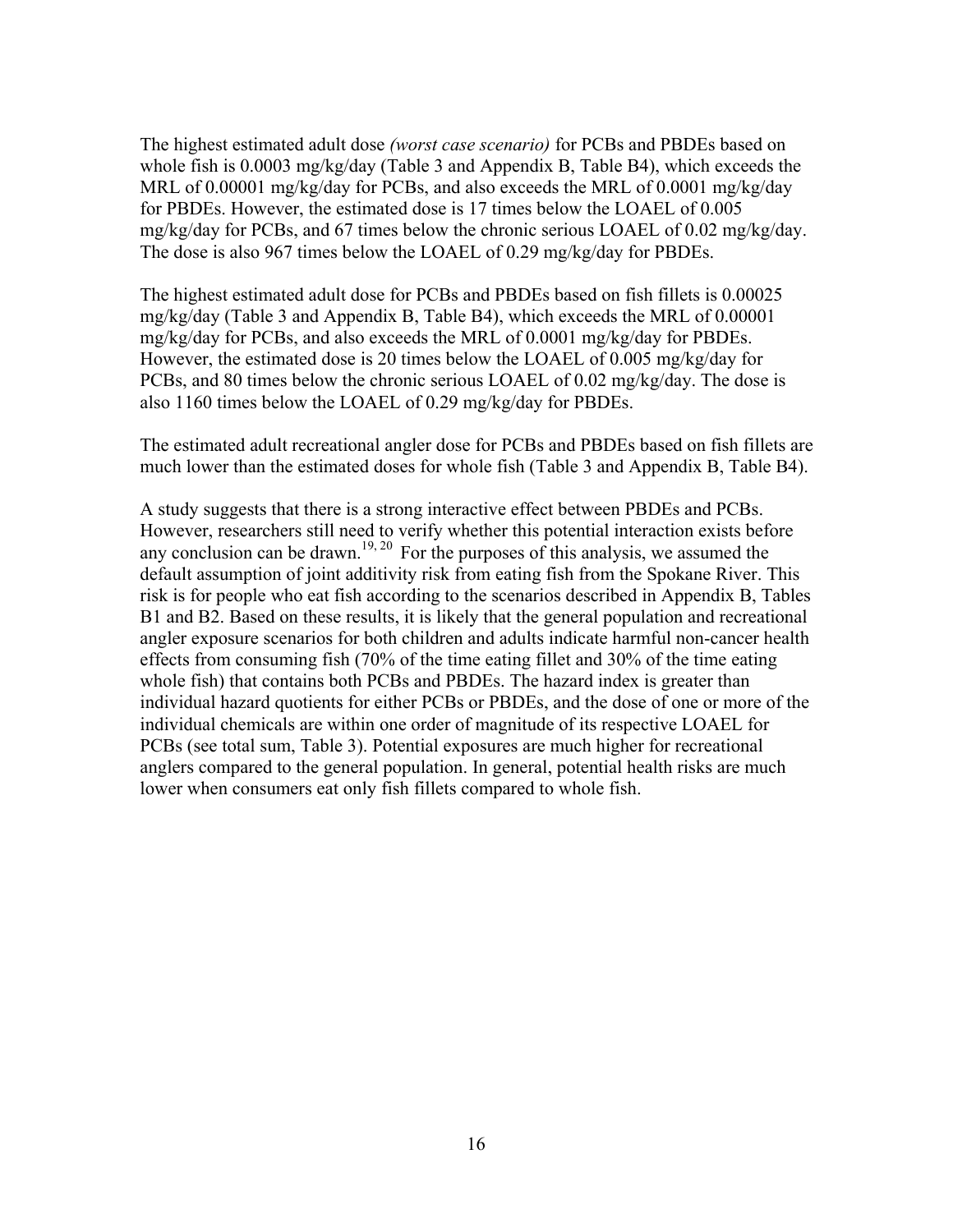**Table 3.** Estimated dose in mg/kg/day compared to the LOAEL for both PCBs and PBDEs for the general population and a recreational angler exposure scenario, Spokane River, Spokane, Washington.

|               |       | General<br>population<br>estimated<br>dose, total<br>$PCBs +$<br><b>PBDEs</b><br>(mg/kg/day) | Recreational<br>angler<br>estimated<br>Dose, total<br>$PCBs +$<br><b>PBDEs</b><br>(mg/kg/day) | <b>LOAEL</b><br>(PCBs)<br>mg/kg/day | <b>LOAEL</b><br>(PBDEs)<br>mg/kg/day | General<br>population,<br>compared<br>to PCBs<br>dose<br>$($ # of times<br>below<br>LOAEL) | Recreational<br>angler<br>compared to<br>PCBs dose<br>$($ # of times<br>below<br>LOAEL) | General<br>population<br>compared to<br>PBDEs<br>dose<br>$($ # of times<br>below<br>LOAEL) | Recreational<br>angler<br>compared to<br>PBDEs<br>dose<br>$($ # of times<br>below<br>LOAEL) |
|---------------|-------|----------------------------------------------------------------------------------------------|-----------------------------------------------------------------------------------------------|-------------------------------------|--------------------------------------|--------------------------------------------------------------------------------------------|-----------------------------------------------------------------------------------------|--------------------------------------------------------------------------------------------|---------------------------------------------------------------------------------------------|
| Whole<br>fish | Child | 0.00071                                                                                      | 0.00084                                                                                       |                                     |                                      | 7                                                                                          | 6                                                                                       | 409                                                                                        | 345                                                                                         |
|               | Adult | 0.00019                                                                                      | 0.0003                                                                                        |                                     |                                      | 26                                                                                         | 17                                                                                      | 1526                                                                                       | 967                                                                                         |
| Fillet        | Child | 0.00019                                                                                      | 0.00046                                                                                       | 0.005                               | 0.29                                 | 26                                                                                         | 17                                                                                      | 1526                                                                                       | 630                                                                                         |
|               | Adult | 0.00010                                                                                      | 0.00025                                                                                       |                                     |                                      | 50                                                                                         | 20                                                                                      | 2900                                                                                       | 1160                                                                                        |
| Total<br>A    | Child | 0.0009                                                                                       | 0.0013                                                                                        |                                     |                                      | 6                                                                                          | $\overline{4}$                                                                          | 322                                                                                        | 223                                                                                         |
| sum           | Adult | 0.00029                                                                                      | 0.00055                                                                                       |                                     |                                      | 17                                                                                         | 9                                                                                       | 3103                                                                                       | 527                                                                                         |

 $\overline{A}$  – Total non-cancer risks represent the sum of whole fish and fillet. It assumes that 70% of the time fish is eaten as fillet and 30% of the time fish is eaten as whole fish.

PCBs – Polychlorinated biphenyls

PBDEs – Polybrominated diphenyl ethers

LOAEL – Lowest-observed-adverse effect level

mg/kg/day – milligrams per kilograms per day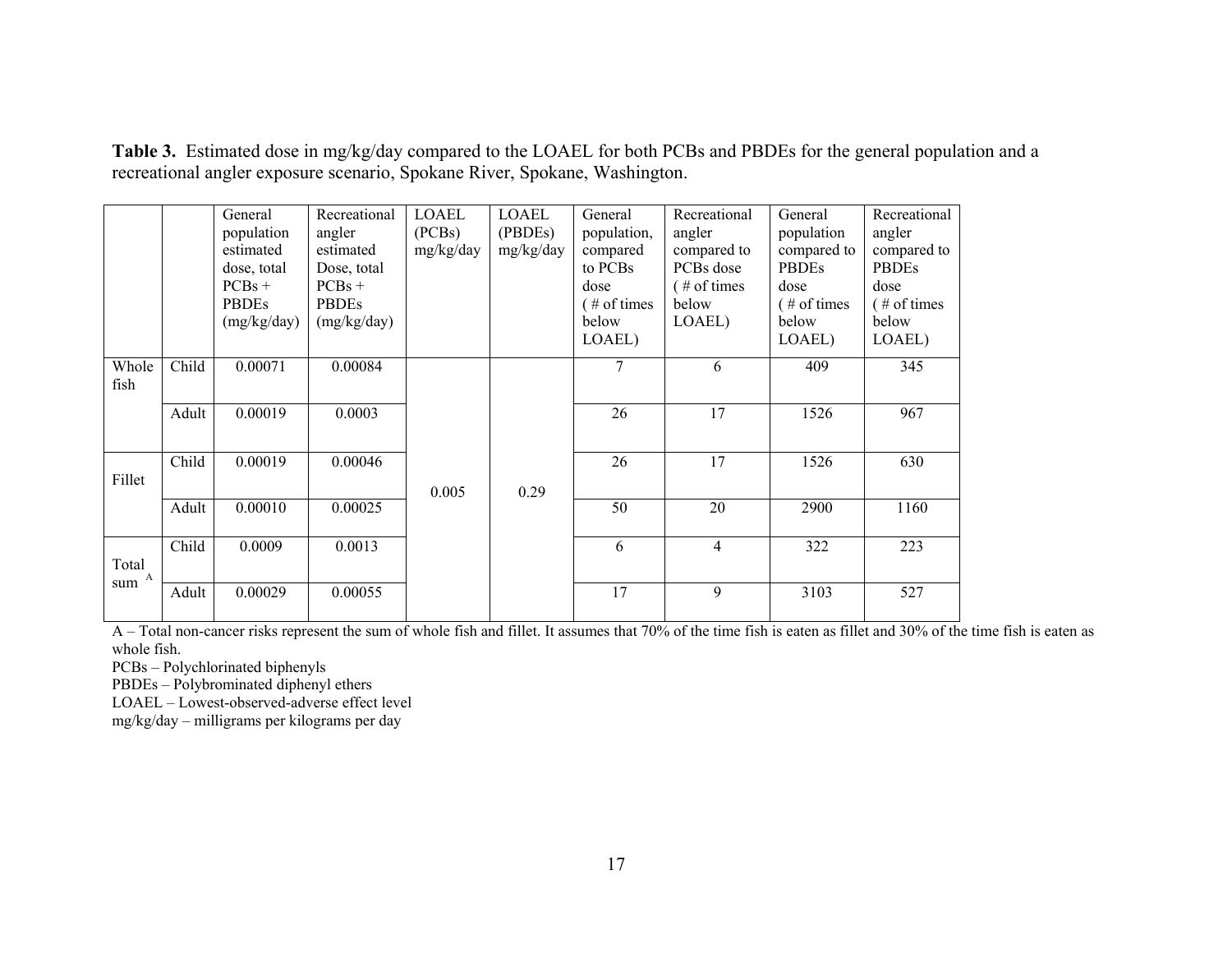#### **Evaluating Cancer Risk**

Theoretical cancer risk is estimated by calculating a dose similar to that described in the previous section and multiplying it by a cancer potency factor, also known as the cancer slope factor. Some cancer potency factors are derived from human population data. Others are derived from laboratory animal studies involving doses much higher than are encountered in the environment. Use of animal data requires extrapolation of the cancer risk obtained from these high dose studies down to real-world exposures. This process involves much uncertainty.

Current regulatory practice suggests that there is no "safe dose" of a carcinogen and that a very small dose of a carcinogen will give a very small cancer risk. Cancer risk estimates are, therefore, not yes/no answers but measures of chance (probability). Such measures, however uncertain, are useful in determining the magnitude of a cancer threat because any level of a carcinogenic contaminant carries associated risk. Validity of the "no safe dose" assumption for all cancer-causing chemicals is not clear. Some evidence suggests that certain chemicals considered to be carcinogenic must exceed a threshold of tolerance before initiating cancer. For such chemicals, risk estimates are not appropriate. More recent guidelines on cancer risk from EPA reflect the existence of thresholds for some carcinogens. However, EPA still assumes no threshold unless sufficient data indicate otherwise. This consultation assumes that there is no carcinogenic threshold for the chemicals of concern.

Cancer Risk = Estimated Dose x Cancer Slope Factor

Cancer risk is expressed as a probability. For instance, a cancer risk of  $1 \times 10^{-5}$  can be interpreted to mean that a person's overall risk of having cancer increases by 0.00001, or if 100,000 people were exposed, there might be 1 extra cancer in that population above background cancer rates. The reader should note that these estimates are for excess cancers that might result in addition to those normally expected in an unexposed population. Cancer risks quantified in this document are an upper-bound theoretical estimate. Actual risks are likely to be much lower.

#### *Cancer health effects*

 $\overline{a}$ 

Relatively few studies have assessed toxic interactions of carcinogenic chemicals in low dose ranges. Assuming additive effects, the cumulative theoretical cancer risk estimate for a mixture of chemicals is the sum of the individual chemical risk estimates. If the sum of the cancer risks exceed a level of concern for significant impact on lifetime cancer risk, the mixture constitutes a potential health hazard due to additivity. DOH's approach is to select a risk of 1 excess cancer in 10,000 people exposed  $(1x10<sup>4</sup>)$  as the level of concern for cumulative cancer risk. $6$  DOH considers this as the point of departure (POD) $<sup>f</sup>$ </sup> for risk levels considered to have a significant impact on lifetime cancer risk. It is not known if there are any interactive effects from concurrent exposures to PCBs and PBDEs on a cancer endpoint. Thus, DOH cannot assume additive effects for cancer (only cancer risks attributed to exposure to PCBs).

<sup>&</sup>lt;sup>f</sup> Point of departure is an estimated dose (usually expressed in human-equivalent terms) near the lower end of the observed range, without significant extrapolation to lower doses.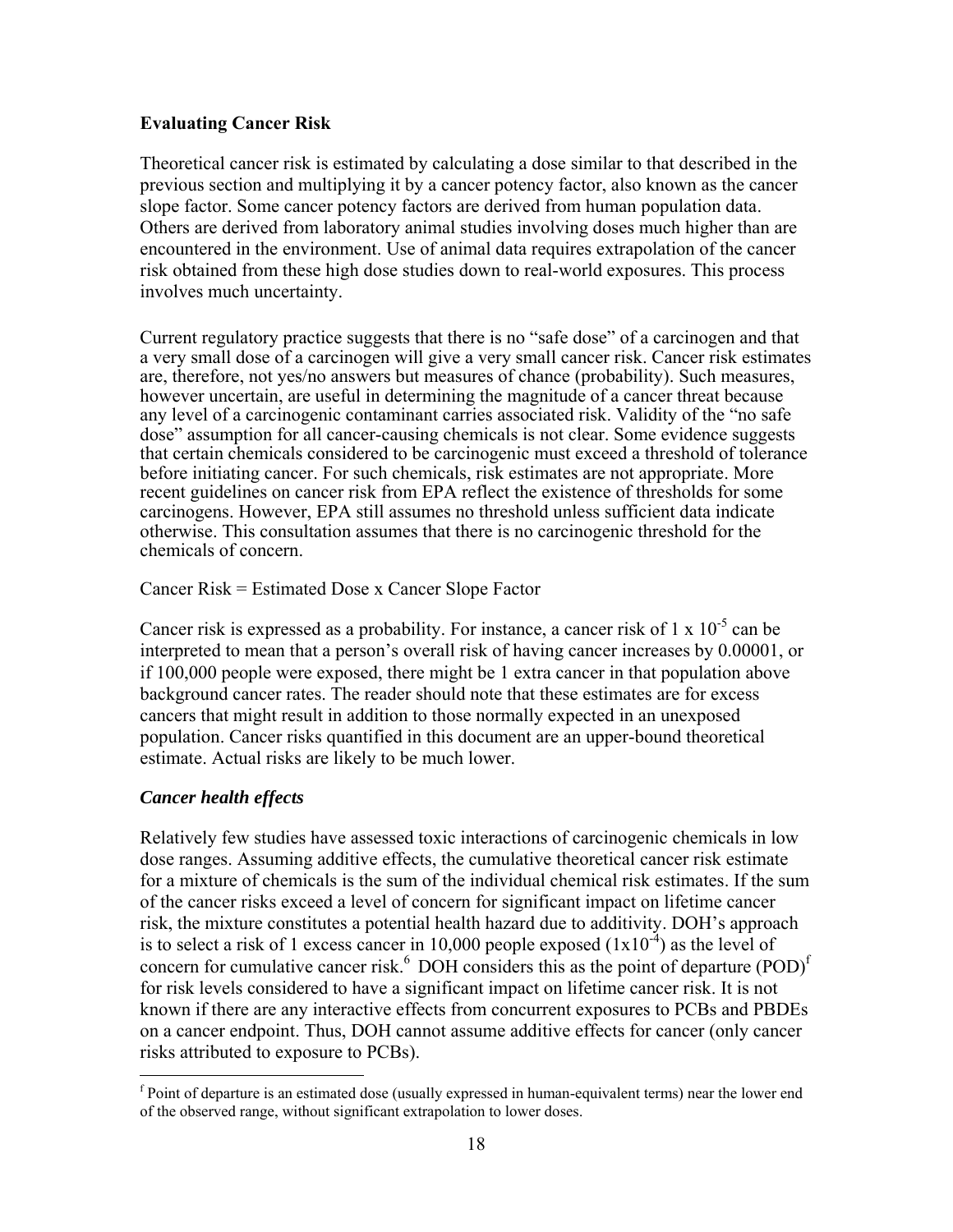Based on the cancer risk estimates for total PCBs, theoretical cancer risks for a recreational angler eating both fillet and whole fish exceeds a risk of 1 excess cancer in 10,000 people exposed. This risk level is considered to have a significant impact on lifetime cancer risk (Appendix B, Table B6). This assumes recreational anglers eat fish from the Spokane River 70% of the time as fillet and 30% of the time as whole fish. Thus, recreational anglers will likely be at higher risk of developing excess cancer if PCB exposure is assumed from childhood into adulthood (i.e., average cancer risk over a 30 year lifetime exposure)<sup>g</sup>.

Theoretical cancer risks for recreational anglers that consume only fillets of fish from the Spokane River do not exceed a risk level of 1 excess cancer in 10,000 people exposed. This risk level is not considered to have a significant impact on lifetime cancer risk (Appendix B, Table B6). Similarly, theoretical cancer risks for general population consumers eating both fillets and whole fish from the Spokane River also do not exceed a risk of 1 in 10,000 (Appendix B, Table B5).

It should be noted that the range of cancer risks considered acceptable by EPA is 1 excess cancer per million people exposed to 1 excess cancer per  $10,000$  people exposed  $(1x10^{-6})$ to  $1x10^{-4}$ ).

## *Metals*

DOH evaluated metals (arsenic, cadmium, lead, and zinc) in fish tissue using the maximum value reported in a 2007 health consultation.<sup>5</sup> With the exception of zinc (slight exceedance), EPA screening levels for these metals were not exceeded using subsistence level consumption rates  $(142 \text{ g/day})$ .<sup>5</sup> However, zinc was not determined to be a contaminant of concern for the following reasons, which also apply to all metals:

- 1) The use of the maximum concentrations coupled with subsistence consumption rates overestimates possible health effects.
- 2) EPA's subsistence screening value ingestion rate (142  $g/dav$ ) is more than 3 times the recreational angler's ingestion rate of 42 g/day (this is the average ingestion rate for recreational anglers who fish along the Spokane River).<sup>21, 22</sup>
- 3) A recreational angler screening value would be much lower than EPA's subsistence screening value and the hazard quotient (i.e., the ratio of an exposure estimate to the appropriate MRL) would be much less than one.
- 4) Using the mean concentration of the metals would further decrease the exposure dose to a recreational angler thereby further reducing the hazard quotient below one. Thus, any addition from these metals would be negligible to the overall noncancer risk.

 $\overline{a}$ <sup>g</sup> The cancer risk calculation is based on 30 years of exposure and was averaged over a lifetime of 70 years.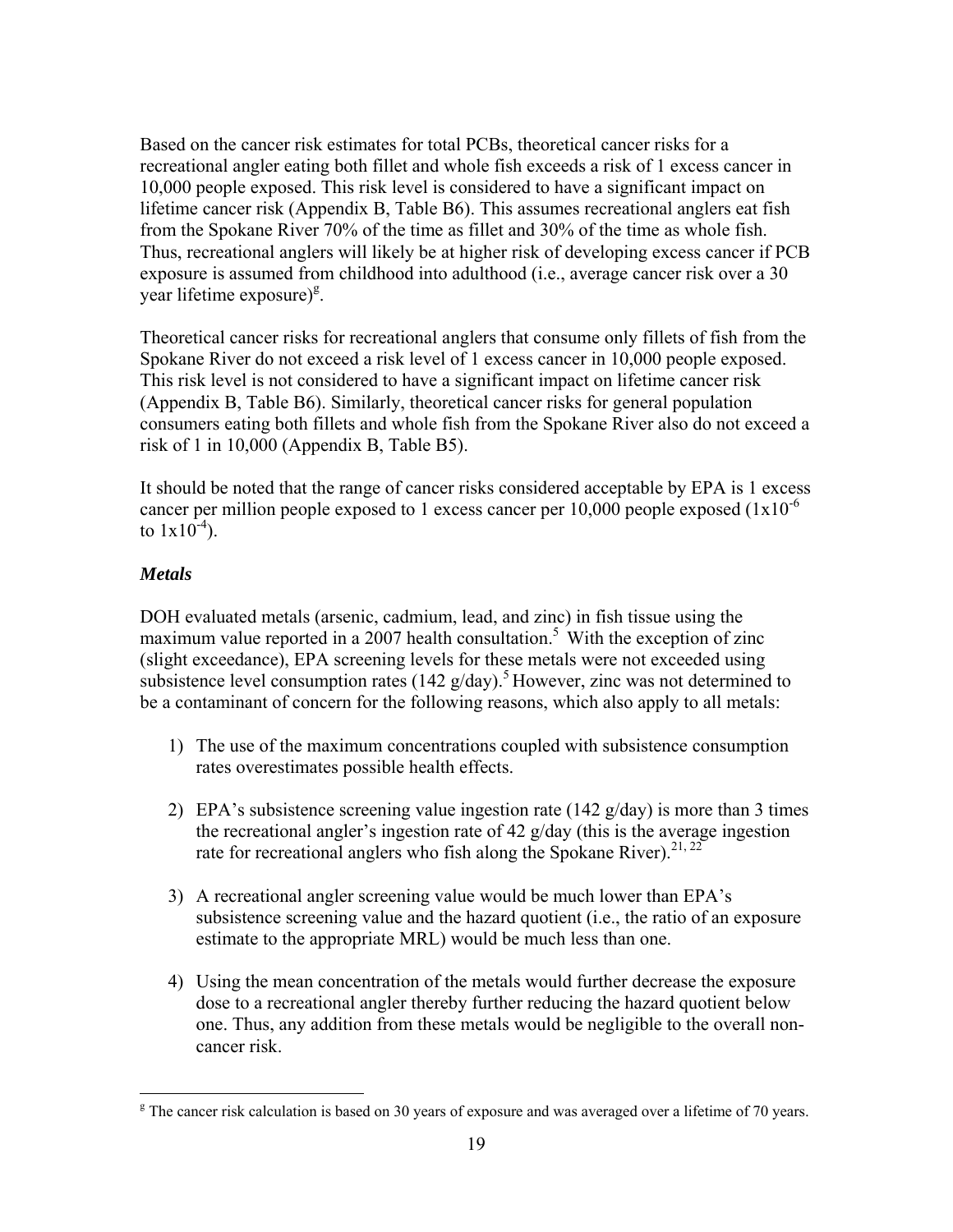5) Fish accumulate lead mostly in the gill, liver, kidney, and bone. Lead concentrations in some marine fish are higher in gills and skin than in other tissues, but this may be largely due to adsorption. Lead concentration uncertainty is an issue for large scale suckers. These fish are bottom feeders and during sample preparation, larger amounts of sediment have been observed in their digestive tracts compared to other fish. $2<sup>3</sup>$  Sediment in the digestive tracts of these fish can affect the concentration of metals (particularly lead) during analysis.

Appendix C, Table C1 shows maximum concentrations of metals found in Spokane River fish. Only zinc exceeded comparison values. The lead maximum concentration occurred between the Upriver Dam to the stateline. In the 2007 health consultation, DOH concluded that "*a public health hazard"* exists for pregnant women and children who consume whole fish contaminated with lead from the Spokane River between the Upper Long Lake and the stateline.<sup>5</sup> As a result of this, DOH recommended fish consumption advisories for locations where PCBs, PBDEs, and metals were present in fish at levels of health concern. The fish advisory that is currently in place is based mainly on PCBs (the contaminant risk driver). The advisory recommends cleaning and preparing fish to reduce exposure to PCBs and other contaminants that collect in the fat of fish as a prudent health measure. Therefore, lead is not considered for analysis in the multiple chemical approach of this report. Reasons for not evaluating lead include:

- Lead is found mostly at higher levels in whole fish tissue versus fillet.
- The highest lead concentration occurs between the Upriver Dam to the stateline. At this location the current fish advisory warns against any consumption of fish – only catch and release.
- Health effects due to lead exposure are evaluated differently than for other chemicals such as PCBs and PBDEs. To evaluate the potential for harm, a computer model called Integrated Exposure Uptake Biokinetic Model (IEUBK) is used to predict blood lead levels in children. It is intended to help evaluate the risk of lead poisoning for an average child who is exposed to lead in the environment.
- There are no reference doses for lead; thus, it is not possible to calculate an exposure dose related to lead (i.e., it is not possible to add lead into the multiple chemical approach and/or interactive effects of lead with PCBs and PBDEs).
- Lead is stored mostly in the bone of fish; therefore, the fish advisory recommends eating fish fillets instead of whole fish.
- PCBs are the contaminant risk driver for Spokane River fish, except at the stateline location. Since DOH recommends no fish consumption at this site, any advice provided for fish consumption based on PCBs will also be protective of excessive lead exposure.

## **Children's Health Considerations**

Children's health was considered during this health consultation and the exposure scenarios treated children as the most sensitive exposed population. The potential for exposure and subsequent adverse health effects often increases for younger children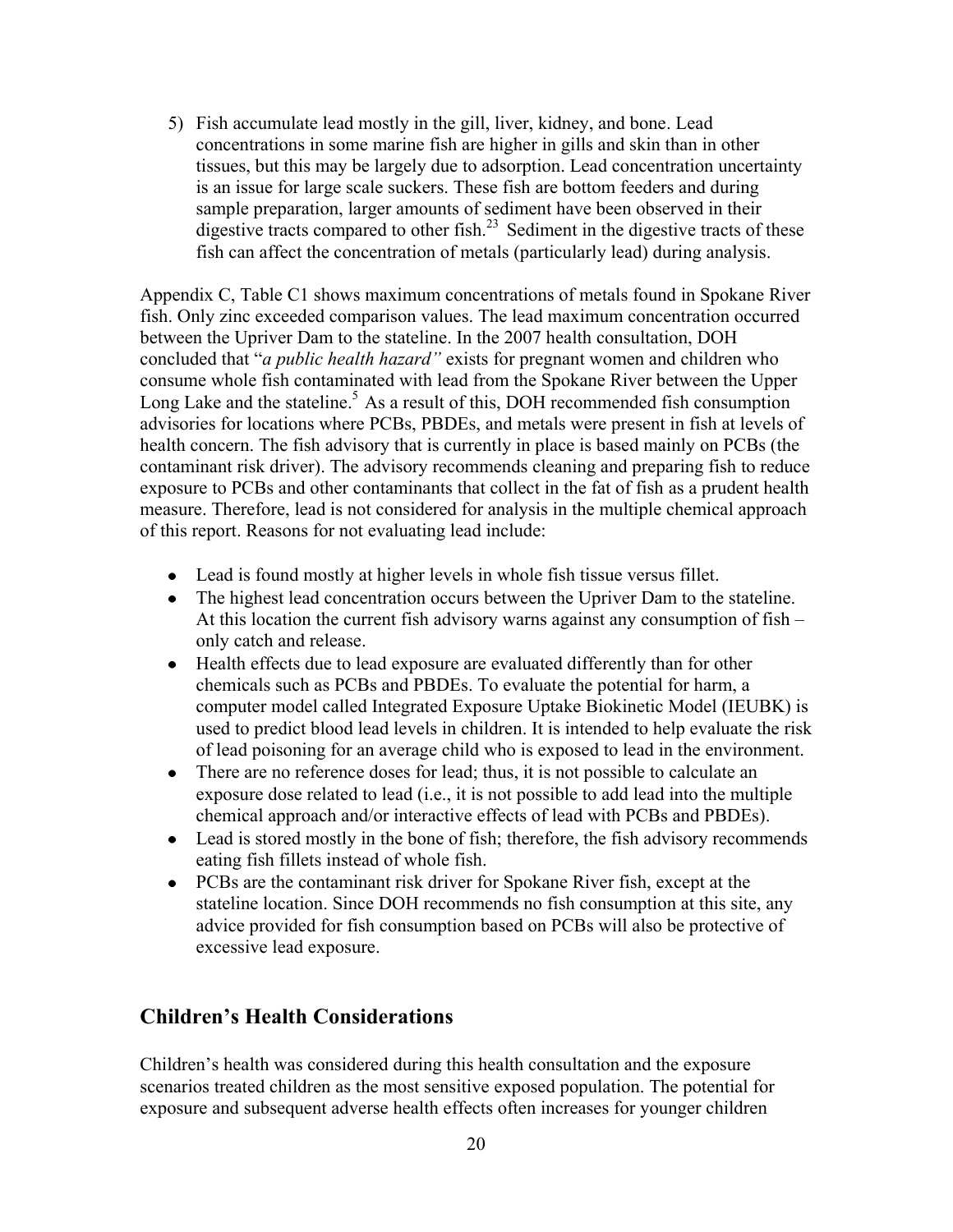compared with older children or adults. ATSDR and DOH recognize that children are more susceptible to contaminant exposures than adults. The following factors contribute to this vulnerability:

- Children are more likely to play outdoors in contaminated areas by disregarding signs and wandering onto restricted locations.
- Children often bring food into contaminated areas, resulting in hand-to-mouth activities.
- Children are smaller and receive higher doses of contaminant exposures per body weight.
- Children are shorter than adults; therefore, they have a higher possibility of breathing in dust and soil.
- Fetal and child exposure to contaminants can cause permanent damage during critical growth stages.

These unique vulnerabilities of infants and children demand special attention in communities that have contaminated water, food, soil, or air.

## *Uncertainty on cumulative effects*

DOH recognizes there are uncertainties in evaluating the cumulative effects of chemical mixtures. Because relatively few chemical mixture studies have assessed toxic interactions in low dose ranges, there is uncertainty when assessing the interactive effects of exposures to environmental contaminants in fish.

DOH used protective assumptions to determine the public health implications of multiple exposures to contaminants in fish from the Spokane River. In general, there are uncertainties in evaluating the interactive effects for low-level environmental exposures; thus, the true risk to the public is difficult to assess accurately and depends on a number of factors such as the concentration of chemicals, consumption rates, frequency and duration of exposure, and the genetic susceptibility of an individual.

## **Conclusions**

DOH reached three important conclusions in this health consultation:

DOH concludes that eating both fillet and whole fish containing PCBs from the Spokane River for about 30 years could harm recreational angler's health due to cancer health effects. This is *a public health hazard*. Recreational anglers who eat fish from the Spokane River 365 days per year at a rate of 42 grams per day (whole fish 30% of the time and fillet 70% of the time), will have an increased risk of developing cancer (average cancer risk for approximately 30 year lifetime exposure)<sup>h</sup>. DOH considers that the estimated theoretical cancer risk exceeds a risk of 1 excess

 $\overline{a}$ <sup>h</sup> The cancer risk calculation is based on 30 years of exposure and is being averaged over an entire lifetime of 70 years.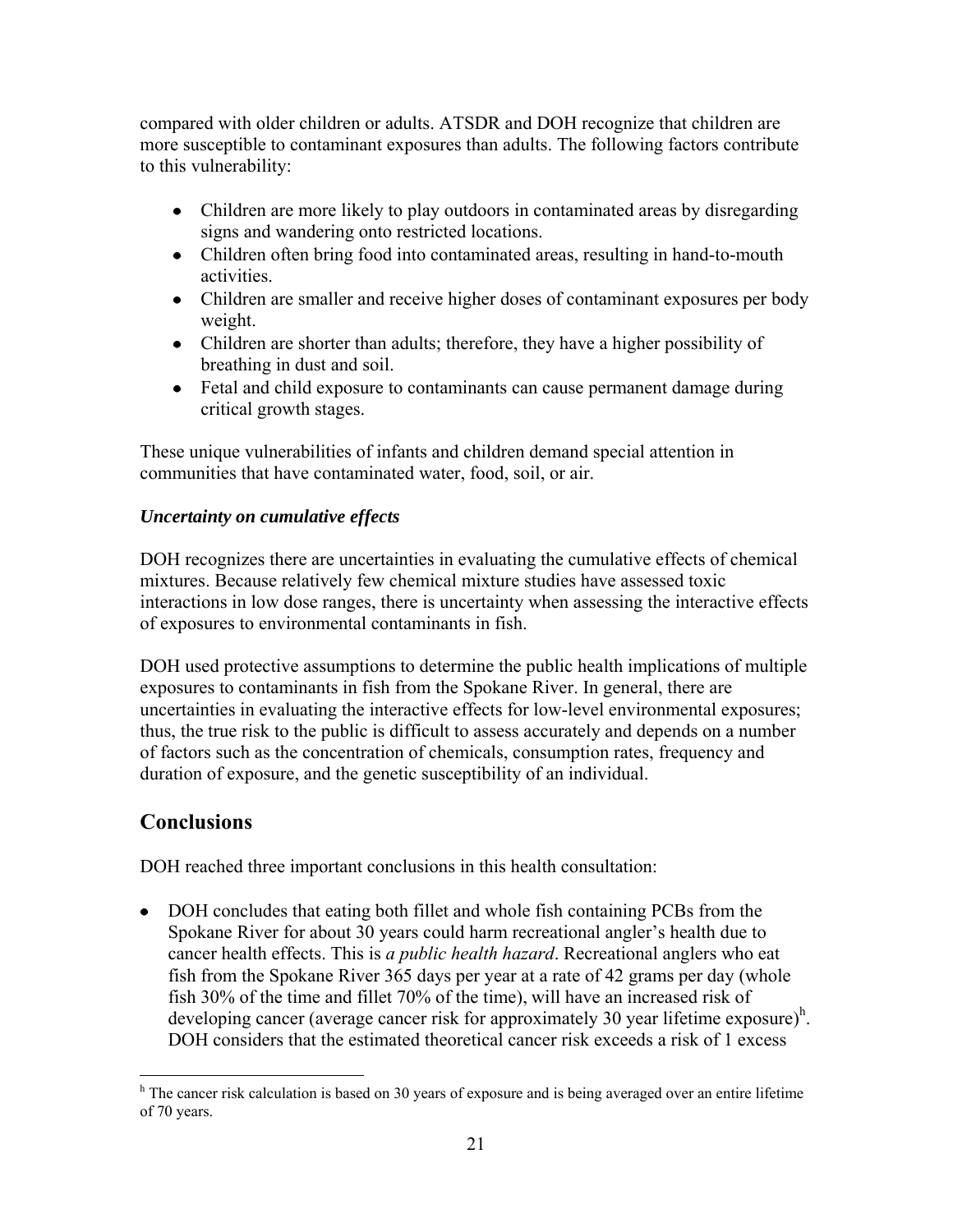cancer in 10,000 people exposed. This risk level is considered to have a significant impact on lifetime cancer risk. People who eat only whole fish will be at higher risk than those who eat fillets because whole fish contains higher levels of contaminants than fillets.

- o It should be noted that these estimates exceed EPA's acceptable cancer risk of 1 excess cancer per 10,000 people exposed  $(1 \times 10^{-4})$ . Theoretical cancer risks for recreational anglers and the general population<sup>1</sup> that eat fish fillets from the Spokane River are much lower. The estimated theoretical cancer risk for recreational anglers who eat only fillets of fish they catch from the Spokane River falls within EPA's acceptable range of 1 excess cancer in a 1,000,000 people exposed  $(1x10^{-6})$  to 1 excess cancer in 10,000 people exposed  $(1x10^{-4})$ (Appendix B, Tables B5 and B6).
- DOH concludes that people who eat fish (whole fish 30% of the time and fillet 70% of the time) from the Spokane River 365 days per year at a rate of 17.5 grams per day for general population and 42 grams per day for recreational anglers for more than a year at some Spokane River locations where fish contain high levels of PCBs and PBDEs is likely to harm people's health due to non-cancer health effects. This is *a public health hazard*. The hazard index is greater than individual hazard quotients for either PCBs or PBDEs, and the dose of one or more of the individual chemicals are within one order of magnitude of its respective LOAEL for PCBs (see total sum, Table 3). In general, potential health risks are much lower when consumers eat only the fillets of fish caught in the Spokane River as compared to those who eat whole fish .
- DOH concludes that eating Spokane River fish could harm people's health from the combination of chemicals (i.e., PCBs, PBDEs, and metals) with similar target organs toxicity. "This is a *public health hazard*." While evidence is lacking that PBDEs interactively enhance the toxicity of PCBs, DOH is taking a precautionary approach by assuming joint additivity.<sup> $\frac{1}{2}$ </sup> Since the toxicity is likely no less than that predicted for single chemical toxicity, DOH choose to err on the side of concern/prevention.

## **Recommendations**

- 1. The fish advisory for the Spokane River should remain in place based on the 2007 health consultation and this evaluation on the cumulative effects of PCBs and PBDEs. For more information, visit the DOH fish consumption website: [http://www.doh.wa.gov/](http://www.doh.wa.gov/fish)fish.
	- DOH recommends against any consumption of fish between the Idaho border and Upriver Dam. For the reach between Upriver Dam and Nine Mile Dam,

 $\overline{a}$ <sup>i</sup> For the general population and a recreational angler is assumed that fish is eaten 365 days per year at a rate of 17.5 grams per day and 42 grams per day, respectively.

<sup>&</sup>lt;sup>j</sup> Although, a study suggests that there is a strong interactive effect between PBDEs and PCBs, researchers still need to verify whether this potential interaction exist before any conclusion can be drawn.<sup>19,20</sup>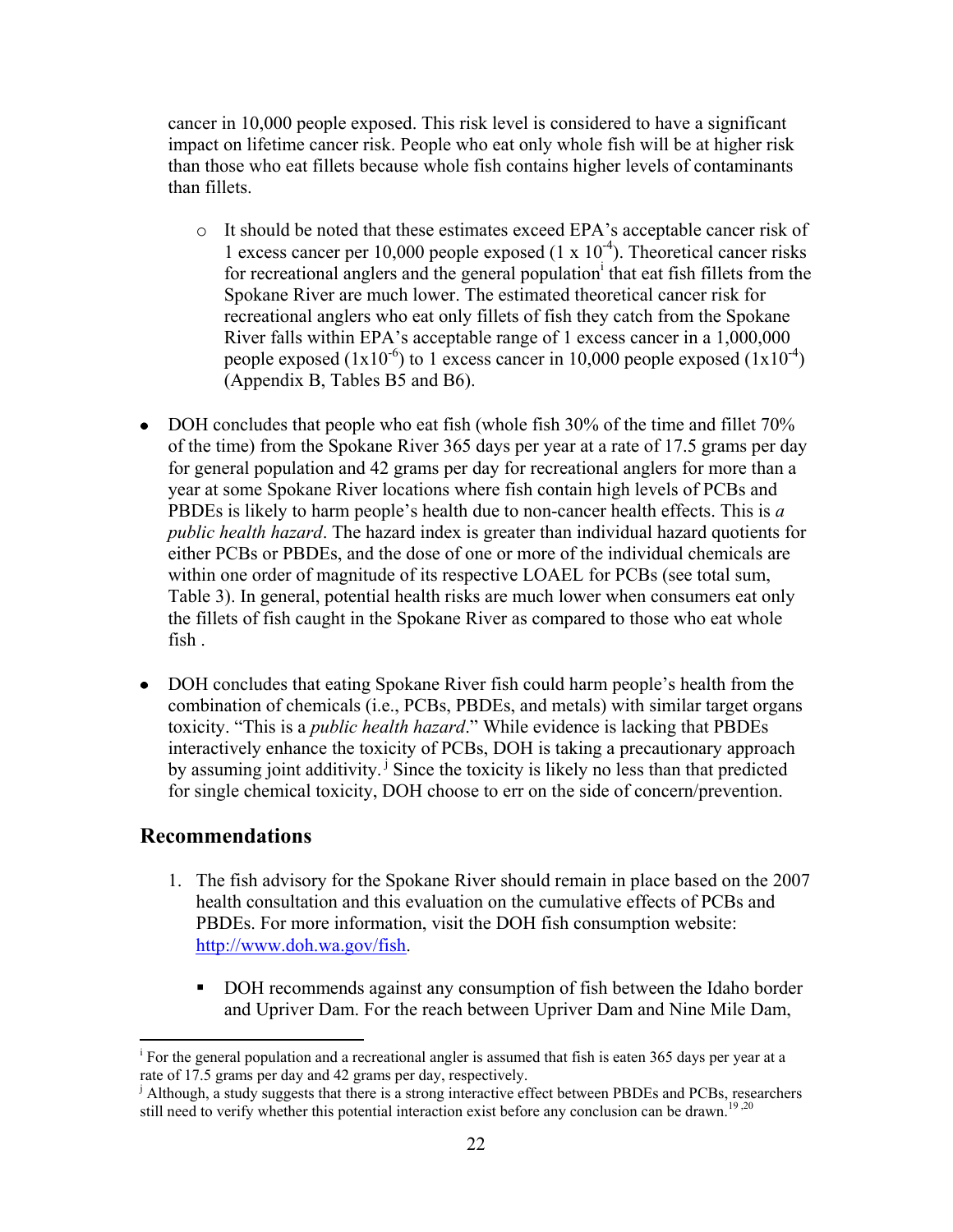DOH advises against eating more than one meal per month of any species. DOH advises consumers not to eat large scale sucker at this location. For the reach between Nine Mile Dam and Long Lake (Upper and Lower Long Lake), DOH advises no more than one meal per month for large scale sucker and brown trout, and no more than one meal per week for mountain whitefish.

- o *There is a statewide freshwater bass and northern pikeminnow advisory due to mercury. Limit largemouth and smallmouth bass to two meals per month; do not consume northern pikeminnow. Check for fish advisories at* [www.doh.wa.gov/fish.](http://www.doh.wa.gov/fish)
- In order to reduce exposure from PCBs and PBDEs in all fish, DOH recommends eating fillets instead of whole fish, removing the skin, and cleaning all fish. DOH also recommends that the fish be prepared by grilling, broiling, or baking so the fat can drip off and do not use fat in gravy or sauces.
- 2. DOH recommends monitoring for PBDEs and PCBs continue in the Spokane River.
- 3. Future updates of the Spokane River fish advisory should be based on long-term fish tissue monitoring trends.

## **Public Health Action Plan**

#### **Actions completed**

- In 2008, DOH and the Spokane Regional Health District updated the fish consumption advisory based on current PCB information. This advisory is already in place along the Spokane River and recommends against any consumption of fish between the Idaho border and Upriver Dam. For the reach between Upriver Dam and Nine Mile Dam, DOH advises consumers against eating more than one meal per month of any species. DOH also advises consumers not to eat large scale sucker at this location. For the reach between Nine Mile Dam and Long Lake (Upper and Lower Long Lake), DOH advises no more than one meal per month for large scale sucker and brown trout, and no more than one meal per week for mountain whitefish.
	- o *There is a statewide freshwater bass and northern pikeminnow advisory due to mercury. Limit largemouth and smallmouth bass to two meals per month; do not consume northern pikeminnow. Check for fish advisories at* [www.doh.wa.gov/fish.](http://www.doh.wa.gov/fish)
- In 2009, DOH commented and provided feedback on the Spokane River Public Guide "Toxic Chemicals and Heavy Metals in the Spokane River."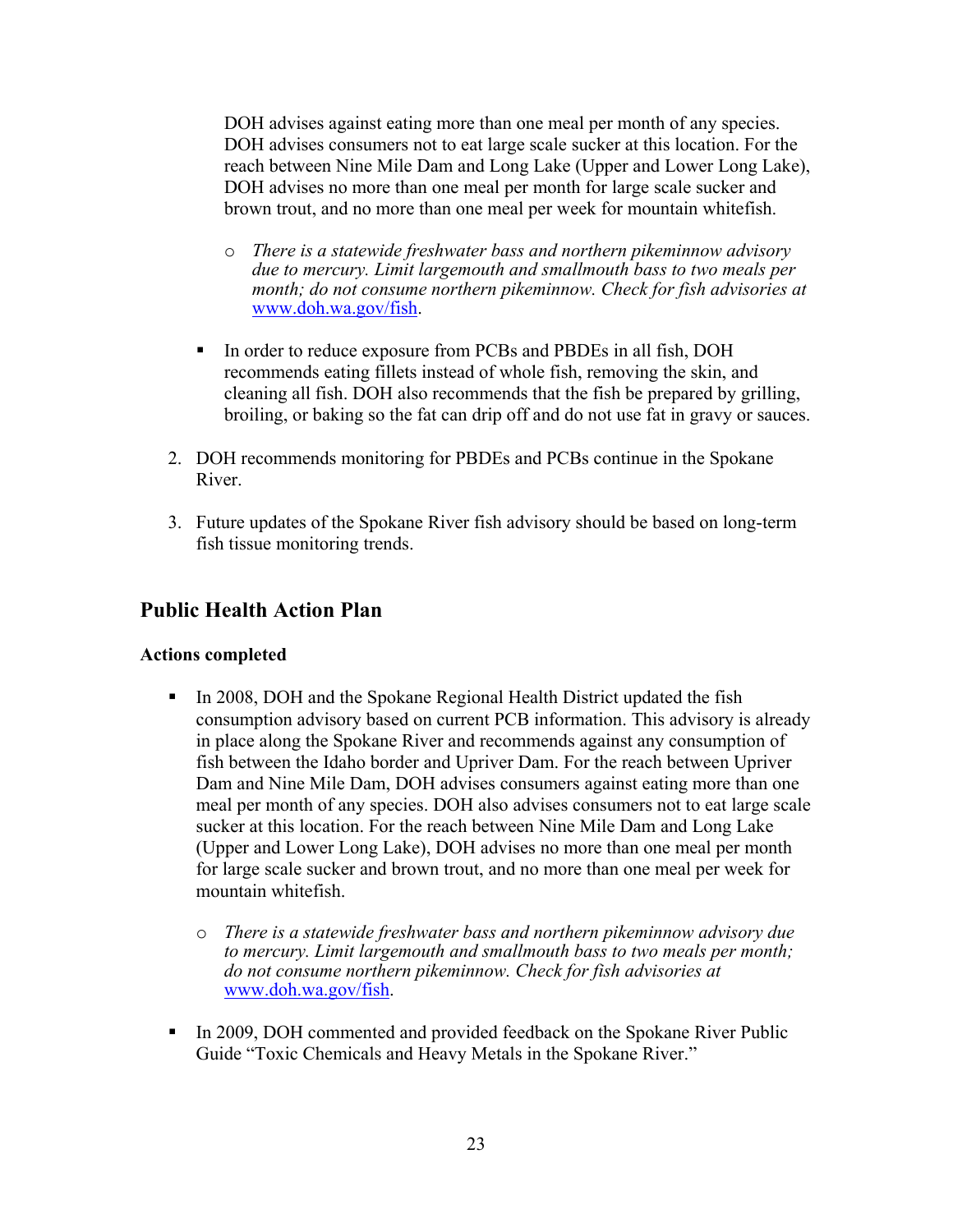- In 2009, DOH sent a memo response regarding fish contamination in the Spokane River and cumulative risks to the Center for Justice, and Lands Council, Spokane, Washington.
- In 2009, DOH sent a memo response to the Center for Justice on the draft "Fish" Contamination in the Spokane River and Related Effects on Human Health submitted by Peter deFur, Environmental Stewardship Concepts." In this memo, DOH responded that we will be evaluating the Spokane River data to look at cumulative (additive) risk for immune system and developmental effects based on multiple chemicals using the most recent 2005 fish data for the Spokane River.

## **Actions planned**

- DOH will provide copies of this health consultation to the Center for Justice, Environmental Stewardship Concepts, Washington State Department of Ecology, Spokane Regional Health District, and other concerned parties.
- DOH may develop additional educational materials on fish consumption for the Spokane River.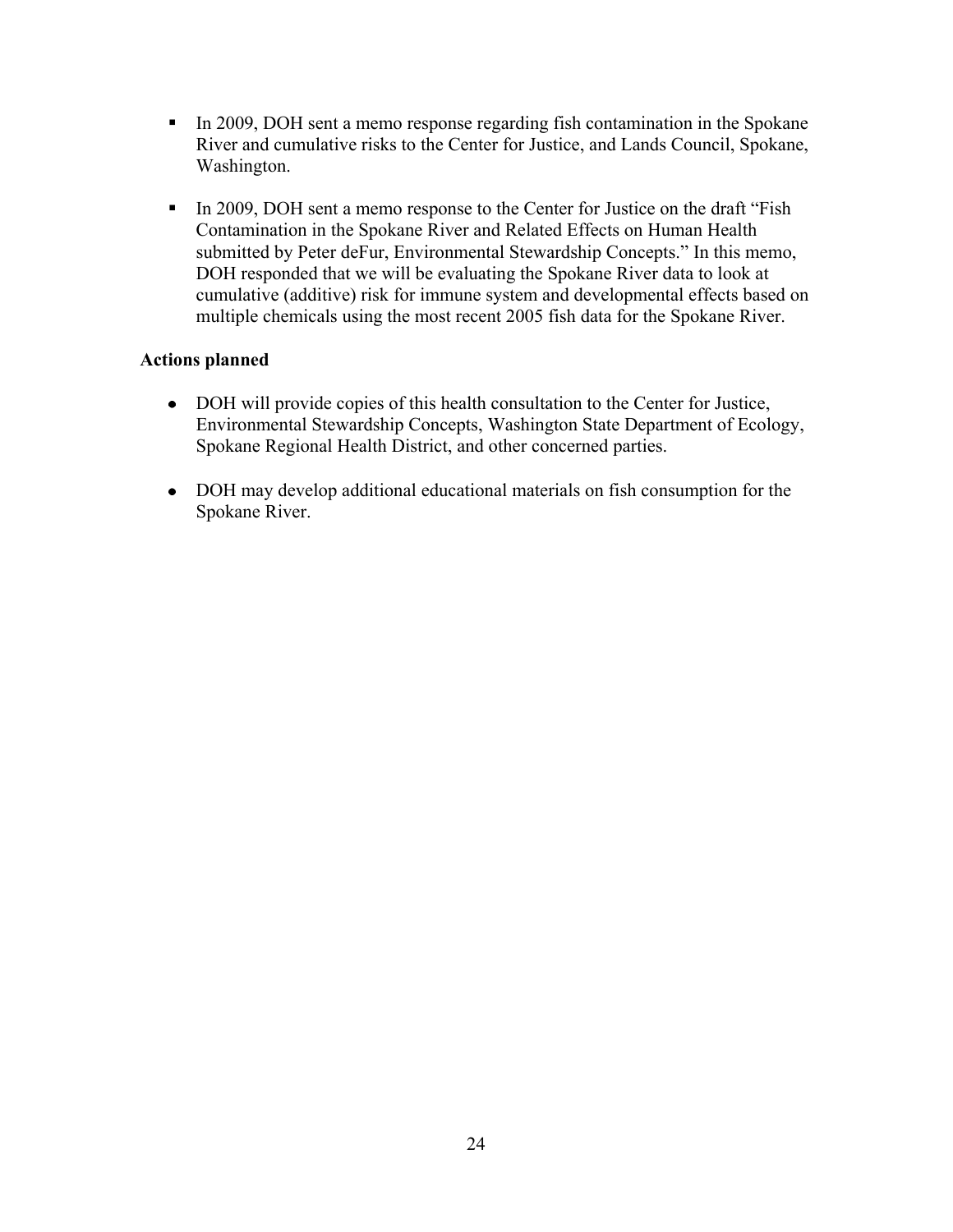## **Author**

Elmer Diaz Washington State Department of Health Office of Environmental Health, Safety, and Toxicology Site Assessment Section

## **Designated Reviewer**

Dan Alexanian, Manager Site Assessment and Toxicology Section Office of Environmental Health, Safety, and Toxicology Washington State Department of Health

#### **ATSDR Technical Project Officer**

Audra Henry Cooperative Agreement and Program Evaluation Branch Division of Health Assessment and Consultation Agency for Toxic Substances and Disease Registry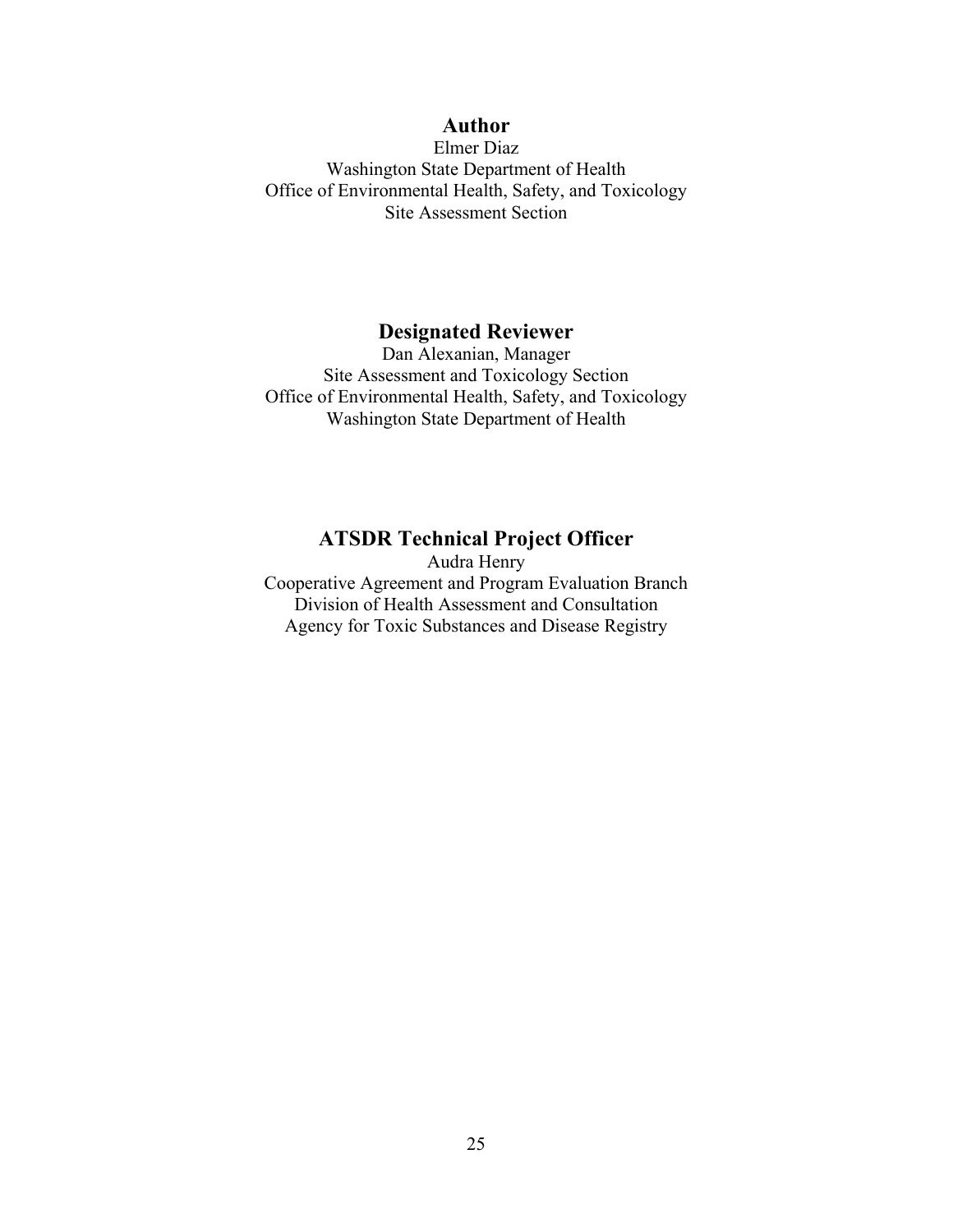## **Appendix A**

#### *Contaminant Screening Process*

The information in this section describes how contaminants of concern in fish were chosen from a set of many contaminants. A contaminant's maximum concentration in fish was compared to a screening value (comparison value). If the contaminant's concentration was greater than that value, it was considered further.

Comparison values were calculated using EPA's chronic reference doses (RfDs) and cancer slope factors (CSFs). RfDs represent an estimate of daily human exposure to a contaminant below which non-cancer adverse health effects are unlikely.

This screening method ensured consideration of contaminants that may be of concern for fish consumers. The equations below show how comparison values were calculated for both non-cancer and cancer endpoints associated with consumption of fish.

 $CV$ <sub>non-cancer</sub> =  $RfD * BW$ SIR \* CF

 $CV<sub>cancer</sub> = Risk Level * BW$ SIR \* CF\*CPF

Where CV for non-cancer:

- $RfD$  = oral reference dose (mg/kg-day).
- $BW =$  mean body weight of the general population or subpopulation of concern (kg)
- $SIR$  = mean daily consumption rate of the species of interest by the general population or subpopulation of concern averaged over a 70-year lifetime (kg/d)
- $CF = conversion factor (kg/g)$
- $CPF = \text{cancer potency factor}$

Where CV for cancer:

Risk Level  $(RL)$  = an assigned level of maximum acceptable individual lifetime risk (e.g.,  $RL = 10^{-5}$  for a level of risk not to exceed one excess case of cancer per 100,000 individuals exposed over a 70-year lifetime.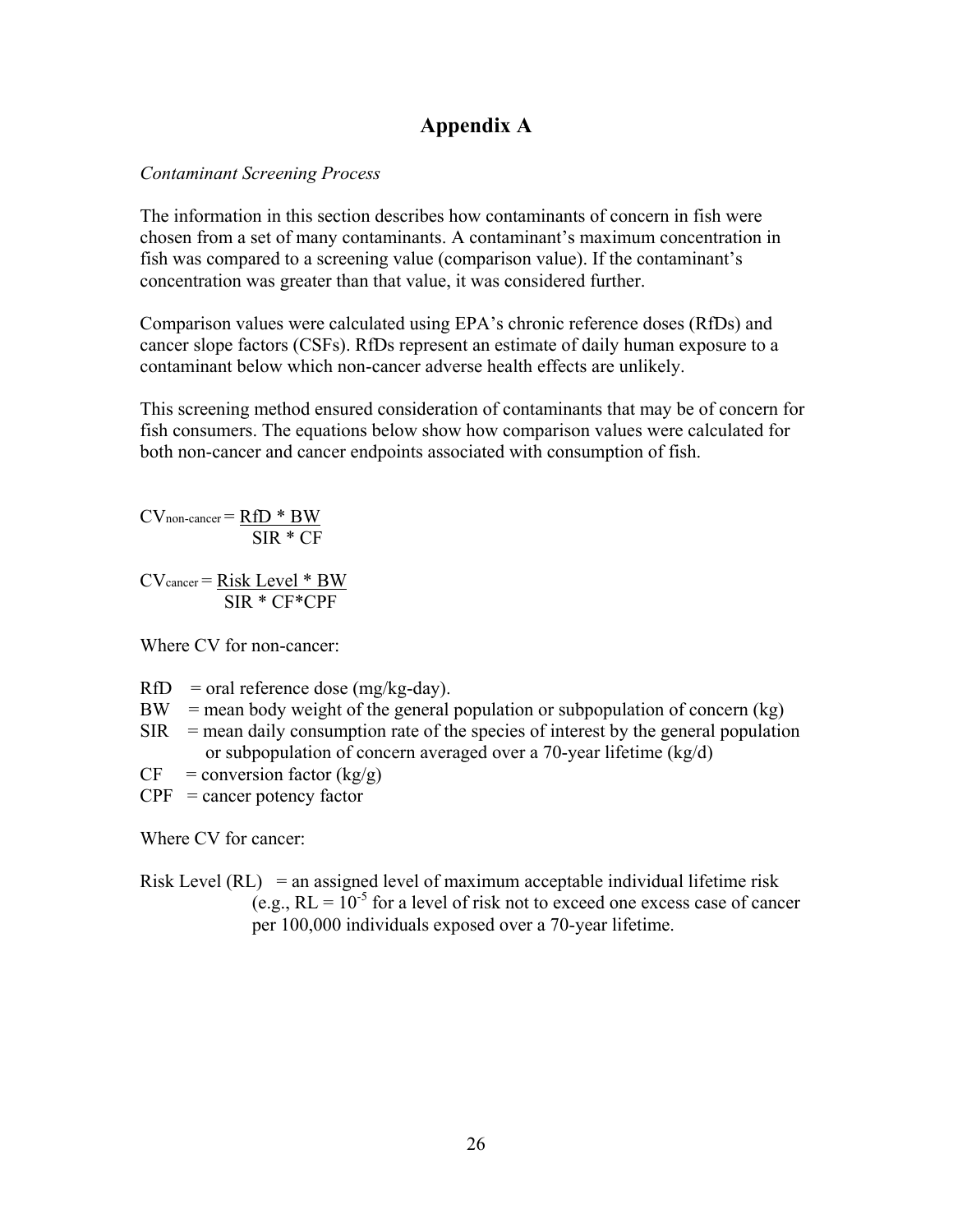| <b>Abbreviation</b> | <b>Parameter</b>             | <b>Units</b> | Value             | <b>Comments</b>                   |
|---------------------|------------------------------|--------------|-------------------|-----------------------------------|
| <b>CV</b>           | Comparison Value             | mg/kg        | Calculated        |                                   |
| <b>RfD</b>          | Reference Dose               | mg/kg-day    | Chemical Specific | EPA                               |
| <b>SIR</b>          | <b>Fish Ingestion Rate</b>   | g/day        | 142.4             | Subsistence person                |
|                     |                              |              | 42                | Recreational angler               |
|                     |                              |              | 17.5              | General population                |
| BW                  | Bodyweight                   | kg           | 70 and 60         | Adult and adult pregnant<br>women |
|                     |                              |              | 15 and 41         | Child and older child             |
| CF                  | <b>Conversion Factor</b>     | kg/g         | 0.001             | kilograms per gram                |
| AT                  | Averaging Time               | Days         | 25550             | Days in 70 year lifetime          |
| EF                  | <b>Exposure Frequency</b>    | Days         | 365               | Days per year                     |
| <b>ED</b>           | <b>Exposure Duration</b>     | Years        | $15$ (adult)      |                                   |
|                     |                              |              | 10 (older child)  | Years consuming fish              |
|                     |                              |              | $5$ (child)       |                                   |
| <b>Risk Level</b>   | Lifetime cancer risk         | Unitless     | $1x10^{-5}$       |                                   |
| <b>CPF</b>          | <b>Cancer Potency Factor</b> | kg-day/mg    | Chemical Specific | EPA                               |

**Table A1.** Parameters used to calculate comparison values in the Spokane fish contaminant screening process, Spokane River, Spokane, Washington.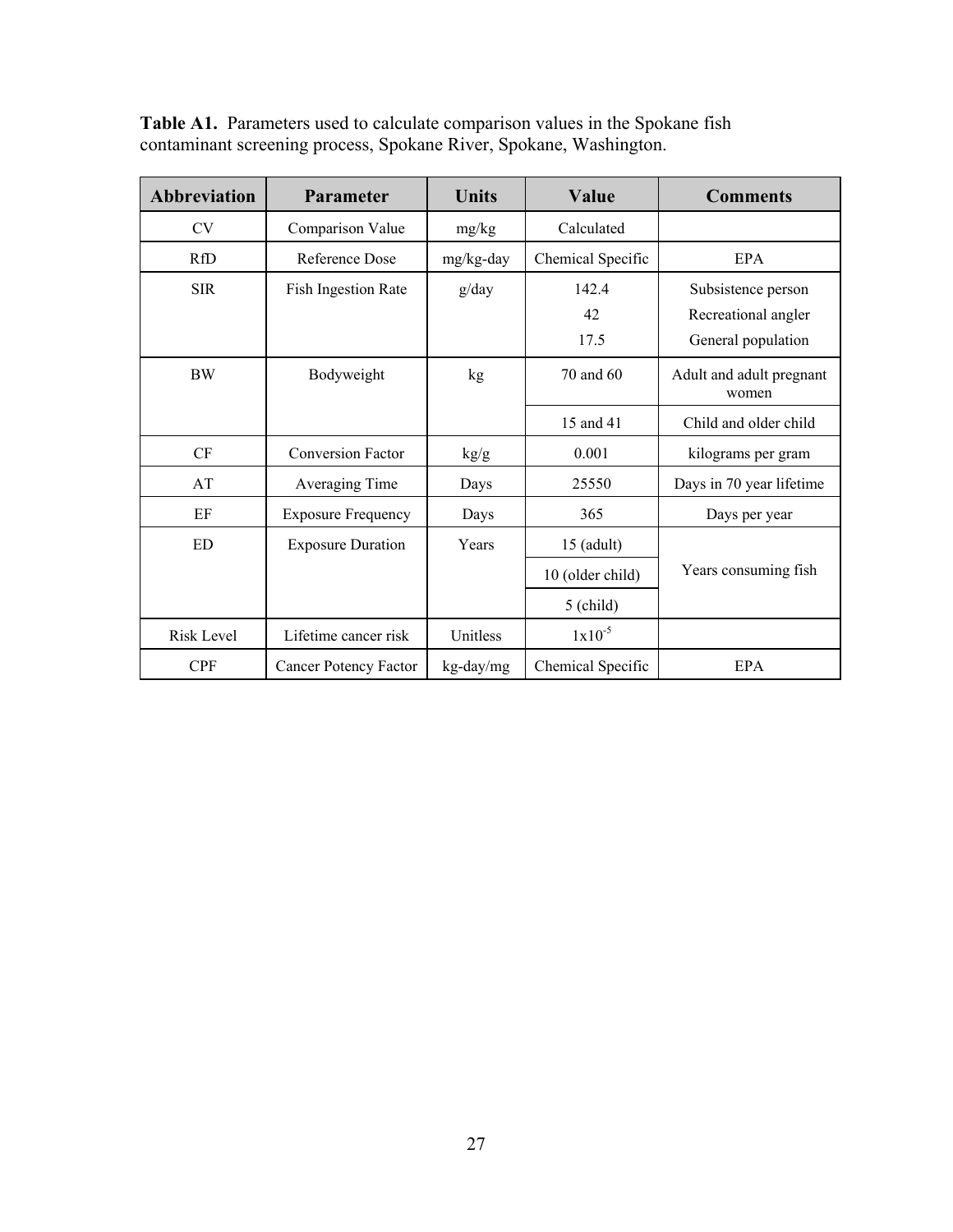## **Appendix B**

#### *Exposure dose calculations and assumptions*

Average and upper-bound general population exposure scenarios were evaluated for consumption of fish from Spokane River. Exposure assumptions given in Table B1 below were used with the following equations to estimate contaminant doses associated with fish consumption.

 $Dose_{(non-cancer (mg/kg-day))} = C \times CF_1 \times IR \times CF_2 \times EF \times ED$  $BW \times AT_{non-cancer}$ 

 $Dose_{(cancer (mg/kg-day))}$  =  $C x CF_1 x IR x CF_2 x EF X ED$  $BW \times AT_{cancer}$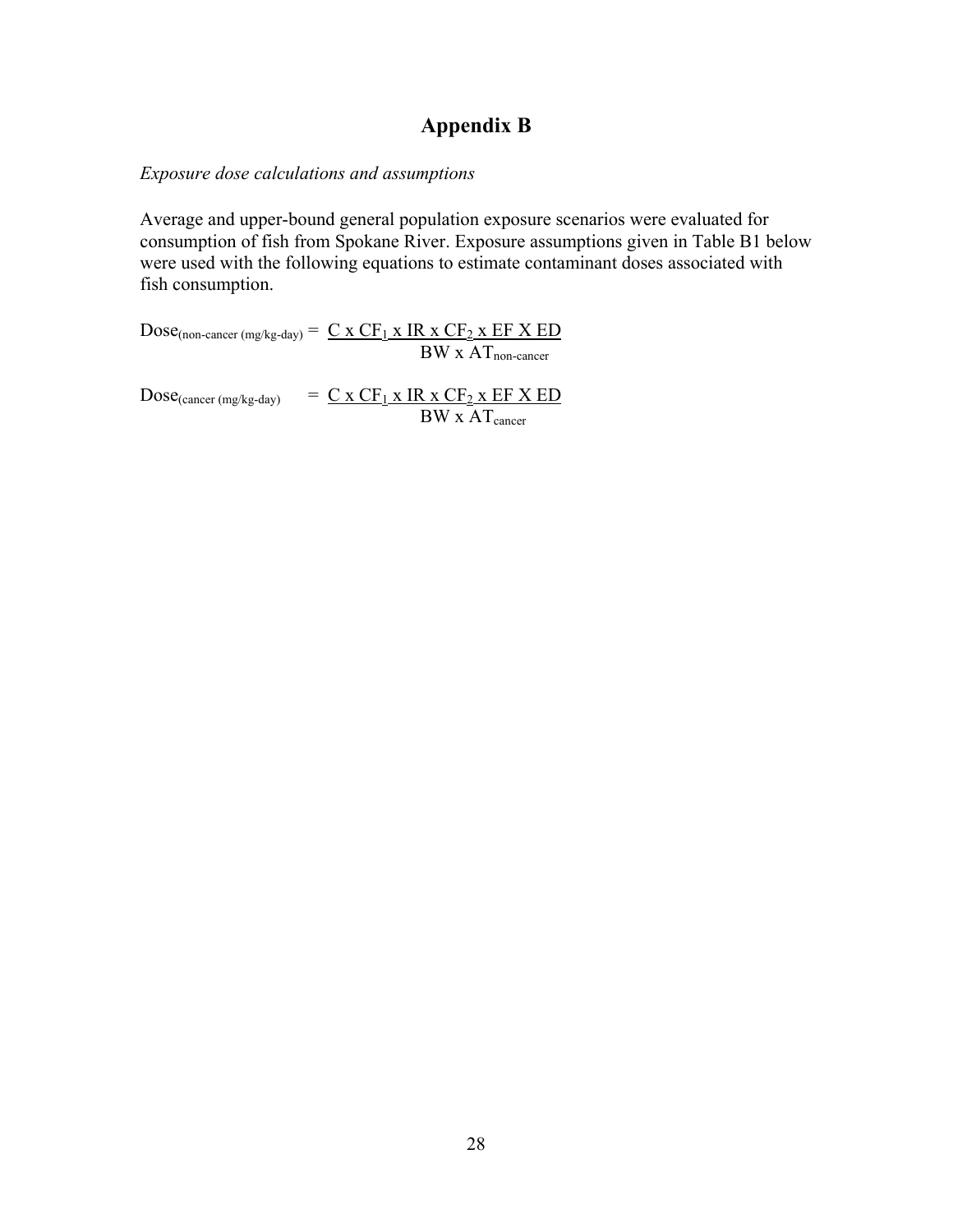**Table B1.** Exposure assumptions used to evaluate total PCBs and PBDEs in fish from the Spokane River, Spokane, Washington.

| Parameter                                         | Value                    | Unit              | <b>Comments</b>                                                                                                                                                                  |
|---------------------------------------------------|--------------------------|-------------------|----------------------------------------------------------------------------------------------------------------------------------------------------------------------------------|
| Concentration (C)                                 | Variable                 | $\frac{u g}{k g}$ | Mean concentration value assumes that<br>rainbow trout is consumed 70% of the<br>time, while other species of fish found in<br>the Spokane River are consumed 30% of<br>the time |
| Conversion Factor <sub>1</sub> (CF <sub>1</sub> ) | 0.001                    | mg/ug             | Converts contaminant concentration from<br>micrograms (ug) to milligrams (mg)                                                                                                    |
|                                                   | $42$ g/day               |                   | Average recreational anglers (42 g/day)<br>22, 21                                                                                                                                |
| Ingestion Rate $(IR)$ –                           | $17.5$ g/day             | g/kg/day          | Average general U.S. population                                                                                                                                                  |
|                                                   | $9.0$ g/day              |                   | Child 0-6 years old                                                                                                                                                              |
|                                                   | $7.0$ g/day              |                   | Older child 6 to 17 years old                                                                                                                                                    |
|                                                   | 70                       |                   | Adult                                                                                                                                                                            |
| Body weight                                       | 15                       | kg                | Child                                                                                                                                                                            |
|                                                   | 41                       |                   | Older child                                                                                                                                                                      |
| Conversion Factor <sub>2</sub> (CF <sub>1</sub> ) | 0.001                    | mg/ug             | Converts contaminant concentration from<br>micrograms (ug) to milligrams (mg)                                                                                                    |
| Conversion Factor <sub>2</sub> ( $CF2$ )          | 0.001                    | kg/g              | Converts mass of fish from grams (g) to<br>kilograms (kg)                                                                                                                        |
| Exposure Frequency (EF)                           | 365                      | days/year         | Assumes daily exposure consistent with<br>units of ingestion rate given in g/day -<br>70% - 255.5 days<br>30% - 109.5 days                                                       |
| <b>Exposure Duration (ED)</b>                     | 15                       |                   | Number of years eating fish (adult)                                                                                                                                              |
|                                                   | 5                        |                   | Number of years eating fish (child)                                                                                                                                              |
|                                                   | 10                       | years             | Number of years eating fish (older child)                                                                                                                                        |
| Averaging Time <sub>non-cancer</sub> (AT)         | 10950                    | days              | 30 years                                                                                                                                                                         |
| Averaging Time <sub>cancer</sub> (AT)             | 25550                    | days              | 70 years                                                                                                                                                                         |
| Oral Reference Dose (RfD)                         | Contaminant-<br>specific | mg/kg/day         | Source: ATSDR, EPA, IRIS                                                                                                                                                         |
| Cancer Risk                                       | $1x\ 10^{-5}$            | unitless          | <b>Target Cancer Risk</b>                                                                                                                                                        |
| Cancer Slope Factor (CSF)                         | Contaminant-<br>specific | mg/kg-day-1       | Source: EPA                                                                                                                                                                      |

## **Hazard quotient equation:**

 $HQ = Estimated Does (mg/kg-day)$ RfD (mg/kg-day)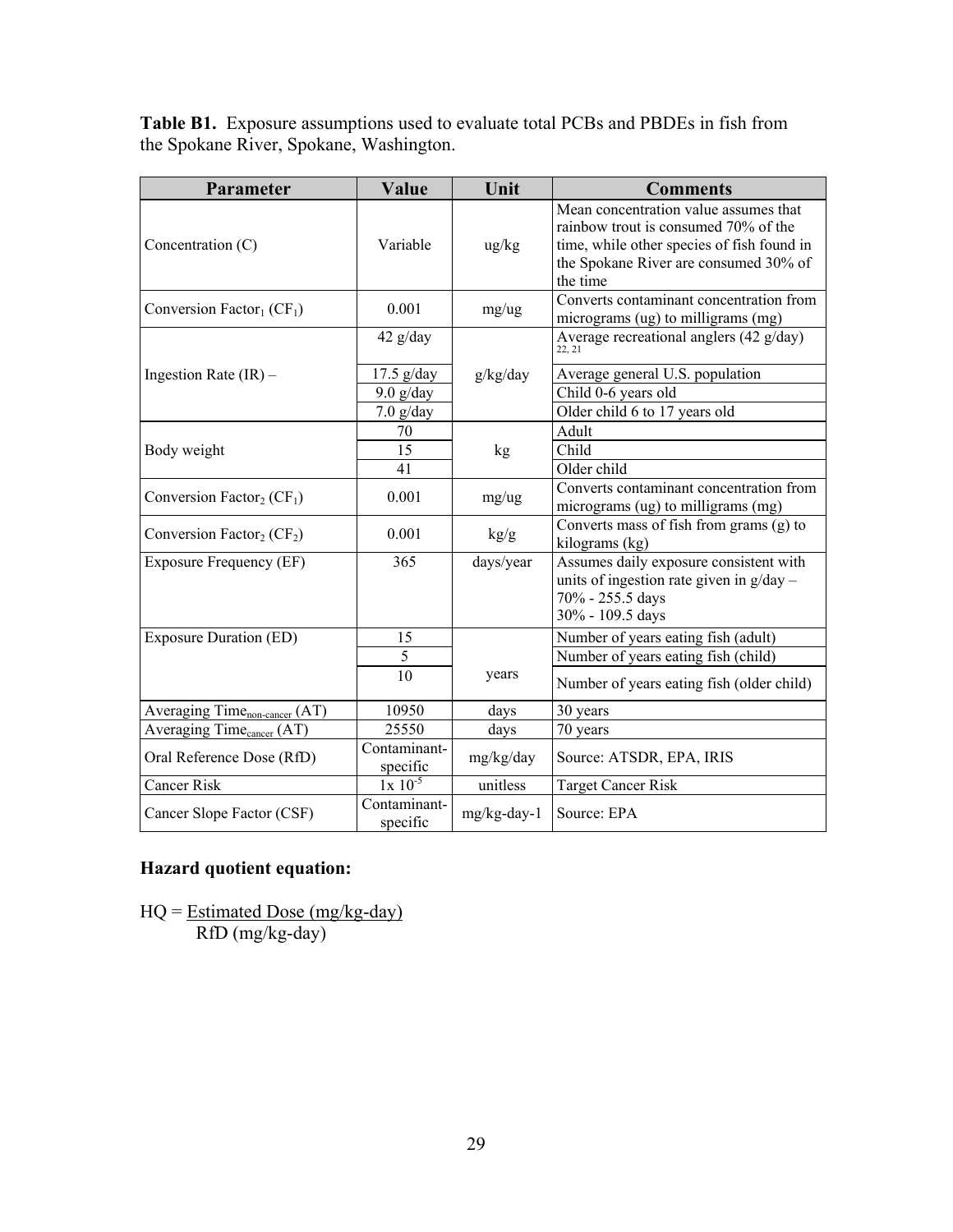|             | <b>Table B2.</b> Derivation of consumption rates for a recreational angler and the general |
|-------------|--------------------------------------------------------------------------------------------|
| population. |                                                                                            |

|                                 | Reported all fish<br>consumption rate $(g/day)$ | <b>Calculated consumption</b><br>rate in g/kg/day |
|---------------------------------|-------------------------------------------------|---------------------------------------------------|
| <b>Recreational angler</b>      | 42 O                                            | 0.6                                               |
| <b>General population Adult</b> | 17.5                                            | 0.25                                              |
| $Child(0-6 \text{ vrs})$        | 70                                              | 0.466                                             |
| Older child (6-17 yrs)          | 90                                              | 0.22                                              |

| <b>Recreational angler</b> | Reported all fish<br>consumption rate $(g/day)$ | <b>Calculated consumption</b><br>rate in g/kg/day |  |
|----------------------------|-------------------------------------------------|---------------------------------------------------|--|
| <b>Adult</b>               | 42 0                                            |                                                   |  |
| $Child(0-6 \text{ yrs})$   | 16.8                                            | 112                                               |  |
| Older child (6-17 yrs)     | 216                                             | 0.5                                               |  |

DOH used a ratio of a recreational angler to derive child and older child consumption rates. This ratio is based on consumption rate of 42 g/day for a recreational angler (e.g., DOH calculated consumption rates in g/kg/day for a child and older child eating at the same ratio for the general population). For example, 17.5 g/day divided by 7 g/day (child) = 2.5, then the consumption rate for a recreational angler of 42 g/day was divided by 2.5, which corresponds to 16.8 g/day.

#### **EPA's reference dose values for PBDE congeners:**

- BDE-47 (tetrabromodiphenyl ether) reference dose (RfD) corresponds to  $1.0 \times 10^{-4}$  mg/kg-day or 0.1 ug/kg-day (critical effect, neurobehavioral effects)
- BDE-99 (pentabromodiphenyl ether) RfD corresponds to  $1.0 \times 10^{-4}$  mg/kg-day or 0.1 ug/kg-day (critical effect, neurobehavioral effects)
- BDE-153 (hexabromodiphenyl ether) RfD corresponds to  $2.0 \times 10^{-4}$  mg/kg-day or 0.2 ug/kg-day (critical effect, neurobehavioral effects)
- BDE-209 (decabromodiphenyl ether) RfD corresponds to 7.0 x  $10^{-3}$  mg/kg-day or 7 ug/kg-day  $\bullet$ (critical effect, neurobehavioral effects)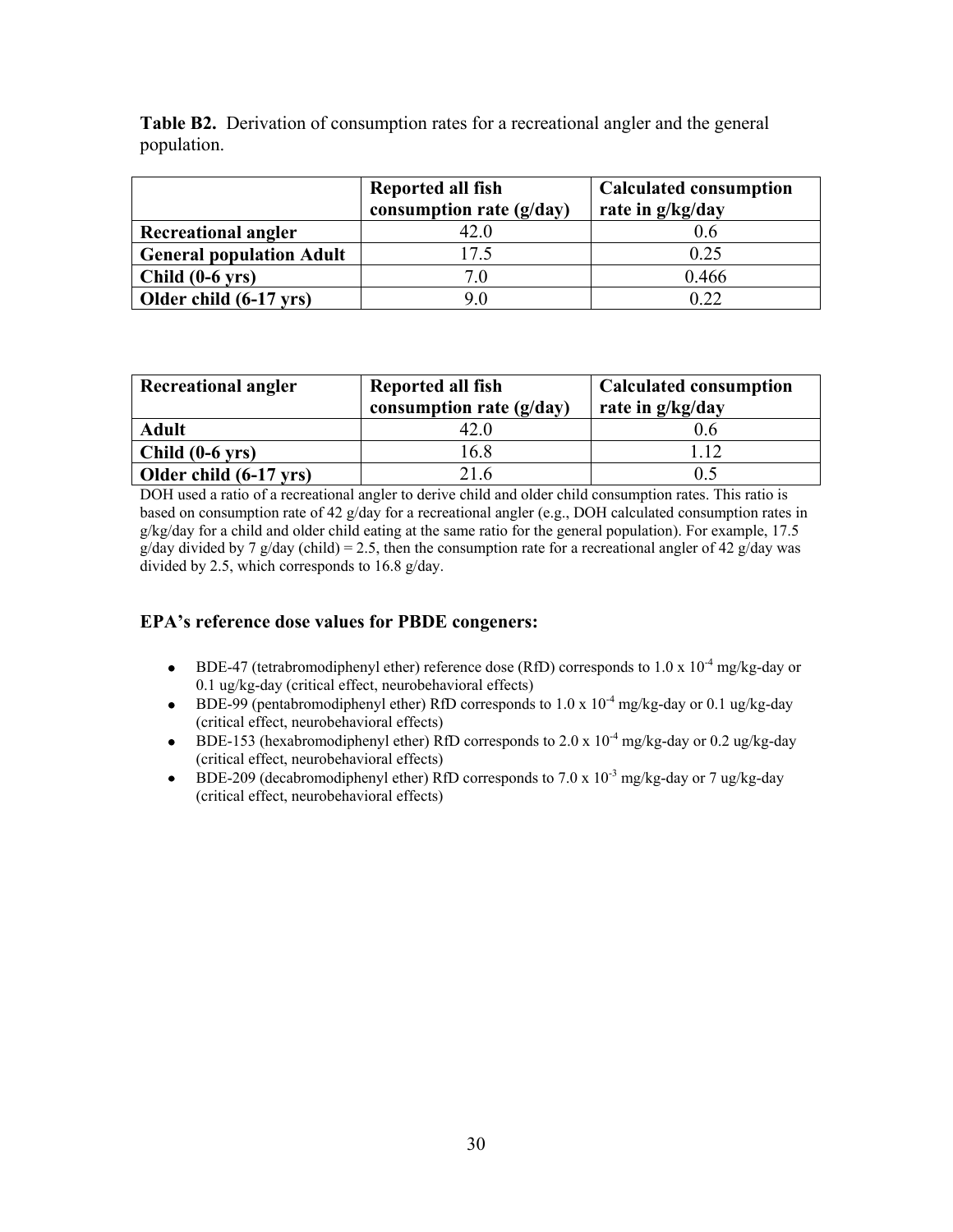**Table B3.** Non-cancer hazards associated with the general population from exposure to contaminants of concern in Spokane River fish, Spokane County, Washington.

| Contaminant        |                     | Mean<br>Concentration<br>(ppm)<br>wet weight $\dagger$ |                      | <b>Estimated</b><br><b>Dose</b><br>(mg/kg/day)<br>general<br>population<br>Average | <b>MRL</b><br><b>or</b><br><b>RfD</b><br>$\left(\frac{mg}{kg}\right)$ | <b>Hazard</b><br>quotient<br>general<br>population<br>Average |
|--------------------|---------------------|--------------------------------------------------------|----------------------|------------------------------------------------------------------------------------|-----------------------------------------------------------------------|---------------------------------------------------------------|
|                    |                     |                                                        | Child                | $5.3 \ge 10^{-5}$                                                                  |                                                                       | 2.6                                                           |
|                    | Fillet <sup>a</sup> | 0.1617                                                 | Older child<br>Adult | $2.5 \times 10^{-5}$<br>$2.8 \times 10^{-5}$                                       |                                                                       | 1.2<br>1.4                                                    |
| <b>Total PCBs</b>  |                     |                                                        | Child                | $4.0 \times 10^{-5}$                                                               | $2x10^{-5}$ <sup>e</sup>                                              | 2.0                                                           |
|                    | Whole <b>b</b>      | 0.2838                                                 | Older child          | $1.9 \times 10^{-5}$                                                               |                                                                       | 0.9                                                           |
|                    |                     |                                                        | Adult                | $2.1 \times 10^{-5}$                                                               |                                                                       | 1.1                                                           |
|                    |                     |                                                        | Child                | $1.4 \times 10^{-4}$                                                               |                                                                       | 1.4                                                           |
|                    | Fillet <sup>c</sup> | 0.4236                                                 | Older child          | $6.5 \times 10^{-5}$                                                               |                                                                       | 0.7                                                           |
|                    |                     |                                                        | Adult                | $7.4 \times 10^{-5}$                                                               | $1.0x10^{-4}$ f                                                       | 0.7                                                           |
| <b>Total PBDEs</b> |                     |                                                        | Child                | 3.1 x $10^{-4}$                                                                    |                                                                       | 3.1                                                           |
|                    | Whole <sup>d</sup>  | 2.2                                                    | Older child          | $1.5 \times 10^{-4}$                                                               |                                                                       | 1.5                                                           |
|                    |                     |                                                        | Adult                | $1.7 \times 10^{-4}$                                                               |                                                                       | 1.7                                                           |
|                    |                     | Cumulative hazard Index (based on                      | Child                | $1.9 \times 10^{-4}$                                                               |                                                                       | 4.0                                                           |
| $fillets)*$        |                     | Older child                                            | $9.0 \times 10^{-5}$ |                                                                                    | 1.9                                                                   |                                                               |
|                    |                     | Adult                                                  | $1.0 \times 10^{-4}$ |                                                                                    | 2.1                                                                   |                                                               |
|                    |                     | Cumulative hazard Index (based on                      | Child                | $7.1 \times 10^{-4}$                                                               |                                                                       | 5.1                                                           |
|                    | whole $fish)*$      |                                                        | Older child          | $1.1 \times 10^{-4}$                                                               |                                                                       | 2.4                                                           |
|                    |                     |                                                        | Adult                | $1.9 \times 10^{-4}$                                                               |                                                                       | 2.8                                                           |

**†** See uncertainty section for recreational anglers that consume fish from the Spokane River

Exposure duration is based on 6, 10 and 30 years exposures for a child, older child and adult respectively. <sup>a</sup> – **Fillet** – Total polychlorinated biphenyl (PCB) concentration calculated based on consumption of rainbow trout (fillet) (70%), plus mountain white fish (fillet) (15%), and brown trout (fillet) (15%) using the maximum value of the mean concentration for each species.

<sup>b</sup> – **Whole** – Total PCB concentration calculated based on consumption of large scale sucker (whole body) (15%), and bridgelip sucker (whole body) (15%) using the maximum value of the mean concentration for each species.

**c** – **Fillet** – Total polybrominated diphenyl ether (PBDE) concentration calculated based on consumption of rainbow trout (fillet) (70%), plus mountain white fish (fillet) (15%), and brown trout (fillet) (15%) using the maximum value of the mean concentration for each species.

**d** – **Whole** – Total PBDE concentration calculated based on consumption of rainbow trout (whole body) (70%), large scale sucker (whole body) (15%), and mountain whitefish (whole body) (15%) using the maximum value of the mean concentration for each species.

**Bold** – Cumulative hazard index exceeds one

**e** – ATSDR's chronic oral Minimal Risk Level (MRL) is used

**f – Reference Dose (**RfD) for PBDE-47 was used in evaluating total PBDEs. See Appendix A, EPA's reference dose values for PBDE congeners

\* Sum of hazard index and target-organ toxicity doses (TTDs) for fillet and whole fish– (i.e., for immunological and developmental) for repeated oral exposures to chemicals of concern (PCBs and PBDEs.) It represents the sum of fillet for both PCBs and PBDEs, and whole fish for both PCBs and PBDEs. Estimation of total non-cancer risks assumes endpoints are similar for immunological and developmental toxicity.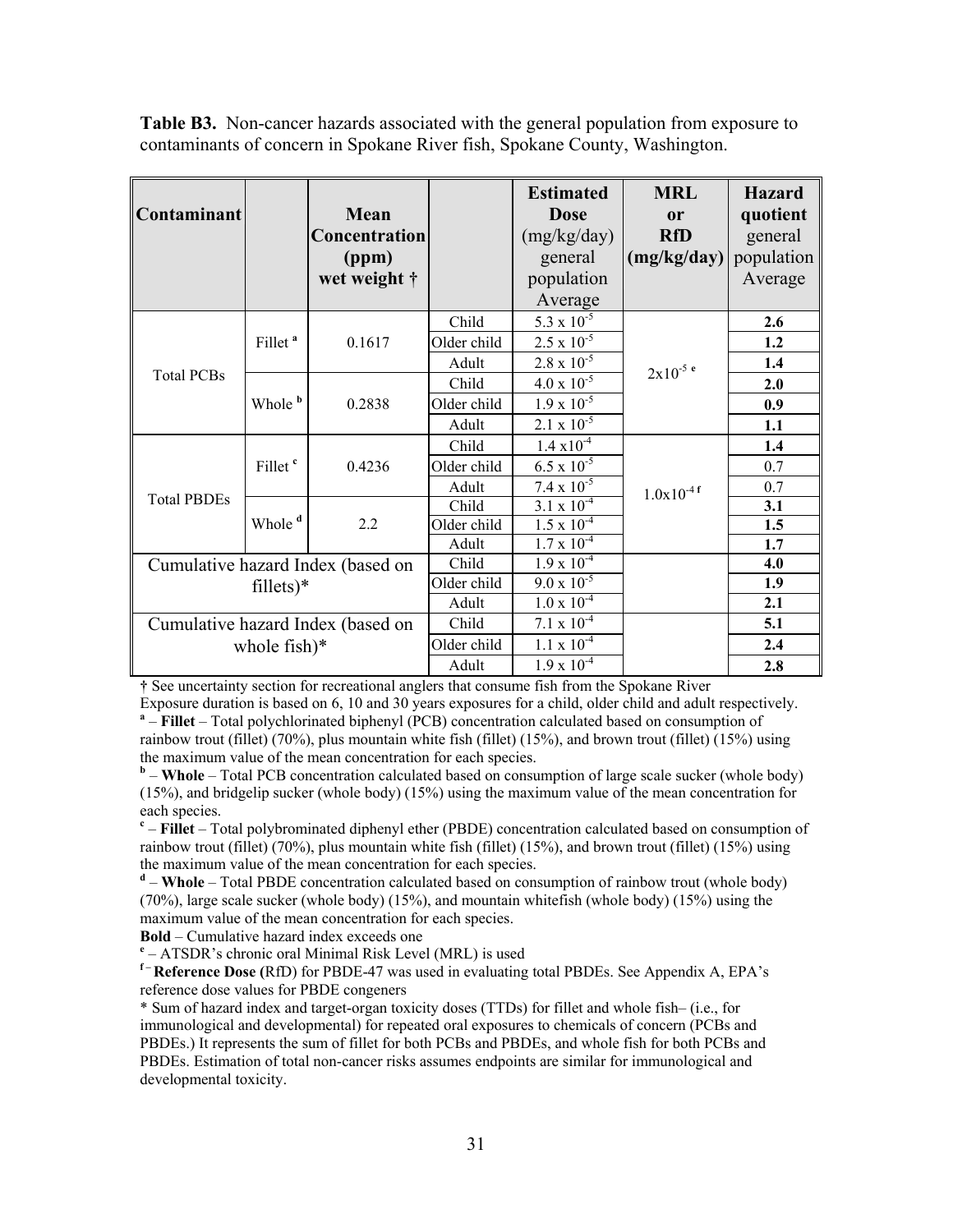**Table B4.** Non-cancer hazards associated with a recreational angler from exposure to contaminants of concern in the Spokane River fish, Spokane County, Washington.

| Contaminant                       |                     | Mean<br>Concentration<br>(ppm)<br>Wet weight |             | <b>Estimated</b><br><b>Dose</b><br>(mg/kg/day)<br>Recreational<br>angler | <b>MRL</b><br><b>or</b><br><b>RfD</b><br>(mg/kg)<br>day) | <b>Hazard</b><br>quotient<br>Recreational<br>angler |
|-----------------------------------|---------------------|----------------------------------------------|-------------|--------------------------------------------------------------------------|----------------------------------------------------------|-----------------------------------------------------|
|                                   |                     |                                              | Child       | $1.3 \times 10^{-4}$                                                     |                                                          | 6.3                                                 |
|                                   | Fillet <sup>a</sup> | 0.1617                                       | Older child | $6.0 \times 10^{-5}$                                                     | $2x10^{-5}$ e                                            | 3.0                                                 |
| <b>Total PCBs</b>                 |                     |                                              | Adult       | $6.8 \times 10^{-5}$                                                     |                                                          | 3.4                                                 |
|                                   | Whole <b>b</b>      | 0.2838                                       | Child       | $\frac{9.5 \times 10^{-5}}{2}$                                           |                                                          | 4.8                                                 |
|                                   |                     |                                              | Older child | $4.5 \times 10^{-3}$                                                     |                                                          | 2.2                                                 |
|                                   |                     |                                              | Adult       | $5.1 \ge 10^{-5}$                                                        |                                                          | 2.6                                                 |
| <b>Total PBDEs</b>                | Fillet <sup>c</sup> | 0.4236                                       | Child       | $3.3 \times 10^{-4}$                                                     | $1.0 \mathrm{x} 10^{\text{-}4 \, \mathrm{f}}$            | 3.3                                                 |
|                                   |                     |                                              | Older child | $1.6 \times 10^{-4}$                                                     |                                                          | 1.6                                                 |
|                                   |                     |                                              | Adult       | $1.8 \times 10^{-4}$                                                     |                                                          | 1.8                                                 |
|                                   | Whole <sup>d</sup>  | 2.2                                          | Child       | $7.4 \times 10^{-4}$                                                     |                                                          | 7.4                                                 |
|                                   |                     |                                              | Older child | $3.5 \times 10^{-4}$                                                     |                                                          | 3.5                                                 |
|                                   |                     |                                              | Adult       | $4.0 \times 10^{-4}$                                                     |                                                          | 4.0                                                 |
| Cumulative hazard Index (based on |                     |                                              | Child       | $4.6 \times 10^{-4}$                                                     |                                                          | 9.6                                                 |
| $\text{filters}$ <sup>*</sup>     |                     |                                              | Older child | $2.2 \times 10^{-4}$                                                     |                                                          | 4.6                                                 |
|                                   |                     |                                              | Adult       | $2.5 \times 10^{-4}$                                                     |                                                          | 5.2                                                 |
| Cumulative hazard Index (based on |                     |                                              | Child       | $8.4 \times 10^{-4}$                                                     |                                                          | 12.2                                                |
| whole fish $)*$                   |                     |                                              | Older child | $4.0 \times 10^{-4}$                                                     |                                                          | 5.7                                                 |
|                                   |                     |                                              | Adult       | $3.0 \times 10^{-4}$                                                     |                                                          | 6.6                                                 |

† See uncertainty section for recreational anglers that consume fish from the Spokane River

Exposure duration is based on 6, 10 and 30 years exposures for a child, older child and adult respectively. <sup>a</sup> – **Fillet** – Total Polychlorinated biphenyl (PCB) concentration calculated based on consumption of rainbow trout (fillet) (70%), plus mountain white fish (fillet) (15%), and brown trout (fillet) (15%) using the maximum value of the mean concentration for each species.

<sup>b</sup> – **Whole** – Total PCB concentration calculated based on consumption of large scale sucker (whole body) (15%), and bridgelip sucker (whole body) (15%) using the maximum value of the mean concentration for each species.

**c** – **Fillet** – Total Polybrominated Diphenyl Ether (PBDE) concentration calculated based on consumption of rainbow trout (fillet) (70%), plus mountain white fish (fillet) (15%), and brown trout (fillet) (15%) using the maximum value of the mean concentration for each species.

**d** – **Whole** – Total PBDE concentration calculated based on consumption of rainbow trout (whole body) (70%), large scale sucker (whole body) (15%), and mountain whitefish (whole body) (15%) using the maximum value of the mean concentration for each species.

**e** - ATSDR's chronic oral Minimal Risk Level (MRL) for Aroclor 1254 for total PCBs

**f – Reference Dose (**RfD) for PBDE-47 was used in evaluating total PBDEs. See Appendix A, EPA's reference dose values for PBDE congeners

**Bold** – Cumulative hazard index exceeds one

\* Sum of hazard index and target-organ toxicity doses (TTDs) for fillet and whole fish– (i.e., for immunological and developmental) for repeated oral exposures to chemicals of concern (PCBs and PBDEs.) It represents the sum of fillet for both PCBs and PBDEs, and whole fish for both PCBs and PBDEs. Estimation of total non-cancer risks assumes endpoints are similar for immunological and child developmental toxicity.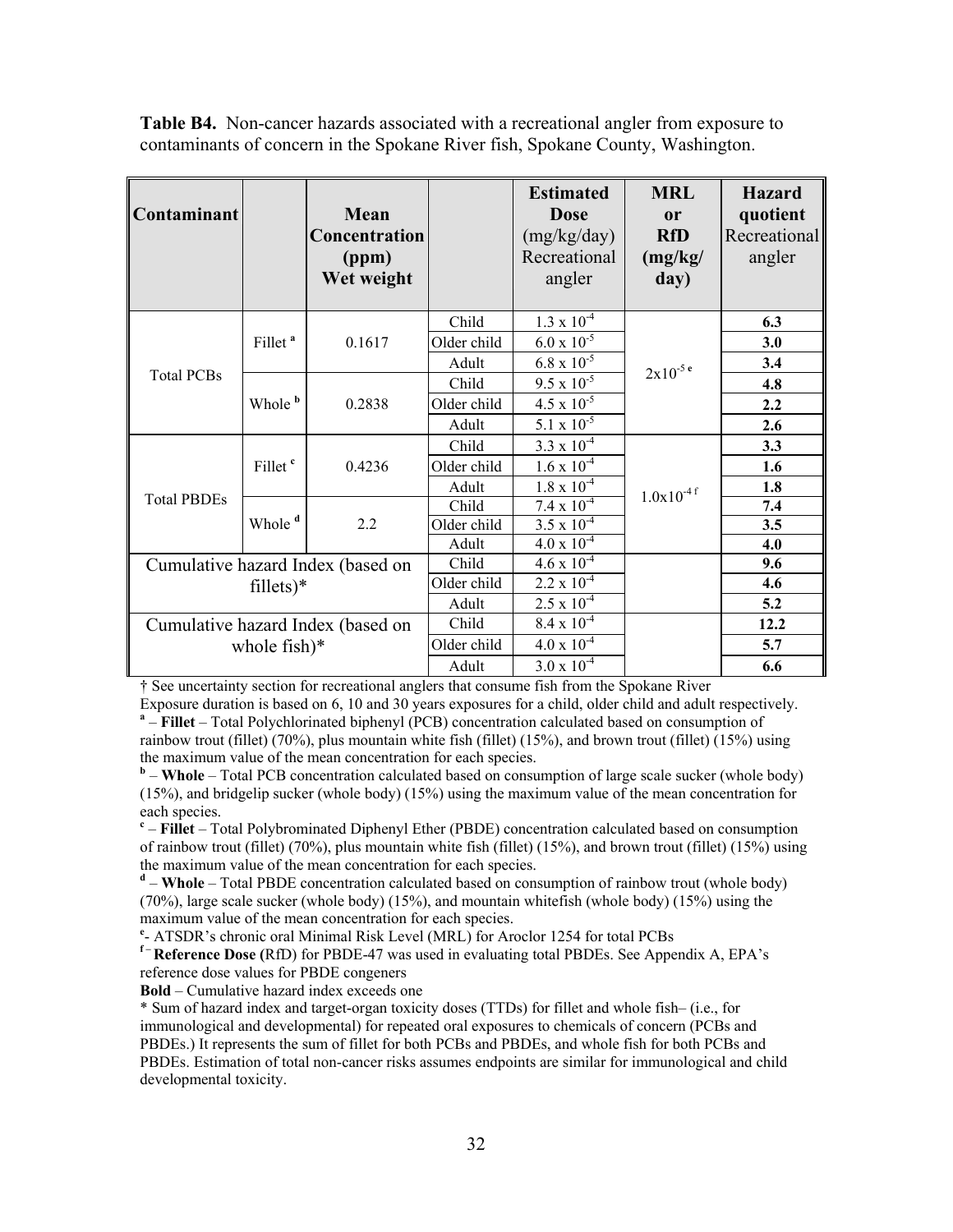**Table B5.** Theoretical cancer risk for the general population associated with exposure to contaminants of concern in Spokane River fish, Spokane County, Washington.

| Contaminant                                                             |                                         | Mean<br>Concentration<br>(ppm) | <b>Scenarios</b><br><b>General</b><br>population | <b>Cancer slope Cancer risk</b><br>factor<br>(CSF)<br>$(mg/kg/day)^{-1}$ | General<br>population |
|-------------------------------------------------------------------------|-----------------------------------------|--------------------------------|--------------------------------------------------|--------------------------------------------------------------------------|-----------------------|
|                                                                         | Fillet                                  | 0.1617                         | Child                                            | 2.0                                                                      | $7.6 \times 10^{-6}$  |
|                                                                         |                                         |                                | Older child                                      |                                                                          | $7.1 \times 10^{-6}$  |
|                                                                         |                                         |                                | Adult                                            |                                                                          | $1.2 \times 10^{-5}$  |
|                                                                         | Total theoretical cancer risk (fillet)† | $2.7 \times 10^{-5}$           |                                                  |                                                                          |                       |
| <b>Total PCBs</b>                                                       | Whole                                   | 0.2838                         | Child                                            | 2.0                                                                      | $5.7 \times 10^{-6}$  |
|                                                                         |                                         |                                | Older child                                      |                                                                          | 5.3 x $10^{-6}$       |
|                                                                         |                                         |                                | Adult                                            |                                                                          | $9.1 \times 10^{-6}$  |
|                                                                         | Total theoretical cancer risk (whole)†  | $2.0 \times 10^{-5}$           |                                                  |                                                                          |                       |
| Total theoretical cancer risk (both fillet and whole fish) <sup>A</sup> | $4.7 \times 10^{-5}$                    |                                |                                                  |                                                                          |                       |

Cancer risks represent cumulative lifetime exposure from childhood to adulthood.

† - Exposure duration is based on 5, 10 and 15 years exposures for a child, older child and adult respectively, resulting in a total theoretical cancer risk for both fillet and whole fish of 30 year exposure. **A** – Total theoretical cancer risks are based on consumption of fish for both fillet and whole fish. This is assuming recreational anglers eat fish 70% of the time as fillet and 30% of the time as whole fish.

**Table B6.** Theoretical cancer risk for recreational anglers associated with exposure to contaminants of concern in Spokane River fish, Spokane County, Washington.

| Contaminant                                                             |                                          | Mean<br><b>Concentration</b><br>(ppm)   | <b>Scenarios</b><br><b>Recreational</b><br>angler | <b>Cancer slope</b><br>factor<br>(CSF)<br>$(mg/kg/day)^{-1}$ | <b>Cancer risk</b><br>(recreational<br>angler) |
|-------------------------------------------------------------------------|------------------------------------------|-----------------------------------------|---------------------------------------------------|--------------------------------------------------------------|------------------------------------------------|
|                                                                         | Fillet                                   | 0.1617                                  | Child                                             |                                                              | $1.8 \times 10^{-5}$                           |
| <b>Total PCBs</b>                                                       |                                          |                                         | Older child                                       |                                                              | $1.7 \times 10^{-5}$                           |
|                                                                         |                                          |                                         | Adult                                             |                                                              | $2.9 \times 10^{-5}$                           |
|                                                                         | Total theoretical cancer risk (fillet) † |                                         |                                                   |                                                              | $6.4 \times 10^{-5}$                           |
|                                                                         | Whole                                    | 0.2838                                  | Child                                             | 2.0                                                          | $1.4 \times 10^{-5}$                           |
|                                                                         |                                          |                                         | Older child                                       |                                                              | $1.3 \times 10^{-5}$                           |
|                                                                         |                                          |                                         | Adult                                             |                                                              | $2.2 \times 10^{-5}$                           |
|                                                                         |                                          | Total theoretical cancer risk (whole) † |                                                   | $4.8 \times 10^{-5}$                                         |                                                |
| Total theoretical cancer risk (both fillet and whole fish) <sup>A</sup> | $1.1 \times 10^{-4}$                     |                                         |                                                   |                                                              |                                                |

Cancer risks represent cumulative lifetime exposure from childhood to adulthood

† - Exposure duration is based on 5, 10 and 15 years exposures for a child, older child and adult

respectively, resulting in a total theoretical cancer risk for both fillet and whole fish of 30 year exposure.

**A** – Total theoretical cancer risks are based on consumption of fish for both fillet and whole fish. This is assuming recreational anglers eat fish 70% of the time as fillet and 30% of the time as whole fish.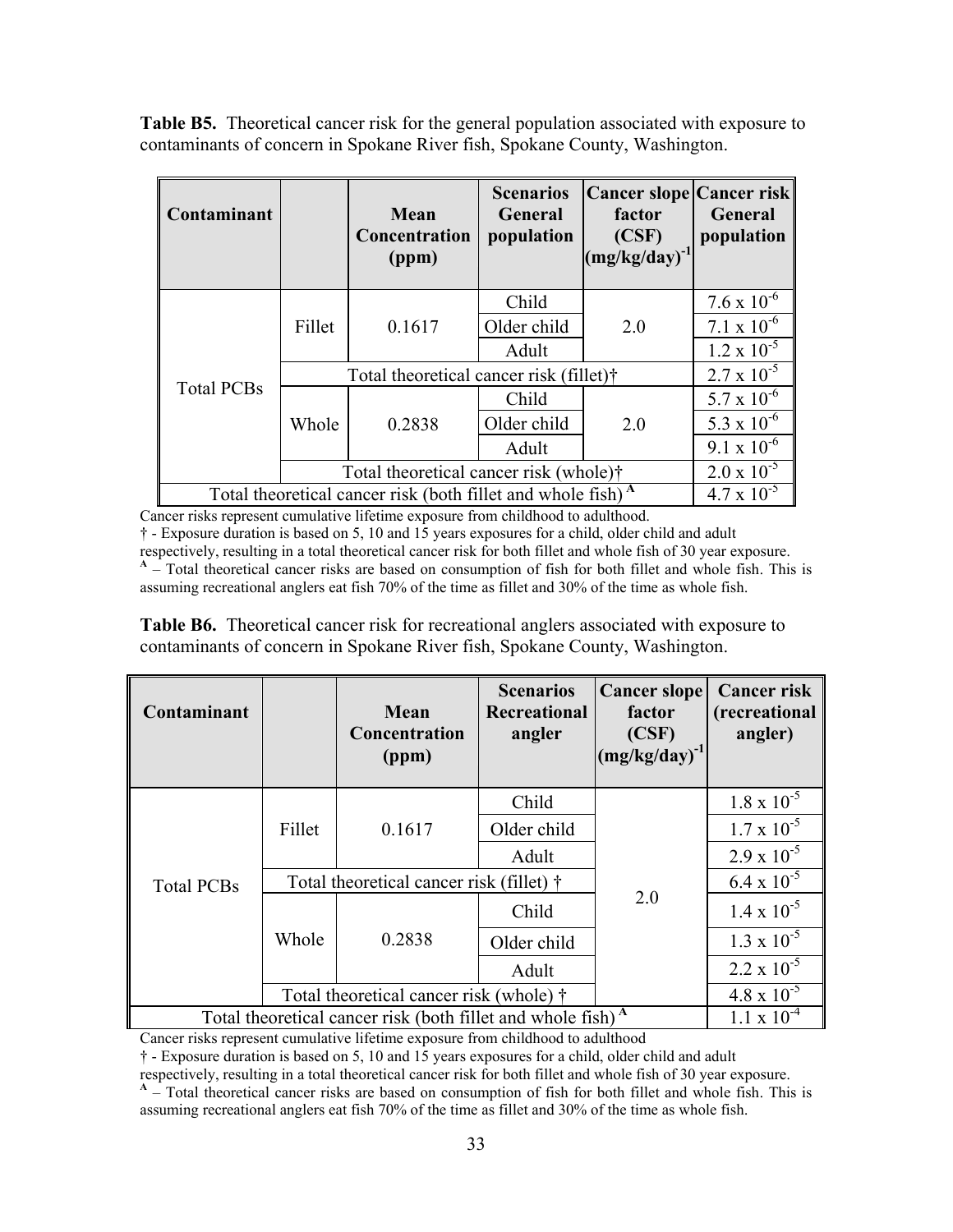## **Appendix C**

**Table C1.** Summary of metals in Spokane River fish (2005) compared to subsistence consumption screening values, Spokane, Spokane County, Washington.

| Contaminant                                     | <b>Maximum</b><br><b>Concentration</b><br>(mg/kg) | <b>Subsistence</b><br>Comparison<br>Value (mg/kg) $^2$ | <b>RfD</b><br>(mg/kg/day) | Contaminant<br>of concern |
|-------------------------------------------------|---------------------------------------------------|--------------------------------------------------------|---------------------------|---------------------------|
| Arsenic, total                                  | 0.39                                              | <b>NA</b>                                              | $3.0E-04$                 | N <sub>0</sub>            |
| Arsenic, inorganic 10%<br>of total <sup>†</sup> | 0.039                                             | $0.147$ (non-cancer)                                   | 3.0E-04                   | N <sub>0</sub>            |
| Cadmium                                         | 0.24                                              | 0.491                                                  | $1.0E-03$                 | N <sub>0</sub>            |
| Lead †                                          | 6.7                                               | <b>NA</b>                                              | <b>NA</b>                 | <b>Yes</b>                |
| Zinc $\ddagger$                                 | 165                                               | 147.8                                                  | 0.3                       | No                        |

NA – Not available

mg/kg - milligrams per kilograms; ppm = parts per million

RfD – Reference dose

**BOLD** - Values exceed comparison value

† IEUBK – The Integrated Exposure Uptake Biokinetic Model for Lead in Children is used to predict blood lead levels in children, thus, there is no comparison value for lead. Blood lead was evaluated in a previous health consultation in 2006 using the maximum concentration at several locations in the Spokane River. The concentration was found in large scale sucker (i.e., whole fish) at the stateline location and between Ninemile and Upriver Dam. At these locations, the fish advisory recommends only catch and release and/or has meal limit restrictions.

‡ Zinc is an essential nutrient found in almost every cell. The Recommended Dietary Allowance (RDA), one of the Dietary Reference Intakes (DRIs), is the average daily dietary intake level that is sufficient to meet the nutrient requirements of nearly all (97-98%) healthy individuals. For infants 0 to 6 months, the DRI is in the form of an Adequate Intake (AI), which is the mean intake of zinc in healthy, breastfed infants. The AI for zinc for infants from 0 through 6 months is 2.0 milligrams (mg) per day. The 2001 RDAs for zinc for infants 7 through 12 months, children, and adults in mg per day are: 7 months through 3 years, the AI is 3.0 milligrams (mg) per day; 4 to 8 years the AI is 5 milligrams (mg) per day; 9 to 13 years the AI is 8 milligrams (mg) per day; 14 years and up the AI is 13 milligrams (mg) per day. Results of two national surveys, the National Health and Nutrition Examination Survey (NHANES III 1988-91)<sup>7</sup> and the Continuing Survey of Food Intakes of Individuals (1994 CSFII), <sup>8</sup> indicate that most infants, children, and adults consume recommended amounts of zinc.

‡‡ Cancer values for inorganic arsenic were not evaluated because there is not data for arsenic speciation in fish from Spokane River. The majority of arsenic in finfish is presumed to be organic arsenic, which is less toxic than inorganic forms.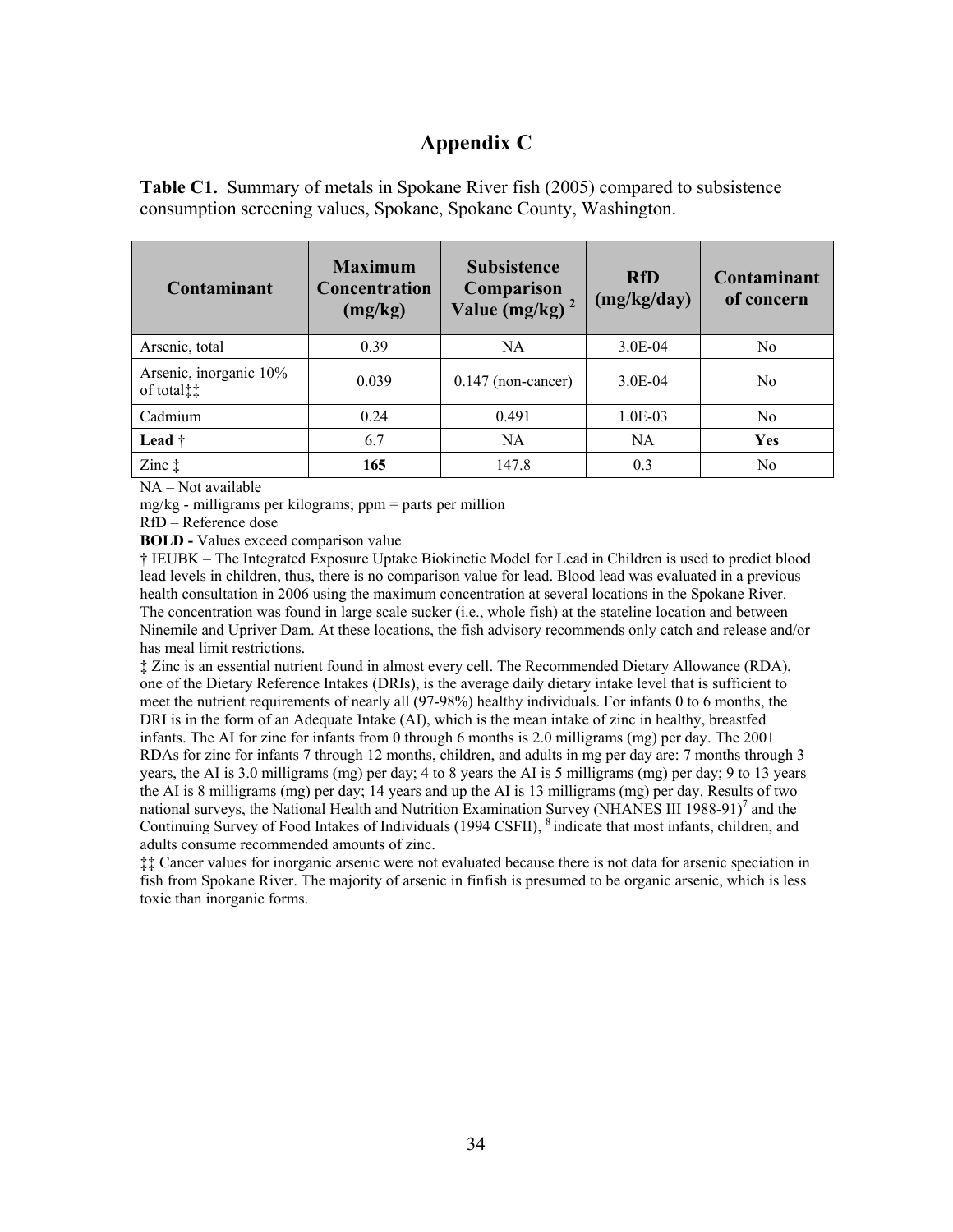# **Appendix D**

| <b>Table D1.</b> PBDE congeners found in fillet and whole fish at the Spokane River site, |  |  |
|-------------------------------------------------------------------------------------------|--|--|
| Spokane, Spokane County, Washington.                                                      |  |  |

| Sample type and    | <b>PBDE</b> congeners (ug/kg) |               |                |                |  |  |
|--------------------|-------------------------------|---------------|----------------|----------------|--|--|
| species            |                               |               |                |                |  |  |
| <b>Fillet</b>      | <b>BDE-47</b>                 | <b>BDE-99</b> | <b>BDE-100</b> | <b>BDE-153</b> |  |  |
| Rainbow trout      | 35                            | 39            | 9.4            | 2.4            |  |  |
| Rainbow trout      | 12                            | 11            | 3.9            | 0.9            |  |  |
| Mountain whitefish | 144                           | 172           | 31             | 4.9            |  |  |
| Rainbow trout      | 182                           | 172           | 39             | 7.5            |  |  |
| Mountain whitefish | 443                           | 449           | 111            | 17             |  |  |
| Mountain whitefish | 76                            | 69            | 19             | 2.7            |  |  |
| Brown trout        | 86                            | 41            | 16.8           | 2.2            |  |  |
| Smallmouth bass    | 26                            | 8.9           | 3.9            | 0.5            |  |  |
| Mountain whitefish | 54                            | 45            | 13.7           | 2.9            |  |  |
| Smallmouth bass    | 29                            | 14            | 6.2            | 1.1            |  |  |
| <b>Whole</b>       | <b>BDE-47</b>                 | <b>BDE-99</b> | <b>BDE-100</b> | <b>BDE-153</b> |  |  |
| Large scale sucker | 156                           | 0.6           | 26             | 5.9            |  |  |
| Large scale sucker | 125                           | 0.4           | 20.5           | 2.5            |  |  |
| Large scale sucker | 74                            | 0.4           | 12             | 1.2            |  |  |
| Bridgelip sucker   | 423                           | 2.8           | 64             | 13             |  |  |
| Rainbow trout      | 934                           | 882           | 182            | 45             |  |  |
| Mountain whitefish | 1,932                         | 2,164         | 537            | 88             |  |  |
| Large scale sucker | 471                           | 0.4           | 72             | 5.1            |  |  |
| Large scale sucker | 162                           | 0.5           | 22.1           | 2.2            |  |  |

PBDE – Polybrominated Diphenyl Ether Brominated Diphenyl Ether (BDE)-47, -99, -100, -153 ug/kg – milligrams per kilograms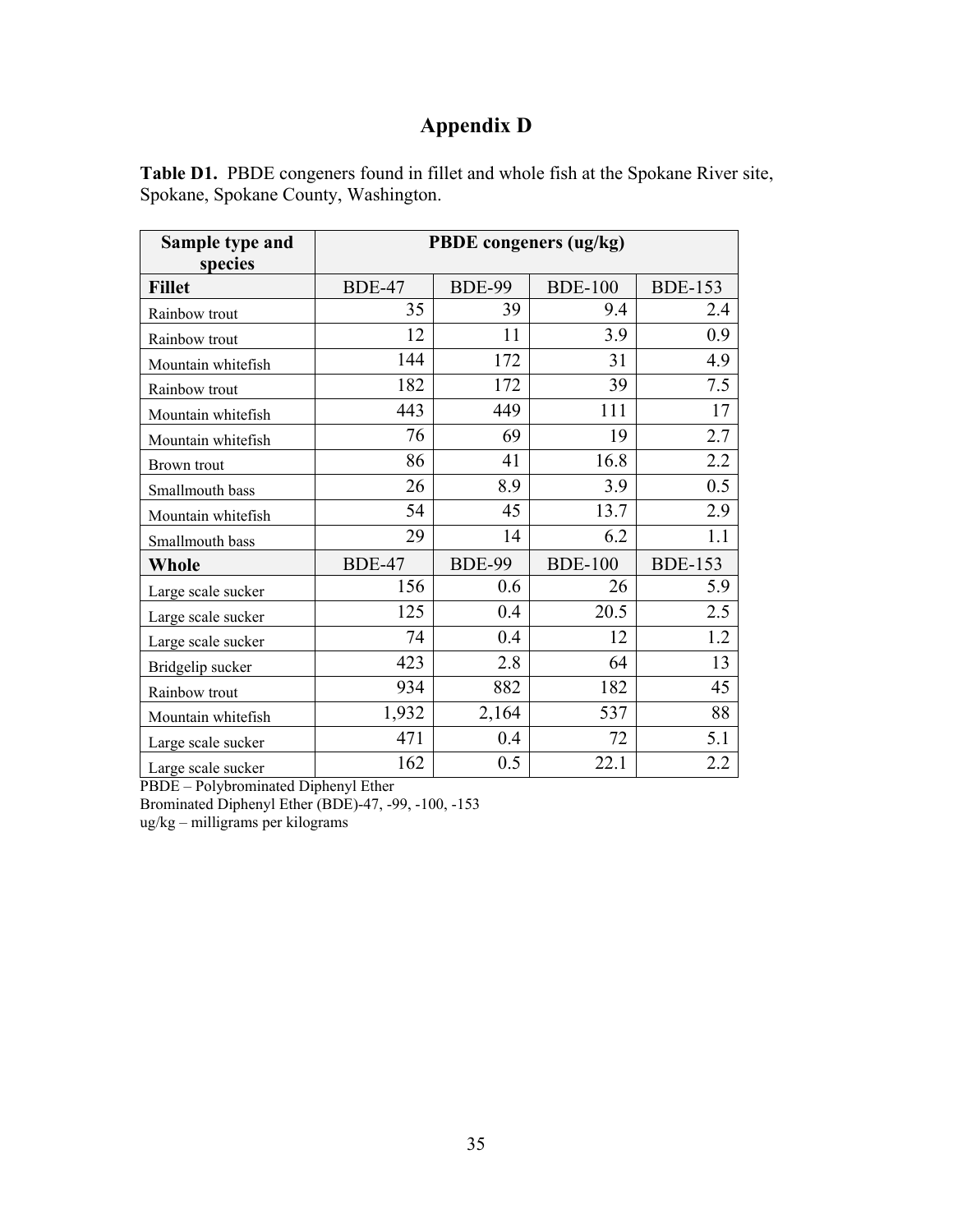

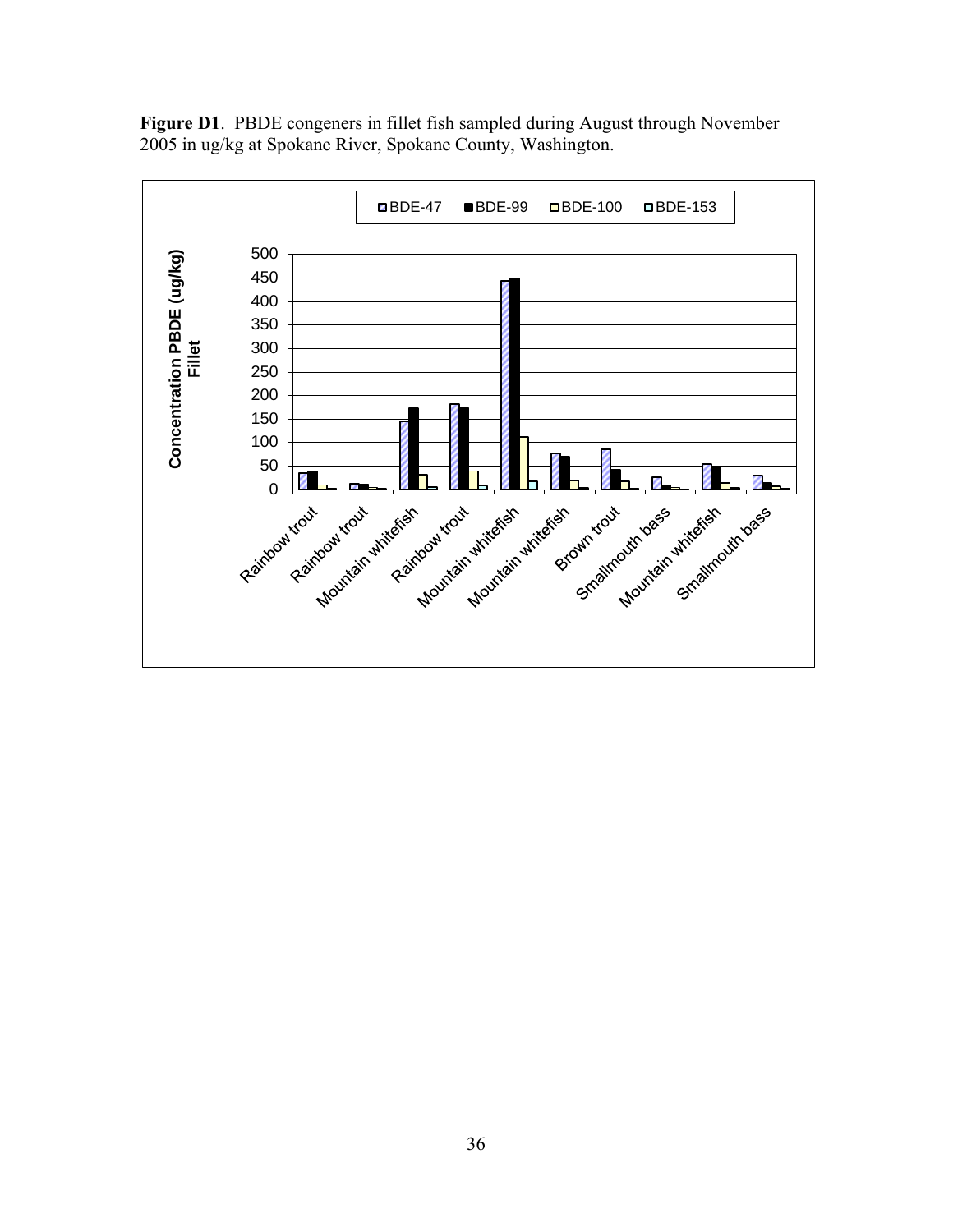

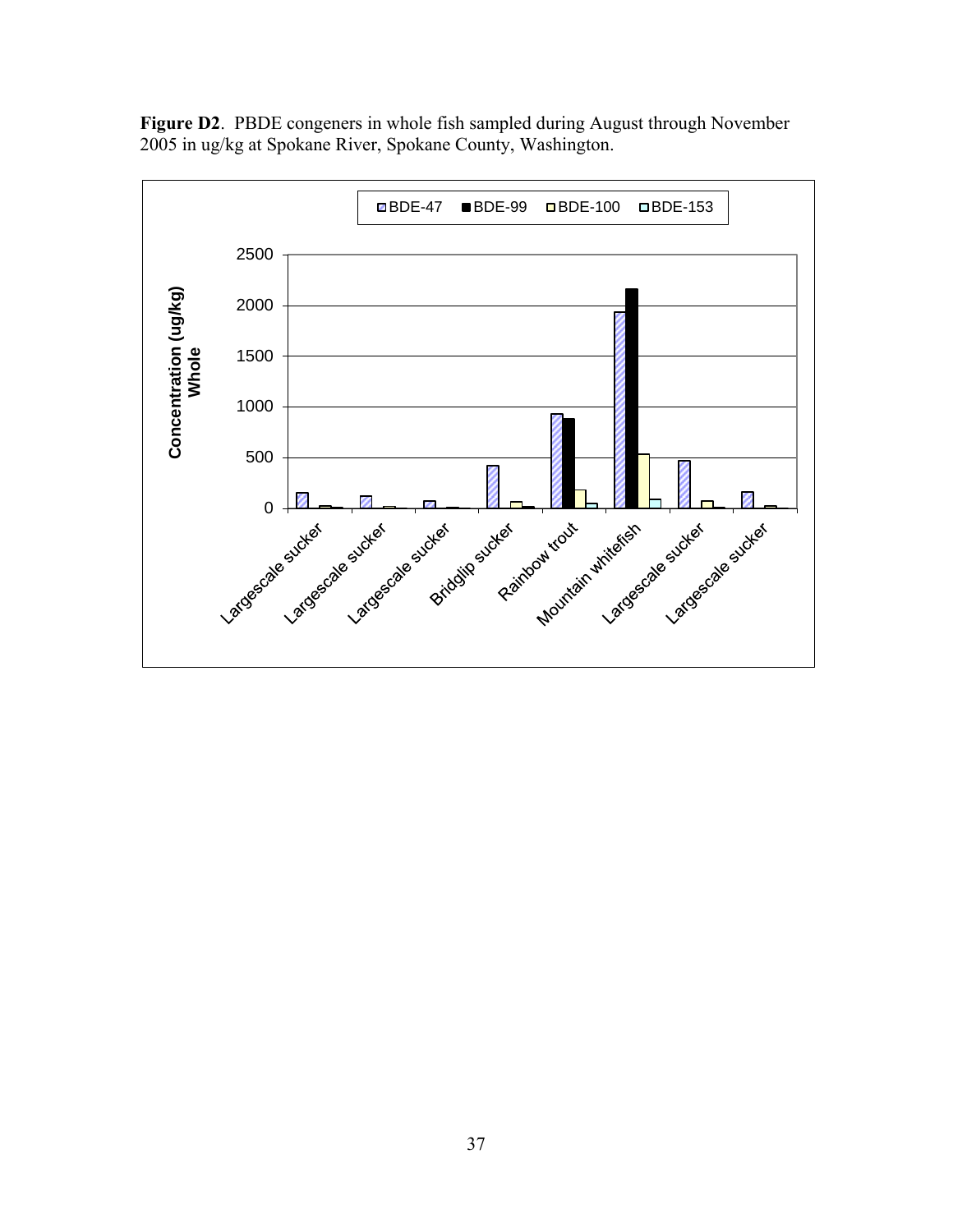## **Appendix E**

## **Chemical Specific Information and Toxicity**

## **Polychlorinated biphenyls (PCBs)**

Polychlorinated biphenyls (PCBs) are persistent environmental contaminants that are ubiquitous in the environment due to intensive industrial use. PCBs were used as commercial mixtures (Aroclors) that contain up to 209 different chlorinated biphenyl congeners which are structurally similar compounds that vary in toxicity. A smaller subset of 50 to 60 congeners is commonly found in Aroclor mixtures.<sup>24</sup> Each congener has a biphenyl ring structure but differs in the number and arrangement of chlorine atoms substituted around the biphenyl ring. The name Aroclor 1254, for example, means that the molecule contains 12 carbon atoms (the first 2 digits) and approximately 54% chlorine by weight (second 2 digits).<sup>25</sup> Each mixture (1016, 1242, 1254, and 1260) contained many different PCB congeners. PCBs are lipid soluble and very stable; their stability depends on the number of chlorine atoms and their position on the biphenyl molecule. PCBs' lipophilic character and resistance to metabolism enhances concentration in the food web and exposure to humans and wildlife.

In 1971, the sole U.S. producer of PCBs (Monsanto Chemical Company) voluntarily stopped open-ended uses of PCBs and in 1977 ceased their production. Because PCBs do not burn easily and are good insulators, they were commonly used as lubricants and coolants in capacitors, transformers, and other electrical equipment. Old capacitors and transformers that contain PCBs are still in operation. Over the years, PCBs have been spilled, illegally disposed, and leaked into the environment from transformers and other electrical equipment. PCBs in the environment have decreased since the 1970's but are still detectable in our air, water, soil, food, and in our bodies.

The breakdown of PCBs in water, sediment, and soil occurs over many years and is often incomplete. Lower chlorinated PCBs are more easily broken down in the environment, while adsorption of PCBs generally increases as chlorination of the compound increases. The highly chlorinated Aroclors (1248, 1254, and 1260) resist both chemical and biological degradation in the environment. Microbial degradation of highly chlorinated Aroclors to lower chlorinated biphenyls has been reported under anaerobic conditions, as has the mineralization of biphenyl and lower chlorinated biphenyls by aerobic microorganisms. Although they are slow processes, volatilization and biodegradation are the major pathways of removal of PCBs from water and soil, $^{25}$  and volatilization is more significant for lower chlorinated congeners. In water, photolysis appears to be the only viable chemical degradation process. The chemical composition of the original Aroclor mixtures released to the environment changes over time since the individual congeners degrade and partition at different rates.<sup>25</sup>

Many PCB congeners persist in ambient air, water, marine sediments, and soil at low levels throughout the world. The half-life of PCBs (the time it takes for one-half of the PCBs to breakdown) in the air is 10 days or more, depending on the type of PCB. PCBs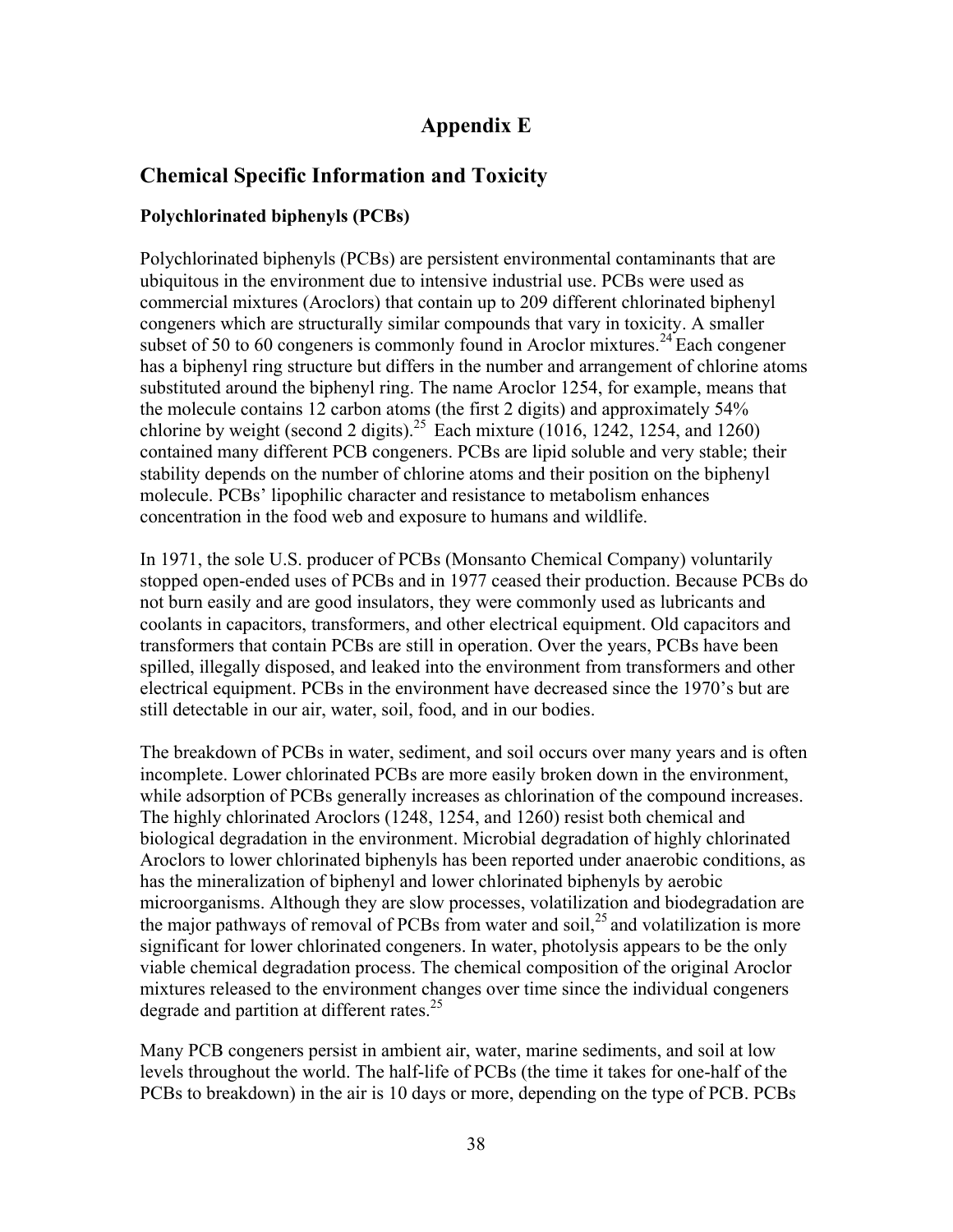in the air can be carried long distances and may be deposited onto land or water. Once in water, most PCBs tend to adsorb to organic particles and sediments. The rate and extent of degradation is a function of temperature and the degree to which PCBs are bound to organic material and hence unavailable for degradation.

In Spokane River and other waterbodies, sediment-associated PCBs are accumulated in the bodies of aquatic organisms, which are in turn consumed by creatures higher in the food web. Fish, birds, and mammals tend to accumulate certain congeners over time in their fatty tissue. Concentrations of PCBs can reach levels hundreds of thousand times higher than the levels in water. Bioconcentration is the uptake of a chemical from water alone, while bioaccumulation is the result of combined uptake via food, sediment, and water. These processes can lead to high levels in the fat of predatory animals.<sup>25</sup> Also, PCBs can biomagnify in fresh and saltwater ecosystems. Humans may be exposed to detectable quantities of PCBs when they eat fish, use fish oils in cooking, or consume meat, milk, or cheese; the half life of PCBs in humans is estimated to be  $2 - 6$  years.<sup>26</sup>

#### **Toxicity**

Toxic responses to PCBs include dermal toxicity, immunotoxicity, carcinogenicity, and adverse effects on reproduction, development, and endocrine functions. Several epidemiological studies indicate that consumption of background levels of PCBs may cause slight but measurable impairments in physical growth and learning behavior in children while others have not. Some PCB congeners have a structure and biological activity that is similar to dioxin.

EPA has determined that PCBs are probable human carcinogens and assigned them the cancer weight-of-evidence classification B2 based on animal studies. Human studies are being updated; current available evidence is inadequate but suggestive regarding cancer to humans. The upper-bound cancer slope factor for PCBs is  $2.0 \text{ (mg/kg/day)}^{-1}$ .

Part of the uncertainty in assessing PCB effects from consuming fish is that PCB congeners selectively bioaccumulate in fish in different patterns than found in commercial mixtures of PCBs or in the environment.<sup>27</sup> Another issue is how to combine cancer risks computed using PCB cancer potency factors based on Aroclors with cancer risks computed using TEFs for dioxin-like PCBs. The congener mix encountered by a fetus during pregnancy and nursing may be quite different than congener patterns initially released into the environment. Since PCB congeners differ in their potency and in the specific ways they interact with biological systems, health criteria based on data from Aroclor mixtures fed to animals (e.g., the EPA RfD) may not account for biodegradation or selective accumulation by an organism. EPA has addressed this uncertainty by a policy decision to use an upper bound, health-protective estimate of the PCB cancer potency factor when computing cancer risks for PCBs found in fish tissue.<sup>28, 29</sup>

DOH recently conducted a thorough review of the scientific literature on PCB toxicity in an attempt to set a state standard for PCB exposure through consumption of fish and shellfish. DOH concluded that ATSDR's MRL of 0.02 ug/kg/day for chronic-duration oral exposure to PCBs would be protective of the most sensitive population (fetus) for the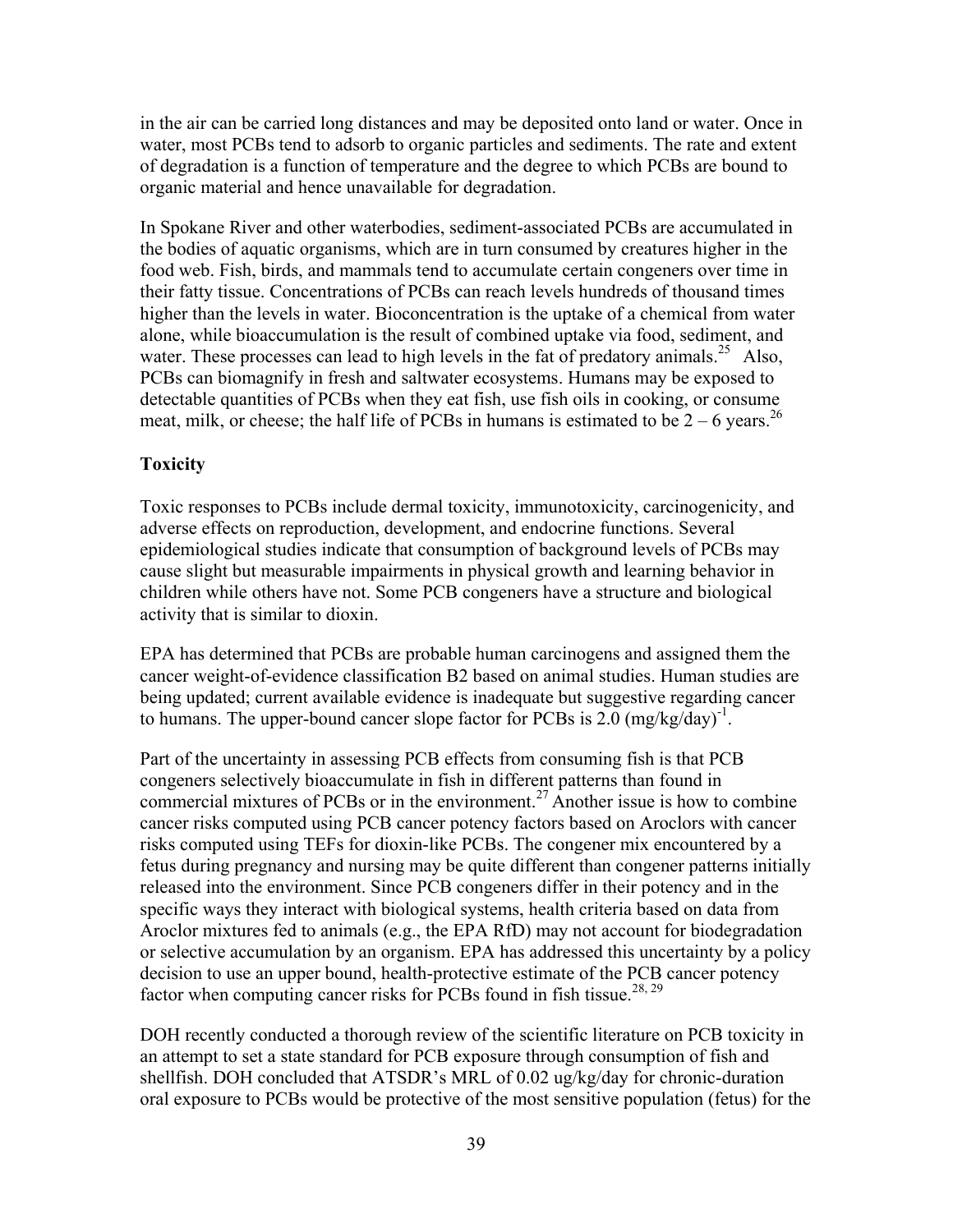most sensitive endpoints reviewed (immune and developmental). The intermediate oral MRL is based on a lowest observed adverse effect level (LOAEL) of 0.005 mg/kg-day for immunological effects seen in adult monkeys' exposure to Aroclor  $1254$ .<sup>30</sup> EPA verified an oral reference dose (RfD) of 0.02 ug/kg-day for Aroclor 1254, <sup>31</sup> based on dermal/ocular and immunological effects in monkeys.

#### **Polybrominated diphenyl ethers (PBDEs)**

A new area of concern for human health is the widespread environmental presence of polybrominated diphenyl ethers (PBDEs), which are flame retardants used in a variety of consumer and industrial products. Puget Sound Assessment and Monitoring Program (PSAMP) has begun collecting fish tissue data for this analyte.<sup>32</sup> PBDEs were recently identified as bioaccumulative in the environment and have been detected in a variety of human tissues and in other organisms. Given the long life of many PBDE products and the length of time they remain in the environment, exposure can continue for years after their production. Washington State has developed a draft chemical action plan to identify efforts the state may take to reduce threats posed by some PBDEs.<sup>33</sup>

PBDEs are chemicals added to plastics and fabrics to prevent them from catching on fire or burning when exposed to flame or high heat. Levels of PBDEs have increased rapidly in soil, air, and wildlife and have been detected in a variety of human tissues and in other organisms. The health impacts of PBDEs have not been studied in people. Information on the possible health effects of PBDEs comes from studies conducted in laboratory animals. These animal studies indicate that the developing fetus and infants are the most sensitive to the potential toxic effects of PBDEs. Some of the effects of PBDEs observed in animals include changes in brain development leading to altered behavior, learning and memory later in life. PBDE exposure is also associated with decreases in thyroid hormones and changes in the development of reproductive effects. Chemicals like PBDEs and PCBs are bioaccumulative, meaning they can stay in our bodies for a very long time.

Identifying sources of PBDE exposure in the general population continues to be an area of active research. Early studies indicate that food is likely the main source of exposure to PBDEs. Although structural similarities between PBDEs and PCBs suggest that food would likely be the main source of exposure to PBDEs since food is the primary source of human exposure to  $PCBs$ ,  $34$ ,  $35$  recent studies indicate that indoor dust is the main source of exposure to PBDEs especially in children.<sup>36, 35</sup>

As mentioned before, information on possible health impacts of PBDEs comes primarily from animal toxicity studies.<sup>37</sup> In general, specific PBDE congeners found in penta-PBDE commercial products are more toxic than octa-PBDE and deca-PBDE. Deca-PBDE breaks down to penta-PBDE. The most sensitive toxic effect associated with penta-PBDE congeners appears to be developmental neurotoxicity, although penta-PBDE may also impact thyroid and other hormone systems. Octa-PBDE showed fetal toxicity and liver changes in rat and rabbit studies. Dietary intake of deca-PBDE was associated with liver, pancreas, and thyroid tumors at very high doses in rodent studies. Washington State's PBDE chemical action plan states that human health risks are associated with PBDE exposure, although pathways and levels that may result in harm are not clearly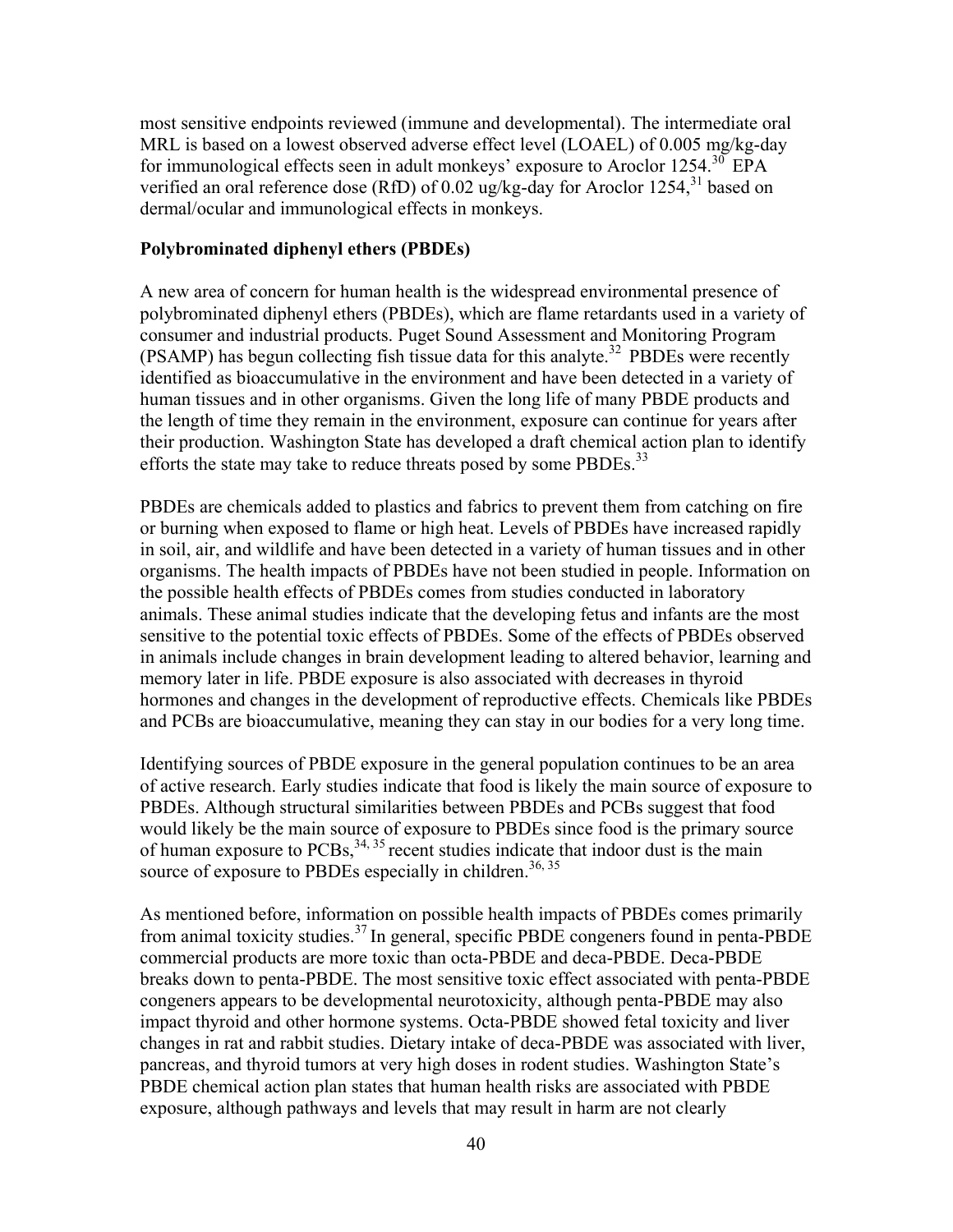understood. While consumption of food, including fish, may be an important exposure pathway for these chemicals, the indoor environment poses a unique exposure pathway for PBDEs unlike pathways for other persistent bioaccumulative toxins.

Five congeners (PBDE-47, -99, -100, -153, and -154) predominate in human tissues, usually accounting for more than 90% of the total PBDE body burden in most individuals not occupationally exposed. PBDE-47, -99, and -100 are present in the penta-BDE technical mixture, whereas PBDE-153 and -154 are constituents of both the penta-BDE and octa-BDE technical mixtures. Growing evidence suggests that the more highly brominated congeners of the deca-BDE technical mixture break down in the environment (e.g., lose bromine atoms through sunlight degradation and biotic metabolism) and subsequently form lower brominated PBDE congeners commonly found in humans.<sup>38, 39</sup>

Current PBDE toxicity values provided by EPA do not indicate the need to provide fish consumption advice based on this contaminant (RfDs =  $7 \times 10^{-3}$  mg/kg-day for decabromodiphenyl ether,  $3 \times 10^{-3}$  mg/kg-day for octabromodiphenyl ether, and  $1 \times 10^{-4}$ mg/kg-day for pentabromodiphenyl ether) (mg/kg = ppm). Unfortunately, toxicity data for PBDEs are limited. EPA's current critical toxicity values for PBDEs considers recent animal studies showing similar adverse neurodevelopmental effects as observed with mercury and PCBs. The U.S. EPA has conducted a peer review of the scientific basis supporting the human health hazard and dose-response assessments of four congeners of polybrominated diphenyl ethers: tetraBDE (BDE-47), pentaBDE (BDE-99), hexaBDE (BDE-153), and decaBDE (BDE-209). A comprehensive review of toxicity data is included in the Integrated Risk Information System (IRIS) database.<sup>40</sup> Based on recent research in animals (rats), EPA's new reference dose values are as follows:

- BDE-47 (tetrabromodiphenyl ether) reference dose (RfD) corresponds to 1 x  $10^{-4}$ mg/kg-day or 0.1 ug/kg-day (critical effect, neurobehavioral effects).
- BDE-99 (pentabromodiphenyl ether) RfD corresponds to  $1.0 \times 10^{-4}$  mg/kg-day or 0.1 ug/kg-day (critical effect, neurobehavioral effects).
- BDE-153 (hexabromodiphenyl ether) RfD corresponds to  $2 \times 10^{-4}$  mg/kg-day or 0.2 ug/kg-day (critical effect, neurobehavioral effects).
- BDE-209 (decabromodiphenyl ether) RfD corresponds to  $7 \times 10^{-3}$  mg/kg-day or  $7 \times 10^{-3}$ ug/kg-day (critical effect, neurobehavioral effects).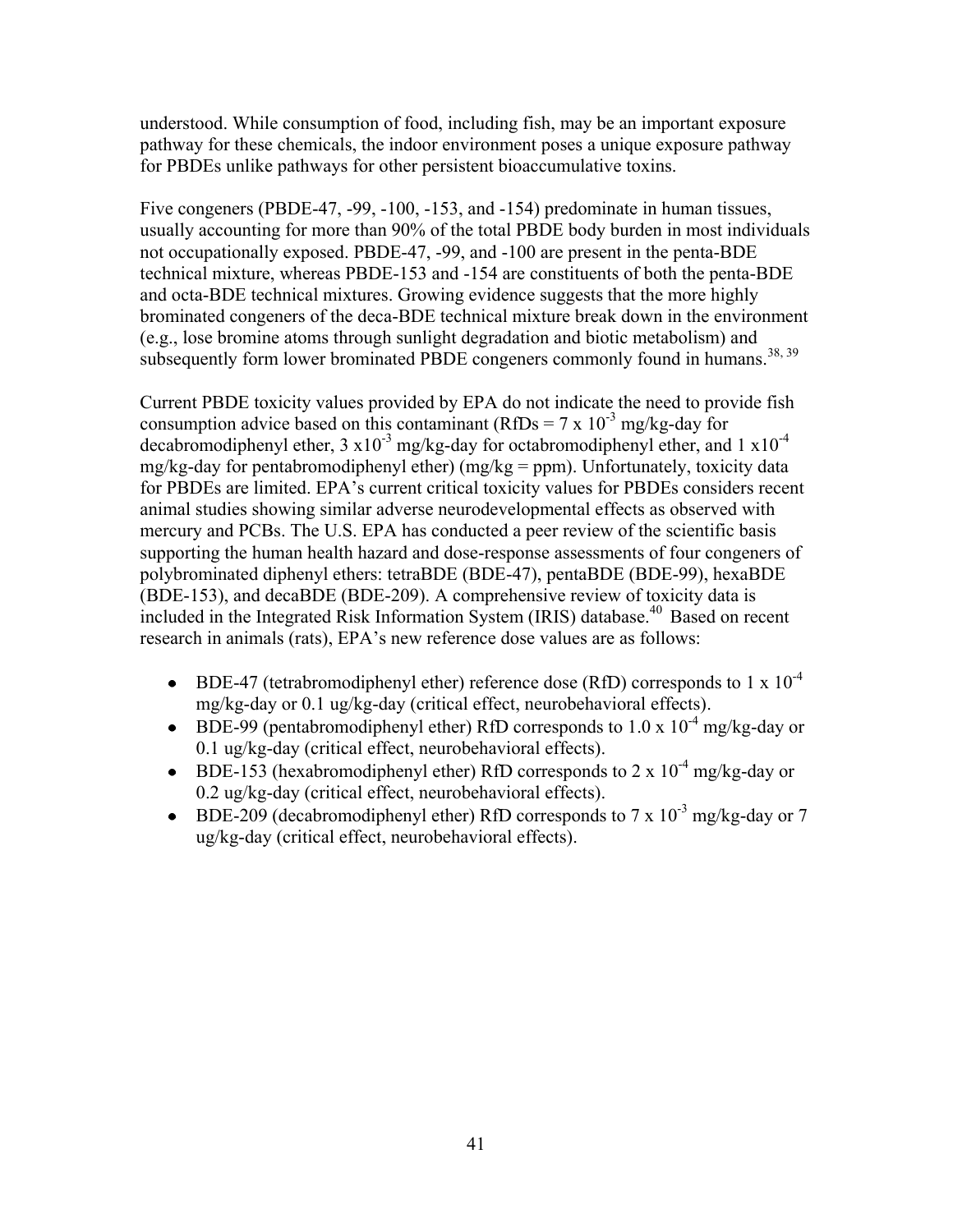#### **Reference List**

- 1. deFur, P. Fish Contamination in the Spokane River and Related Effects on Human Health. Submitted by Environmental Stewardship Concepts. 3-24-2009.
- 2. U.S. Environmental Protection Agency. Guidance for Assessing Chemical Contaminant Data for Use in Fish Advisories - Volume 1, Fish Sampling and Analysis, Third Edition. 2000. EPA-823-B-00-007.
- 3. Seiders, K, Deligeannis, C, and Kinney, K. Washington State Toxics Monitoring Program: Toxic Contaminants in Fish Tissue and Surface Water in Freshwater Environments, 2003. 2006.
- 4. U.S. Environmental Protection Agency. Guidance for Assessing Chemical Contaminant Data for Use in Fish Advisories, Volume 1 Fish Sampling and Analysis. 2000. EPA- 823-B-00-007.
- 5. Washington State Department of Health. Evaluation of PCBs, PBDEs and Selected Metals in the Spokane River, Including Long Lake - Spokane, Washington. 8-28- 2007.
- 6. Agency for Toxic Substances and Disease Registry (ATSDR). Guidance manual for the assessment of joint toxic action of chemical mixtures. 2004.
- 7. Jonker, D., Woutersen, R. A., van Bladeren, P. J., Til, H. P., and Feron, V. J. 1993. Subacute (4-wk) oral toxicity of a combination of four nephrotoxins in rats: comparison with the toxicity of the individual compounds. Food Chem.Toxicol. 31:125-136.
- 8. Jonker, D., Jones, M. A., van Bladeren, P. J., Woutersen, R. A., Til, H. P., and Feron, V. J. 1993. Acute (24 hr) toxicity of a combination of four nephrotoxicants in rats compared with the toxicity of the individual compounds. Food Chem.Toxicol. 31:45-52.
- 9. Groten, J. P., Sinkeldam, E. J., Mays, T., Luten, J. B., and van Bladeren, P. J. 1991. Interaction of dietary Ca, P, Mg, Mn, Cu, Fe, Zn and Se with the accumulation and oral toxicity of cadmium in rats. Food Chem.Toxicol. 29:249-258.
- 10. Jonker, D., Woutersen, R. A., van Bladeren, P. J., Til, H. P., and Feron, V. J. 1990. 4-week oral toxicity study of a combination of eight chemicals in rats: comparison with the toxicity of the individual compounds. Food Chem.Toxicol. 28:623-631.
- 11. Feron, V. J., Cassee, F. R., and Groten, J. P. 1998. Toxicology of chemical mixtures: international perspective. Environ.Health Perspect. 106 Suppl 6:1281- 1289.
- 12. Feron, V. J. and Groten, J. P. 2002. Toxicological evaluation of chemical mixtures. Food Chem.Toxicol. 40:825-839.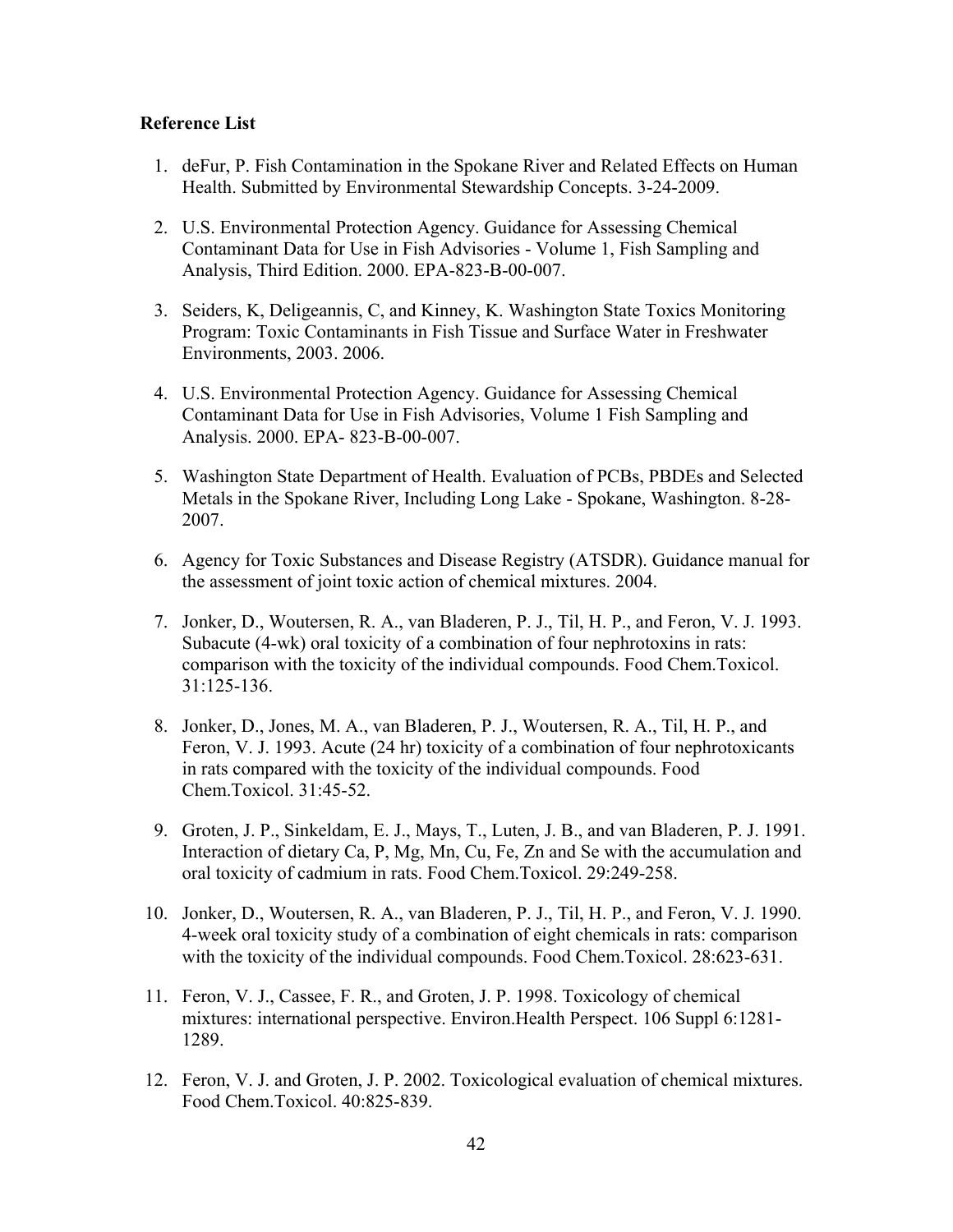- 13. Groten, J. P., Schoen, E. D., van Bladeren, P. J., Kuper, C. F., van Zorge, J. A., and Feron, V. J. 1997. Subacute toxicity of a mixture of nine chemicals in rats: detecting interactive effects with a fractionated two-level factorial design. Fundam.Appl.Toxicol. 36:15-29.
- 14. U.S. Environmental Protection Agency. 2005. Guidelines for Carcinogen Risk Assessment (2005).<http://www.epa.gov/cancerguidelines/> [http://www.epa.gov/raf/publications/pdfs/CANCER\\_GUIDELINES\\_FINAL\\_3-25-](http://www.epa.gov/raf/publications/pdfs/CANCER_GUIDELINES_FINAL_3-25-05.PDF) [05.PDF](http://www.epa.gov/raf/publications/pdfs/CANCER_GUIDELINES_FINAL_3-25-05.PDF)
- 15. U.S. Environmental Protection Agency. 2005. Supplemental Guidance for Assessing Susceptibility from Early-Life Exposure to Carcinogens. <http://epa.gov/cancerguidelines/guidelines-carcinogen-supplement.htm>
- 16. U.S. Environmental Protection Agency. 2008. Toxicological Review of Decabromodiphenyl Ether (BDE-209). <http://www.epa.gov/ncea/iris/toxreviews/0035tr.pdf>
- 17. Agency for Toxic Substances & Disease Registry (ATSDR). 2004. Interaction profile for Persistent Chemicals found in Fish (chlorinated dibenzo-p-dioxins, hexachlorobenzene, p,p'-DDE, methylmercury, PCBs. <http://www.atsdr.cdc.gov/interactionprofiles/ip01.html>
- 18. Agency for Toxic Substances & Disease Registry (ATSDR). 2000. Appendix A ATSDR Minimal Risk Level and Worksheets for PCBs. <http://www.atsdr.cdc.gov/toxprofiles/tp17.html> <http://www.atsdr.cdc.gov/toxprofiles/tp17-a.pdf>
- 19. Costa, L. G. and Giordano, G. 2007. Developmental neurotoxicity of polybrominated diphenyl ether (PBDE) flame retardants. Neurotoxicology. 28:1047-1067.
- 20. Eriksson, P., Fischer, C., and Fredriksson, A. 2006. Polybrominated diphenyl ethers, a group of brominated flame retardants, can interact with polychlorinated biphenyls in enhancing developmental neurobehavioral defects. Toxicol.Sci. 94:302-309.
- 21. Spokane Regional Health District. Fish Consumption Survey, Spokane River, Washington: Survey Report. 11-1-1998.
- 22. Washington State Department of Health. Consumption Patterns of Anglers who Frequently Fish Lake Roosevelt. 9-1-1997.
- 23. Prepared by CH2MHILL and For U.S.EPA Region 10. 10-30-2007. Phase I Fish Tissue Sampling Data Evaluation Upper Columbia River Site - Final. [http://yosemite.epa.gov/R10/CLEANUP.NSF/7780249be8f251538825650f0070bd8](http://yosemite.epa.gov/R10/CLEANUP.NSF/7780249be8f251538825650f0070bd8b/0d26a07060578af988256ecc0075d161/$FILE/Section%201_Table%20of%20Contents%20and%20Introduction.pdf) [b/0d26a07060578af988256ecc0075d161/\\$FILE/Section%201\\_Table%20of%20Co](http://yosemite.epa.gov/R10/CLEANUP.NSF/7780249be8f251538825650f0070bd8b/0d26a07060578af988256ecc0075d161/$FILE/Section%201_Table%20of%20Contents%20and%20Introduction.pdf) [ntents%20and%20Introduction.pdf](http://yosemite.epa.gov/R10/CLEANUP.NSF/7780249be8f251538825650f0070bd8b/0d26a07060578af988256ecc0075d161/$FILE/Section%201_Table%20of%20Contents%20and%20Introduction.pdf)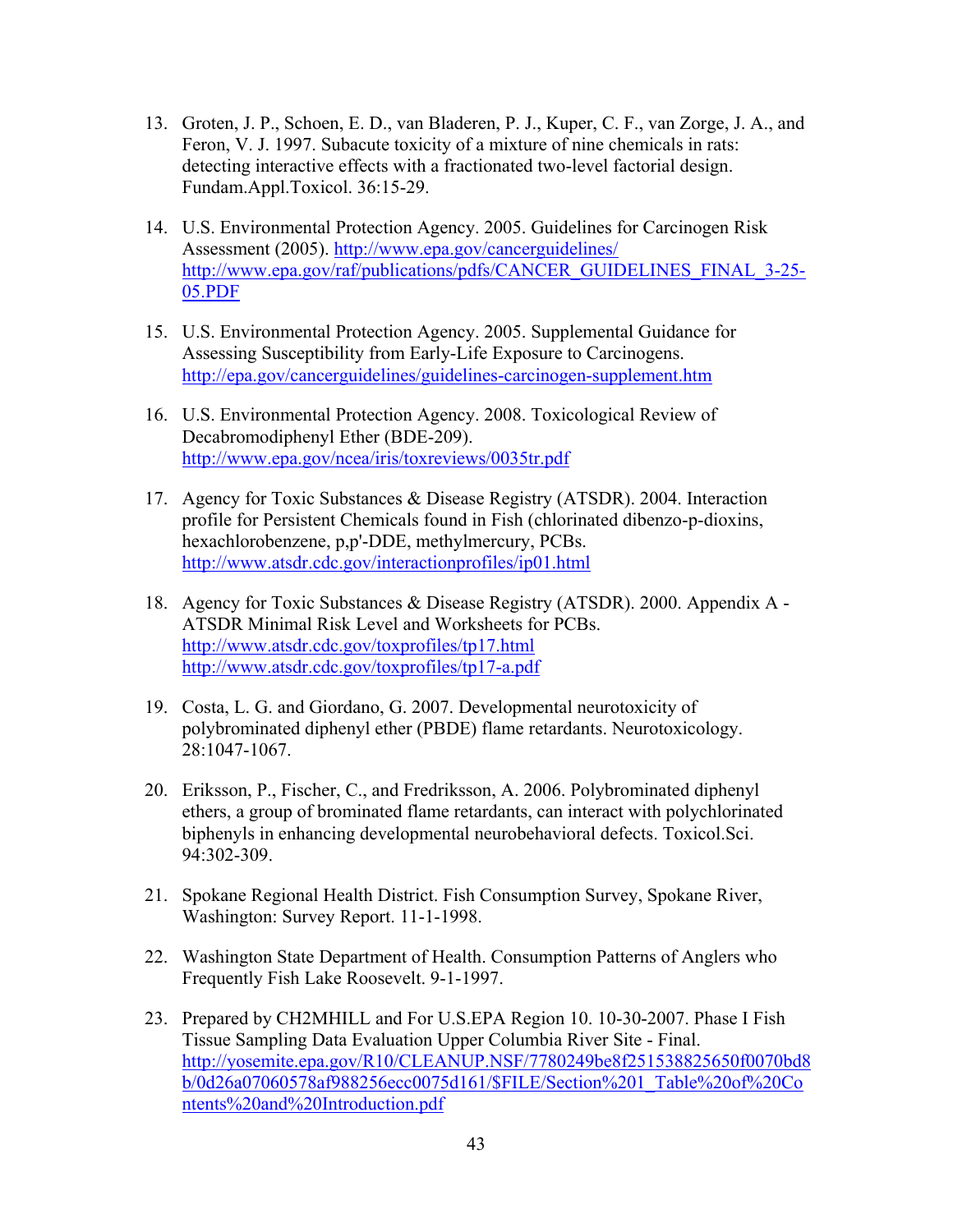- 24. National Research Council. A Risk Management Strategy for PCB Contaminated Sediments. 2001.
- 25. ATSDR. 2000. Toxicological Profile for Polychlorinated Biphenyls (PCBs). <http://www.atsdr.cdc.gov/toxprofiles/tp17.pdf>
- 26. Shirai, J. H. and Kissel, J. C. 1996. Uncertainty in estimated half-lifes of PCBs in humans: impact on exposure assessment. Science of the Total Environment. 199- 210.
- 27. Schwartz, P, Jacobson, W, Fein, G, Jacobson, J, and Price, H. 1983. Lake Michigan fish consumption as a source of polychlorinated biphenyls in human cord serum, maternal serum, and milk. Am.J.Public Health. 73:293-296.
- 28. U.S. Environmental Protection Agency. PCBs: Cancer Dose-Response Assessment and Application to Environmental Mixtures. 1996. EPA/600/P 96/001F.
- 29. U.S. Environmental Protection Agency, Office of Research and Development. Proposed Guidelines for Carcinogen Risk Assessment. 1996. EPA/600/P-92/003C.
- 30. Agency for Toxic Substances & Disease Registry (ATSDR). 2000. Toxicological Profile for Polychlorinated Biphenyls (PCBs), Appendix A. <http://www.atsdr.cdc.gov/ToxProfiles/tp17-a.pdf>
- 31. U.S. Environmental Protection Agency. 11-1-1996. Integrated Risk Information System, Aroclor 1254.<http://www.epa.gov/iris/subst/0389.htm>
- 32. Washington State Department of Health, Division of Environmental Health. Human Health Evaluation of Contaminants in Puget Sound Fish. 1-10-2006. 334-104.
- 33. Washington Department of Ecology and Washington State Department of Health. Washington State Polybrominated Diphenyl Ether (PBDE) Chemical Action Plan: Interim Plan. 12-31-2004. Department of Ecology # 04-03-056; Department of Health # 333-068.
- 34. Sjodin, A., Patterson, D. G., Jr., and Bergman, A. 2003. A review on human exposure to brominated flame retardants--particularly polybrominated diphenyl ethers. Environ Int. 29:829-839.
- 35. Stapleton, H. M., Dodder, N. G., Offenberg, J. H., Schantz, M. M., and Wise, S. A. 2-15-2005. Polybrominated diphenyl ethers in house dust and clothes dryer lint. Environ Sci Technol. 39:925-931.
- 36. Jones-Otazo, H. A., Clarke, J. P., Diamond, M. L., Archbold, J. A., Ferguson, G., Harner, T., Richardson, G. M., Ryan, J. J., and Wilford, B. 7-15-2005. Is house dust the missing exposure pathway for PBDEs? An analysis of the urban fate and human exposure to PBDEs. Environ Sci Technol. 39:5121-5130.